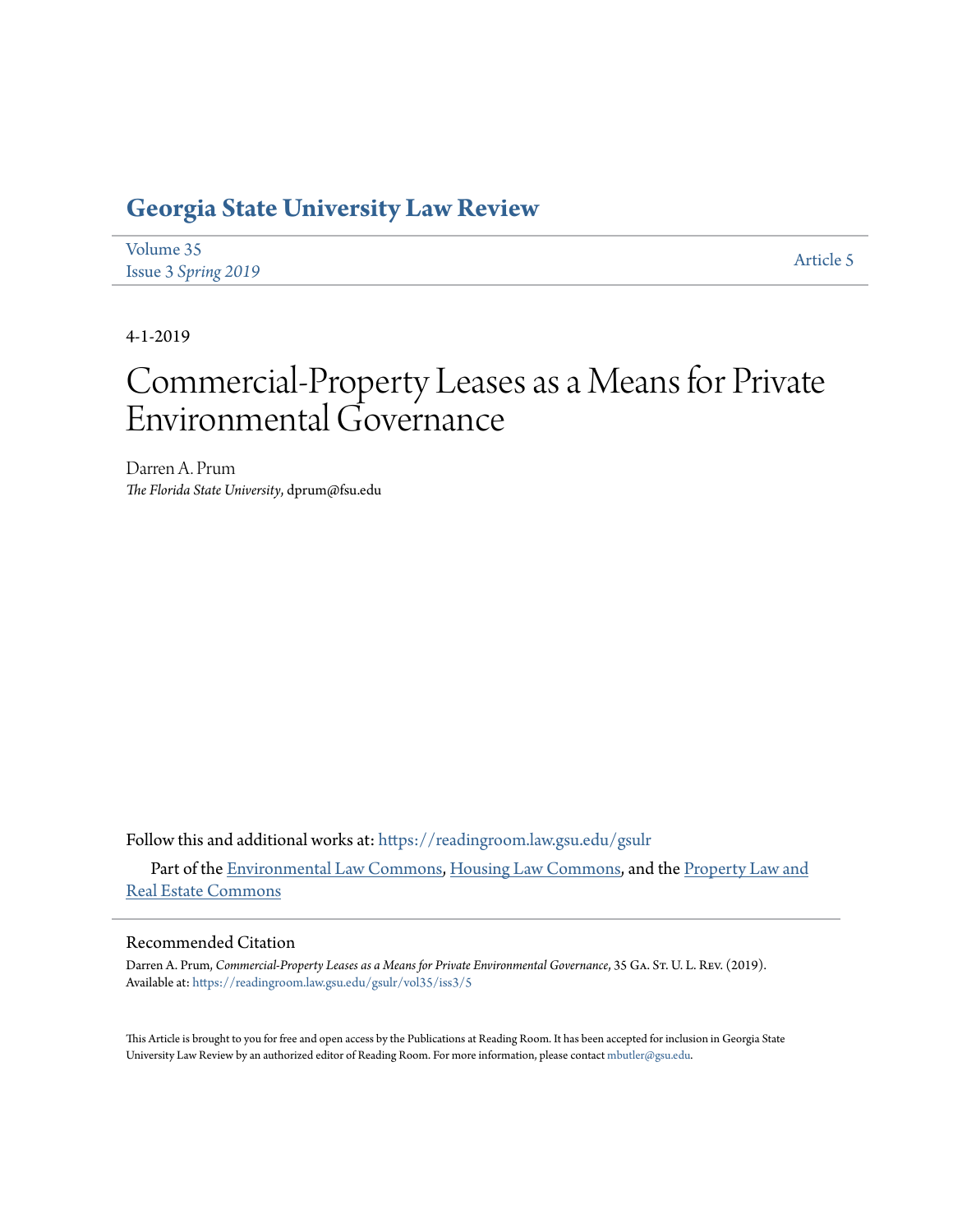# **COMMERCIAL-PROPERTY LEASES AS A MEANS FOR PRIVATE ENVIRONMENTAL GOVERNANCE**

# **Darren A. Prum\***

#### ABSTRACT

Commercial-property leases as a means for private environmental governance routinely get overlooked despite their noticeable presence. The applicable theoretical models used in environmental law and the standards that typically measure legal activity fail to detect the commercial-property lease as a regulatory action as well. Moreover, the public and positive law and policy approach of the past that heavily relied on administrative authority now follows more of a private law and governance approach. The private law and governance approach responds to the marketplace where standards are set, enforcement occurs, and dispute resolution takes place between parties involved in the transaction outside of the supervision of the legislative process, the governmental agencies, or the courts. This approach toward private environmental governance in commercial-property leases occurred in response to legislation that imposed liability on landlords and other parties for a tenant's ecological transgressions and mounting pressure from highly publicized unethical and irresponsible behavior that stimulated a heightened corporate consciousness to embrace sustainability benchmarks. This article evaluates and provides evidence that the private activities of the parties involved in commercial-property leases fit within the paradigm of a new model tied to environmental governance. To this end, commercial-property leases offer a unique insight into the motivations and approaches taken by the engaging parties while providing guidance as to how best to encourage and craft ecological and sustainable solutions under a private environmental-governance model for land use.

1

 <sup>\*</sup> Member, State Bar of New Mexico.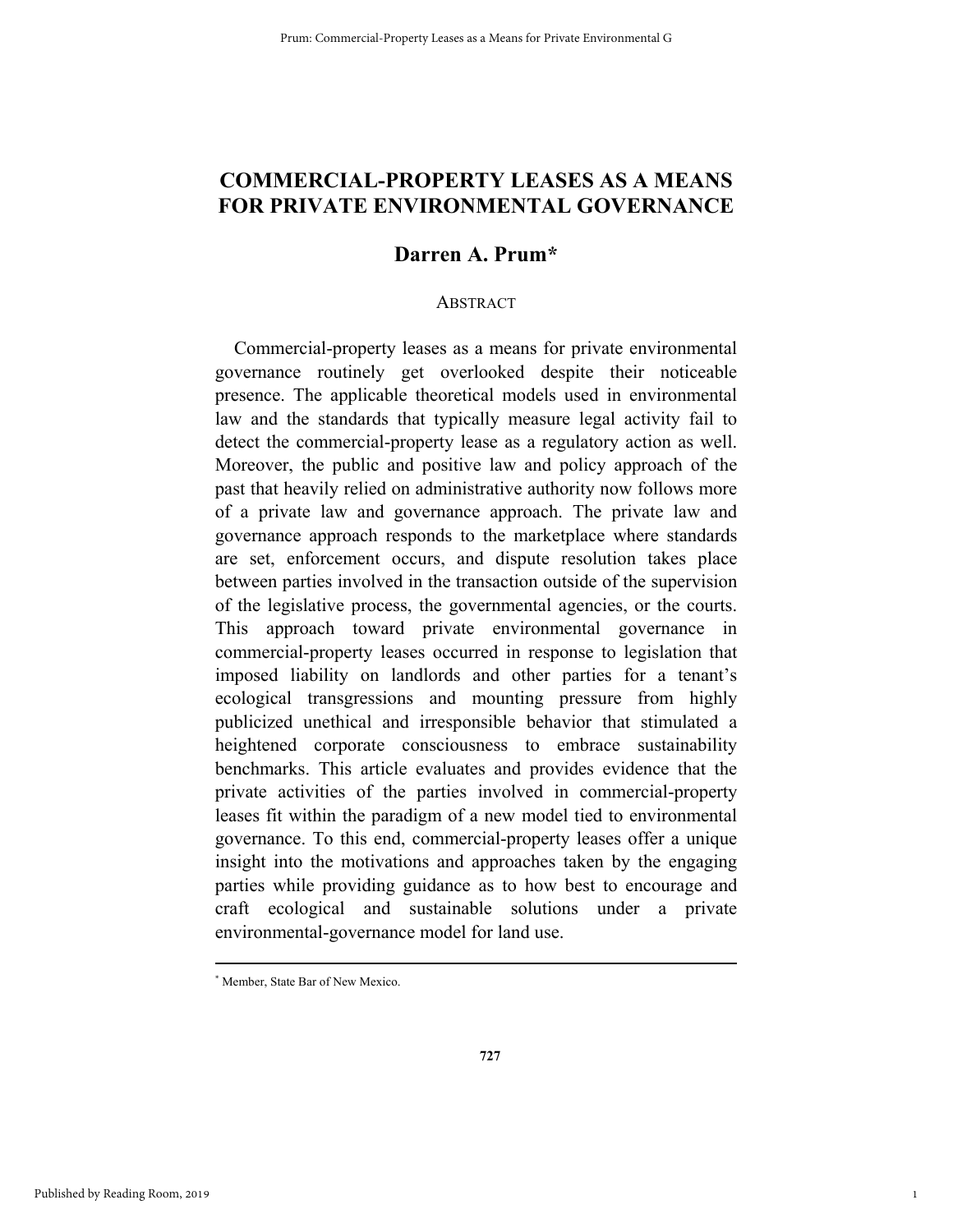#### TABLE OF CONTENTS

| L                                                                   |  |
|---------------------------------------------------------------------|--|
| $\mathcal{A}_{-}$                                                   |  |
| $B_{\cdot}$                                                         |  |
|                                                                     |  |
| Master Lease of an Entire Building or<br>2.                         |  |
|                                                                     |  |
| 3. Designated Space within a Building or                            |  |
|                                                                     |  |
| Н.                                                                  |  |
| Goals from Parties to a Commercial-Property Lease.745<br>$A$ .      |  |
| $\mathcal{I}$                                                       |  |
| $\mathcal{L}$                                                       |  |
| $B_{-}$                                                             |  |
|                                                                     |  |
|                                                                     |  |
|                                                                     |  |
|                                                                     |  |
| $2^{\circ}$                                                         |  |
| Toward a Private Environmental-Governance<br>Ш.                     |  |
|                                                                     |  |
| A. Can Private Environmental Governance Occur                       |  |
|                                                                     |  |
| $\mathcal{L}$                                                       |  |
|                                                                     |  |
| <b>Incentivizing Private Environmental Governance</b><br><i>B</i> . |  |
|                                                                     |  |
|                                                                     |  |
| 2.                                                                  |  |
|                                                                     |  |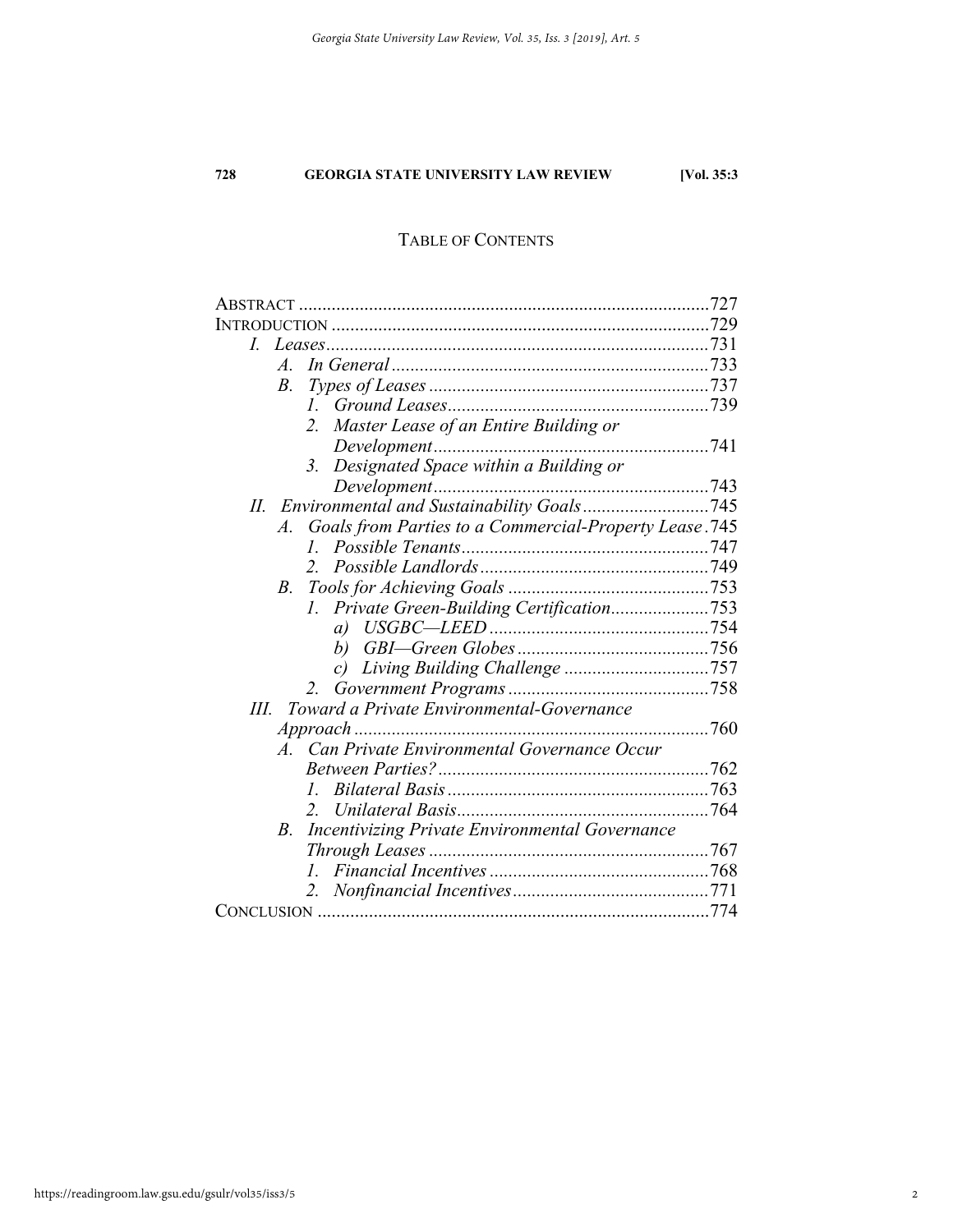#### **INTRODUCTION**

Prior to the passage of the Comprehensive Environmental Response, Compensation, and Liability Act (CERCLA) on December 11, 1980, by Congress,<sup>1</sup> landlords, tenants, and lenders expressed little concern over the environment when entering real estate transactions.2 This approach fundamentally changed after this legislation, and subsequent enactments, because landlords could now find themselves responsible for their tenants' environmental transgressions on their property.<sup>3</sup> As a result, leases now address a tenant's liabilities with respect to CERCLA, which undoubtedly include compliance requirements with the vast array of environmental protection laws and regulations.4

Similarly, a lease may include specific provisions that emanate from nongovernmental requirements.<sup>5</sup> These provisions may occur due to covenants included in a mortgage loan or from suggestions made by property insurers.<sup>6</sup> Although not always a requirement, a landlord may elect to specifically include these suggestions into a lease as a means for reducing potential liabilities at a later point in time. $<sup>7</sup>$ </sup>

Accordingly, the desire by some landlords and tenants to impose their overarching social and environmental goals upon another party in a lease for real property creates a private regulatory framework.<sup>8</sup>

 <sup>1.</sup> Comprehensive Environmental Response, Compensation, and Liability Act of 1980, Pub. L. No. 96-510, 94 Stat. 2767.

 <sup>2.</sup> STUART M. SAFT, COMMERCIAL REAL ESTATE LEASING § 15:2 (2d ed. Supp. 2018).

<sup>3</sup>*. Id.* Beginning with CERCLA and followed by the Superfund Amendments and Reauthorization Act of 1986, Pub. L. No. 99-499, 100 Stat. 1613, and the Small Business Liability Relief and Brownfields Revitalization Act, Pub. L. No. 107-118, 115 Stat. 2356 (2002), a party with an interest in a parcel of land may find itself liable for the costs of cleaning up a contaminated site due to the benefits derived from generating and disposing of waste materials at that location. TERRENCE M. CLAURETIE & G. STACY SIRMANS, REAL ESTATE FINANCE: THEORY & PRACTICE 484 (6th ed. 2010).

 <sup>4.</sup> SAFT, *supra* note 2, § 15:2.

<sup>5</sup>*. Id.*

<sup>6</sup>*. See* ALVIN L. ARNOLD & MYRON KOVE, CONSTRUCTION & DEVELOPMENT FINANCING § 4.313 (3d ed. Supp. 2018); SAFT, *supra* note 2, § 15:2.

<sup>7</sup>*. See* SAFT, *supra* note 2.

<sup>8</sup>*. See generally* PETER S. BRITELL, GREEN BUILDINGS: LAW, CONTRACT AND REGULATION § 7 (1st ed. 2010).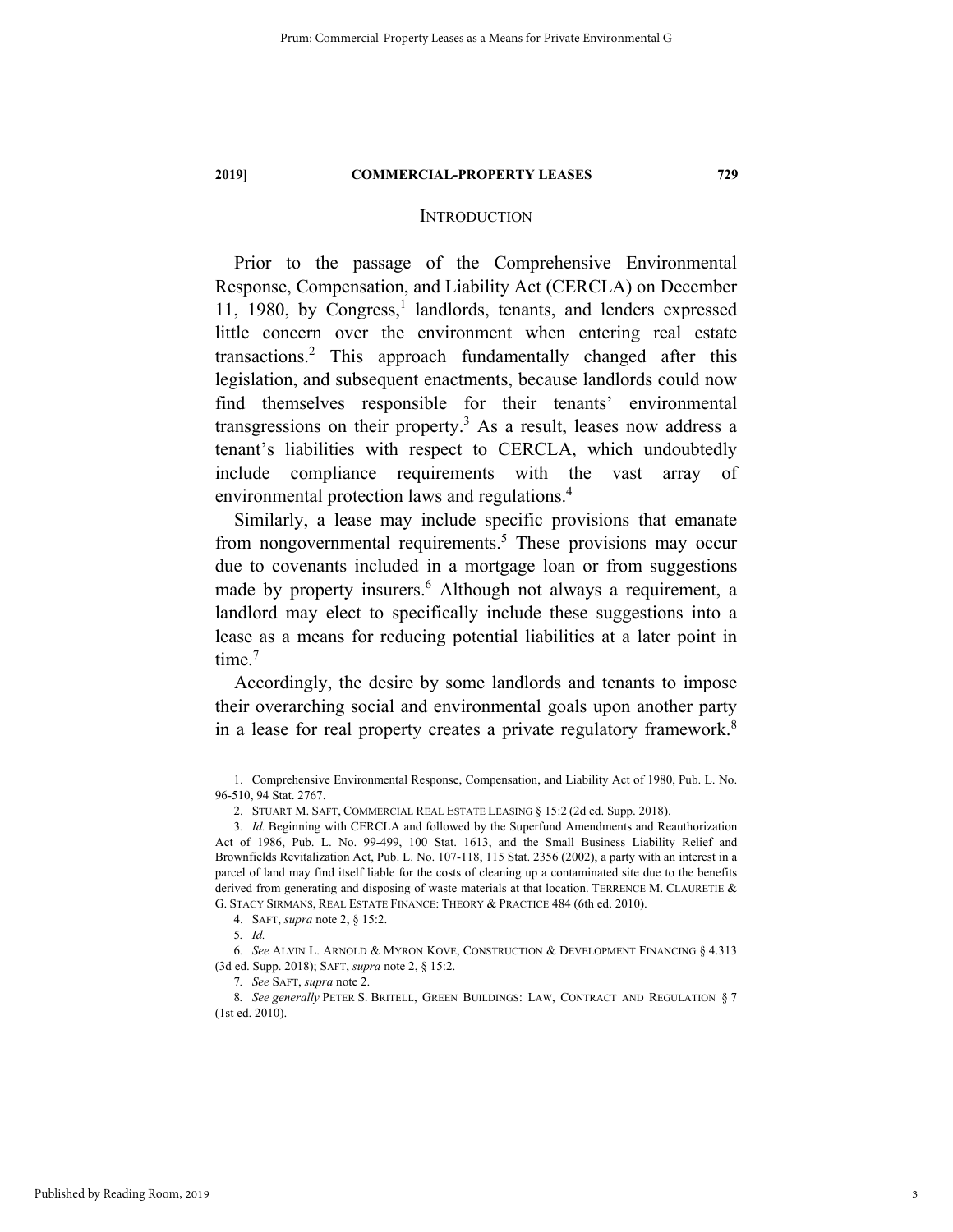This may occur, for example, when a landlord builds a core-and-shell structure that achieves some type of environmental certification followed by a requirement in subsequent leases that obligates a tenant to attain a similar recognition with any tenant improvement.<sup>9</sup> Conversely, a tenant with considerable leverage may demand that a landlord receive some type of environmental certification on a building that the tenant intends to lease prior to occupancy as a precondition to any agreement.<sup>10</sup>

In considering the real property lease as a tool for private environmental governance with respect to green buildings, the analytic and synthetic approaches offer an excellent understanding of this discrete new model.<sup>11</sup> The analytic approach offers the opportunity to assess the incentives for each participant in the green building lease, the likely areas of influence, and the strengths and weaknesses of the leasing document as a form of governance; whereas the synthetic analysis identifies the shared characteristics of apparently contrasting undertakings that fall outside the standard regulatory model of positive law.12 As such, this article explores the applicable legal doctrines alongside the motivations of the participants and the standards available for implementation and adoption to achieve the overarching goal of private environmental governance through the leasing instrument.

Part I of this article considers the leasing instrument.<sup>13</sup> It turns to the longstanding property doctrines that began in medieval England, followed by the application of contract law and subsequent regulatory requirements that began governing the modern leasing document when urbanization and the Industrial Revolution occurred. Special situations that apply to the commercial real estate transaction such as ground leases, a master lease of an entire building or

 <sup>9</sup>*. Id.*

<sup>10</sup>*. Id.* 

 <sup>11.</sup> Michael P. Vandenbergh, *Private Environmental Governance*, 99 CORNELL L. REV. 129, 133–34 (2013).

<sup>12</sup>*. Id.* 

<sup>13</sup>*. See infra* Part I.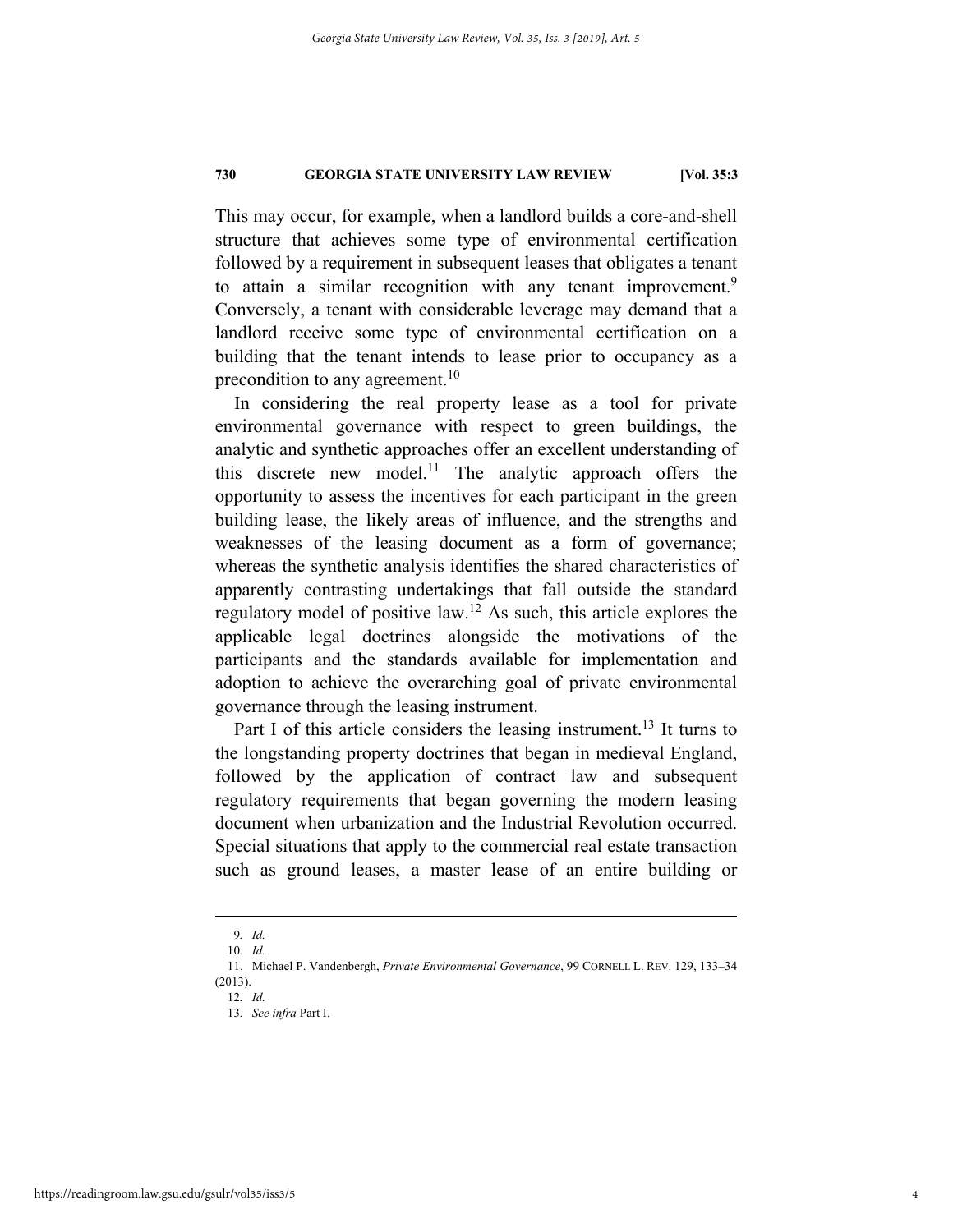development, and a designation of a space within a structure also receive attention.

Part II examines the parties involved in the leasing agreement and evaluates whether the landlord and tenant maintain sufficient willingness to pursue the private regulatory framework needed to address a green building requirement, along with sufficient measurement tools for meeting the obligations.<sup>14</sup> This section evaluates the corporate social responsibility (CSR) reports from market participants on the tenant and landlord sides of the transaction to gauge their interest in green buildings, followed by a survey of the various green-building assessment programs available for compliance within the agreed upon private regulatory framework.

Finally, Part III turns toward the private-governance model as applied to green buildings and leases.<sup>15</sup> Beginning with a recognizable definition of the private environmental-governance model, the applicability of third-party certification standards, along with the manner in which the parties to a leasing agreement arrive at and incorporate the green-building provisions, receives consideration. Part III concludes with an identification of the various ways that governmental, nongovernmental, and external stakeholders may incentivize and influence private environmental governance through leases that compel green buildings.

### *I. Leases*

As a longstanding practice that traces its roots back to medieval England, the landlord-tenant relationship describes the situation in which a lord held a large estate and conveyed the same or a smaller portion of the real property to a tenant in exchange for the performance of specified duties during the duration of the tenancy.<sup>16</sup> A "subinfeudation" would occur when a tenant would parcel out a portion of the conveyed land to a subtenant and create a subsequent

 <sup>14</sup>*. See infra* Part II.

<sup>15</sup>*. See infra* Part III.

 <sup>16.</sup> ROGER A. CUNNINGHAM ET AL., THE LAW OF PROPERTY § 6.1, at 249 (2d ed. 1993).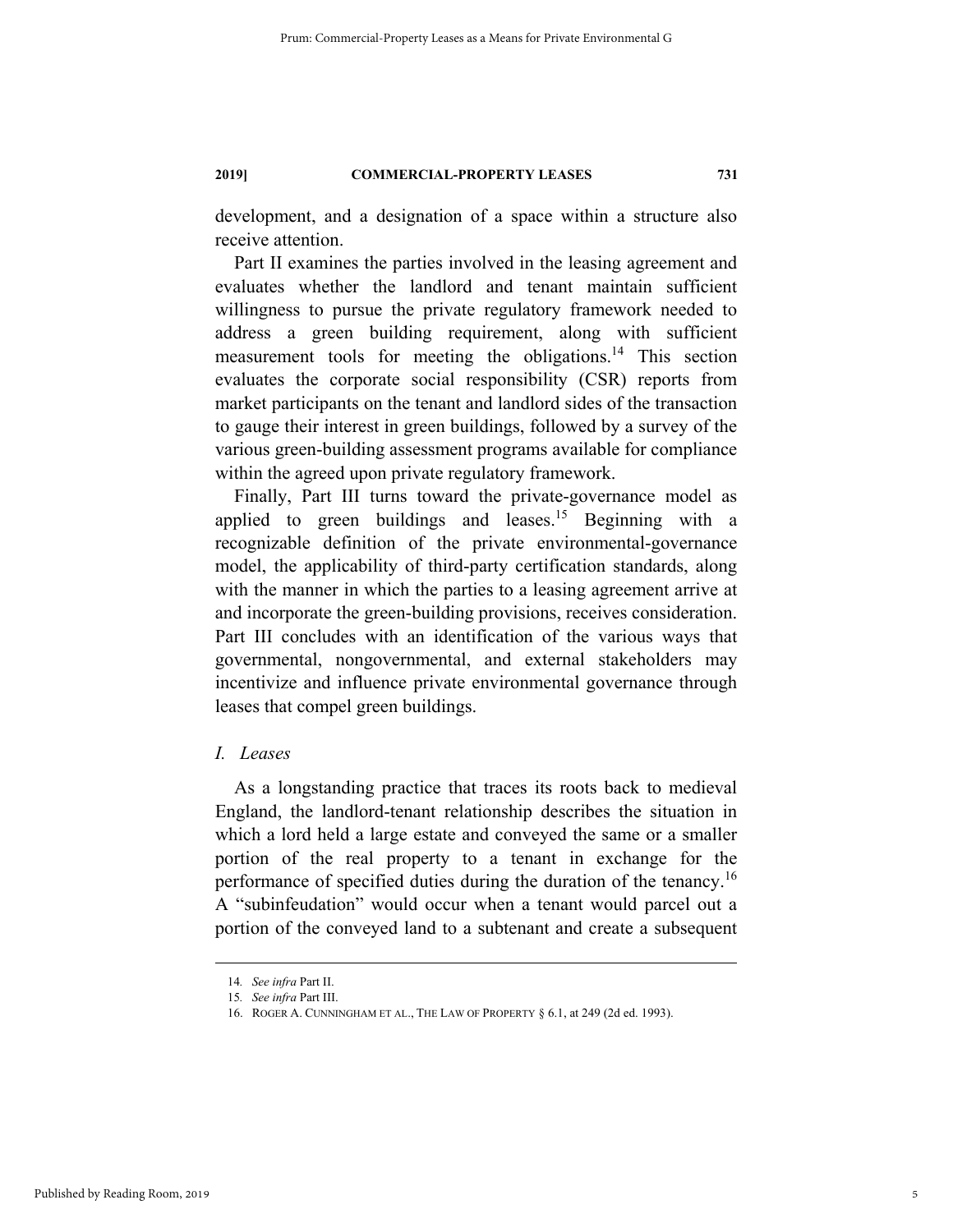landlord-tenant relationship along with an additional level on the feudal hierarchy.17

Moreover, the owner of a freehold estate would commonly "lease" real property to another party for a stated period of time in order to avoid the illegal practice of usury.<sup>18</sup> Because the economy was predominantly agrarian, a tenant would borrow money from a lender and make an agreement, in exchange for the loan, to pay back the principal along with a significant profit out of the revenues generated by working the land for a term of sufficient duration.<sup>19</sup> This meant that the courts of the time applied contract law to those disputes concerning a lease.<sup>20</sup>

Beginning in the late twelfth century, fixed-term leases that required the payment of rent along with the farming of the land became commonplace.<sup>21</sup> Over time, issues arose as to whether or not a tenant could recover possession from someone who ejected him from the land using contract law doctrine.<sup>22</sup>

By 1499, the approach toward leases changed due to the importance of the agricultural land and the inability of a tenant to eject a wrongful possessor.<sup>23</sup> The new viewpoint, which applied property law doctrine, considered the transaction as a conveyance of the landlord's entire interest for the stated duration of the lease.<sup>24</sup> Subsequently, the Industrial Revolution, in conjunction with a rise in urbanization, significantly increased the number of commercial and residential leases, which are more analogous to contracts than conveyances.25

 <sup>17</sup>*. Id.* 

<sup>18</sup>*. See id.* § 2.17, at 80; John M. Brittingham, *Financing the Leasehold Estate*, 30 TENN. B.J. 22, 22 (1994).

 <sup>19.</sup> S*ee* CUNNINGHAM ET AL., *supra* note 16, § 2.17, at 80.

 <sup>20.</sup> ROBERT J. AALBERTS, REAL ESTATE LAW 435 (9th ed. 2015); *see* CUNNINGHAM ET AL., *supra* note 16, § 2.17, at 81 n.7.

<sup>21</sup>*. See* CUNNINGHAM ET AL., *supra* note 16, § 2.17, at 80.

<sup>22</sup>*. Id.* 

<sup>23</sup>*. Id.* at 81.

<sup>24</sup>*. See* AALBERTS, *supra* note 20, at 436.

<sup>25</sup>*. Id.*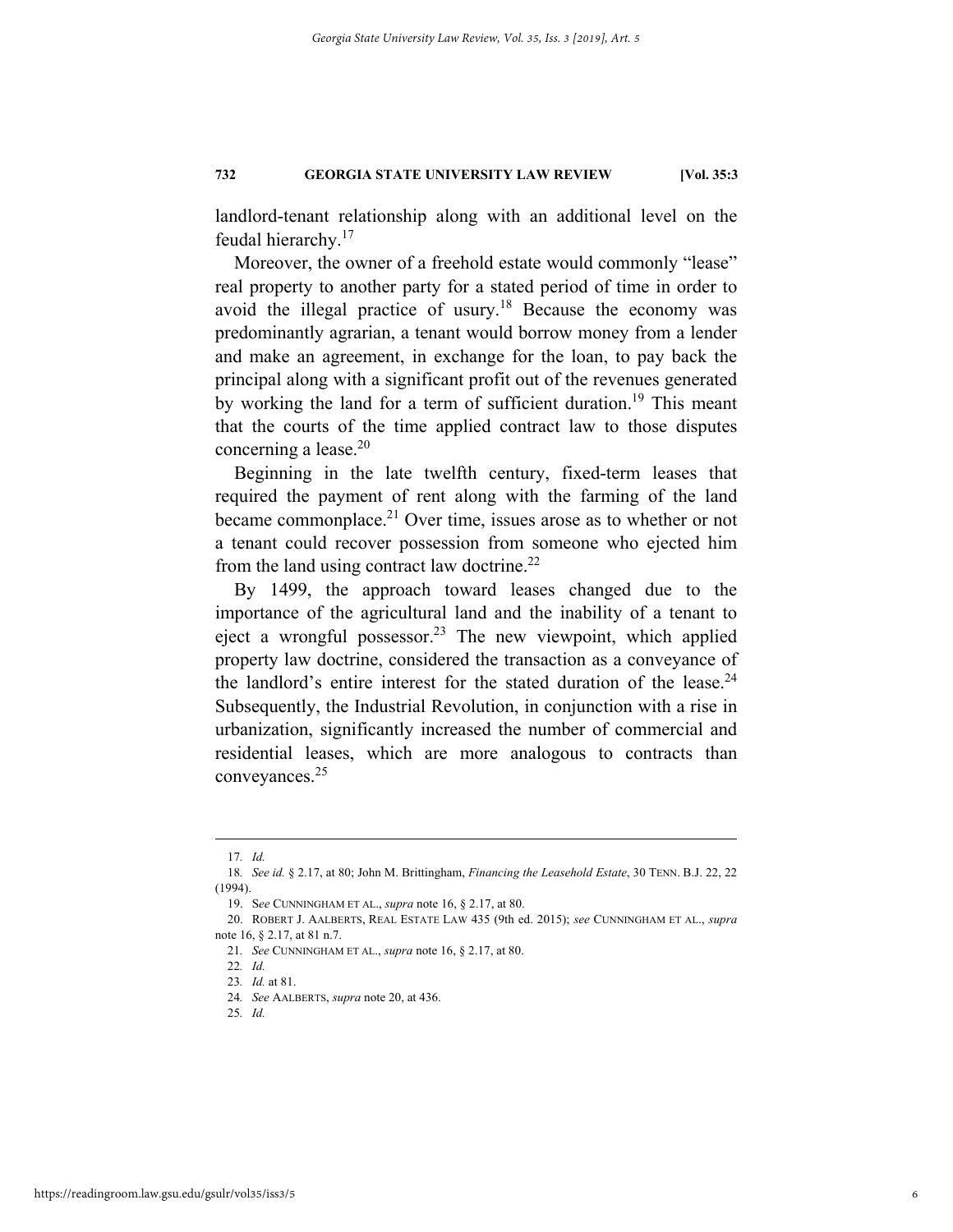Today, the landlord-tenant relationship describes the "possessory estate in land held by a tenant for a determinate period or at will by permission of another, the landlord, who holds an estate of larger duration in the same land."<sup>26</sup> Thus, a tenant receives a nonfreehold estate for a specific period of time or at will from a landlord in exchange for certain contractual provisions and covenants, which many people refer to as a lease.<sup>27</sup>

Because the lease yields a nonfreehold or leasehold estate, an interest in real property is created and is classified as a personal property interest in real estate, or a "chattel real."28 This classification allows the leasehold estate to pass as personal property to the deceased tenant's personal representative, whereas real property transfers straight to the decedent's heirs.<sup>29</sup>

In addition, the tenant only receives the right to possess the property for a specified period of time, a right which then reverts to the landlord upon termination.30 The tenant does not receive title to the real property, but the landlord retains a reversionary interest during the time of the lease.<sup>31</sup> Hence, this section discusses the general provisions common to a commercial landlord-tenant transaction and is followed by the distinctive features associated with specific types of leases.

### *A. In General*

As a unique legal instrument, a modern-day lease fuses property and contract doctrines by bringing together an agreement and a conveyance of a leasehold interest at the same time. $32$  This combination creates contractual assurances along with the rights and obligations found in property law for landlords and tenants.<sup>33</sup>

 <sup>26.</sup> CUNNINGHAM ET AL., *supra* note 16, § 6.1, at 249.

<sup>27</sup>*. Id.* at 250.

<sup>28</sup>*. See* AALBERTS, *supra* note 20, at 425.

<sup>29</sup>*. Id.* 

<sup>30</sup>*. See* CUNNINGHAM ET AL., *supra* note 16, § 6.12, at 260–61.

<sup>31</sup>*. Id.*

 <sup>32. 52</sup> C.J.S. LANDLORD & TENANT § 334 (Supp. 2018).

<sup>33</sup>*. Id.*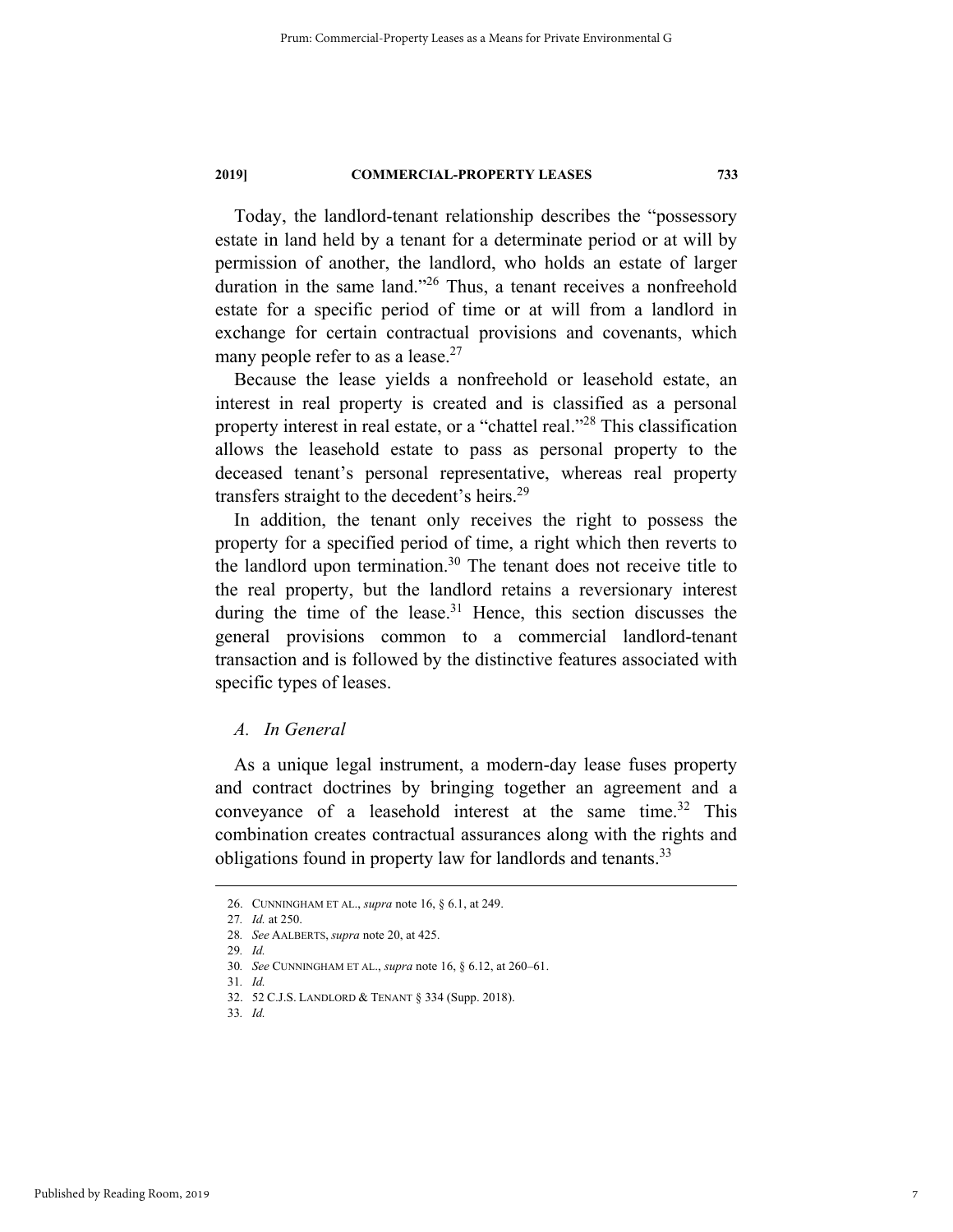In forming the lease agreement, various courts around the country explain that the pertinent elements necessary for enforcement include identification of the parties, description of the premises, time for performance, and the amount of rent. $34$  Of the four requirements, the description of the premises tends to frequently see litigation over whether or not a given lease meets the standard.<sup>35</sup>

Interestingly, the description of the premises within the lease document does not need to conform to any particular standard.<sup>36</sup> Common law permits any description that allows for the identification of the leased property, but it must supply a sufficiently accurate description.<sup>37</sup> Courts will even accept the parties' conduct when it demonstrates the property's location, even if the written document fails to include a proper description.<sup>38</sup> As a result, street addresses and nicknames will often suffice, but each jurisdiction's standards may slightly vary.<sup>39</sup>

Turning to the duration of a lease, the relationship between the landlord and tenant needs to cover "any fixed or computable period of time."40 This means that a starting date is imperative, because the courts cannot determine the type of tenancy without it.<sup>41</sup> In order to

 <sup>34</sup>*. See, e.g.*, Cook v. Hargis, 435 P.2d 385, 389 (Colo. 1967); McCarter v. Uban, 166 N.W.2d 910, 914 (Iowa 1969). When applying common law, one commentator writes that none of these elements are necessary for a leasehold estate to occur. *See* CUNNINGHAM ET AL., *supra* note 16, § 6.1, at 250. For example, a leasehold estate could be conveyed as a gift with no covenants by either the landlord or tenant. *Id.*

 <sup>35.</sup> CUNNINGHAM ET AL., *supra* note 16, § 6.13, at 262.

 <sup>36.</sup> Johnson v. City of Lincoln, 120 N.W.2d 297, 303 (Neb. 1963).

<sup>37</sup>*. Id.* 

<sup>38</sup>*. Id.*

 <sup>39.</sup> CUNNINGHAM ET AL., *supra* note 16, § 6.13, at 262.

 <sup>40.</sup> RESTATEMENT (SECOND) OF PROPERTY § 1.4 (AM. LAW INST. 1977). Four different types of estates may occur based on the language used in the lease to describe duration: estate for years, periodic tenancy, tenancy at will, or tenancy at sufferance. *See* AALBERTS, *supra* note 20, at 426. An estate for years has a defined beginning and ending and lasts for a definite period of time established by the landlord and tenant. *Id*. A periodic tenancy takes place on a repetitive basis for a specified time period and automatically renews until one party to the lease gives notice of termination. *Id.* at 427. A tenancy at will occurs when a landlord and tenant agree to a relationship of indefinite duration that may terminate at any time after delivering proper notice. *Id.* at 428. A tenancy at sufferance happens when a tenant wrongfully remains in possession of the leased property despite the termination of the right. *Id.* at 429.

<sup>41</sup>*. See* CUNNINGHAM ET AL., *supra* note 16, § 6.13, at 261–62. The commentators explain that if the only question concerns the length or extent of the term, then the courts can find a tenancy at will. *Id*.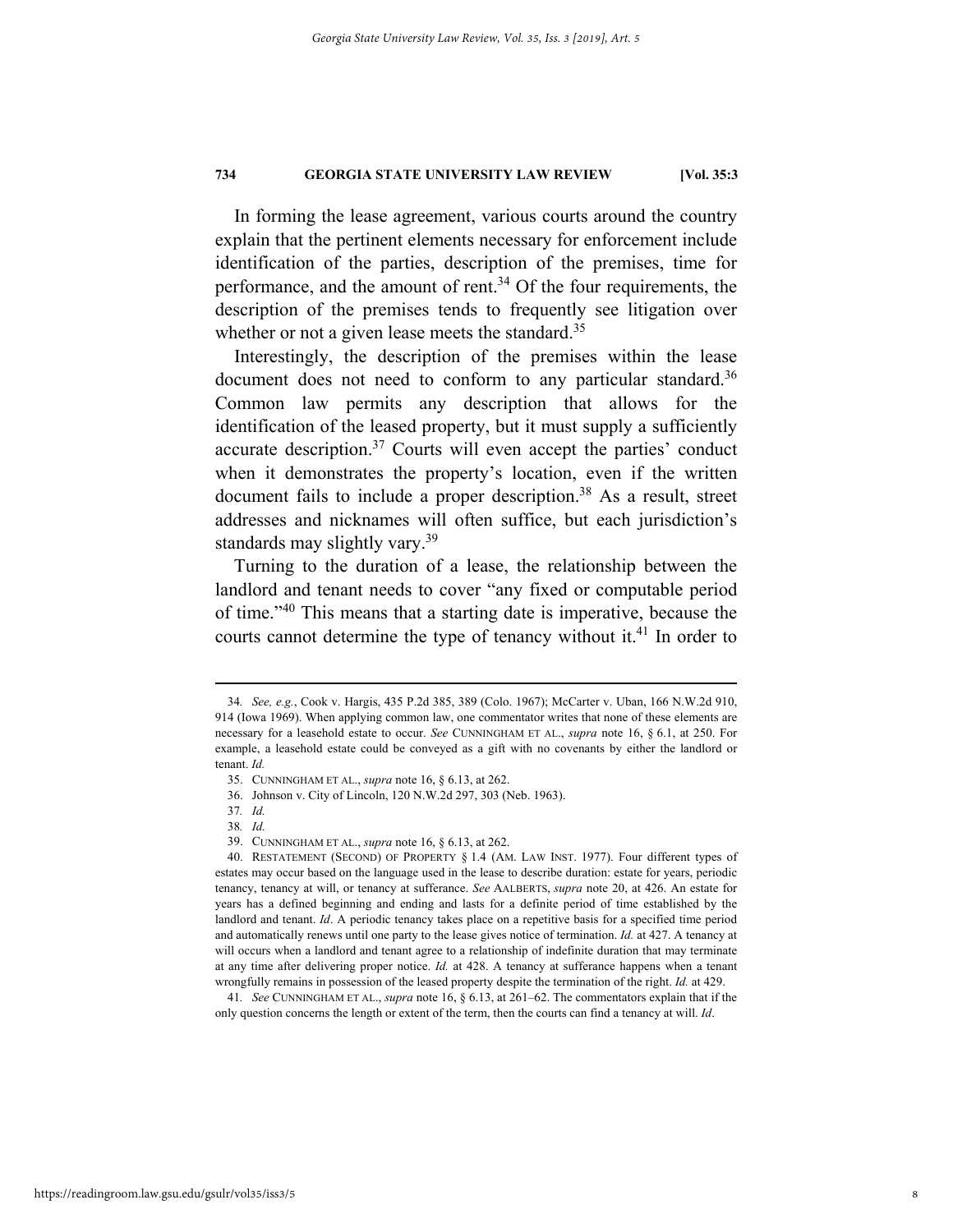avoid the Rule Against Perpetuities, the commencement of the lease must happen within twenty-one years,  $42$  but the courts will also accept an occurrence of an uncertain event in the future.<sup>43</sup>

Because common law allows uncertain events in the future, a unique situation occurs with commercial leases that commence and require the completion of construction such as a tenant improvement or certificate of occupancy for a building.44 These preconditions for the commencement of the term will depend on the substantiality of the structure and may require sufficient details on the construction deliverable in order to overcome a claim against enforcement of the lease.45 Where some courts require the incorporation of the construction documents into the lease for enforceability, $46$  other courts consider the "reasonableness" or "good faith" that occurs when the landlord and tenant exchanged the plans, specifications, and drawings.47

Moreover, most jurisdictions require a written document for leasehold interests that involve more than one year for performance.<sup>48</sup> These requirements codify the underlying Statute of Frauds, enacted by the English Parliament in 1677, which required a writing for leases that met certain conditions.49 In order to avoid unfounded or fraudulent claims, pure common law will prohibit a claimant from enforcing a lease or contract absent a written document.<sup>50</sup>

However, a tenancy at will is created by permissive possession when a landowner grants permission to a tenant, and the tenant takes

 <sup>42</sup>*. Id.* at 263.

 <sup>43.</sup> Bacon v. Bowdoin, 39 Mass. (22 Pick.) 401, 405 (1839).

<sup>44</sup>*. See* CUNNINGHAM ET AL., *supra* note 16, § 6.13, at 262–63.

 <sup>45.</sup> Id. at 263. One court found that a disputed agreement in which commencement occurred after construction of a building was "at most an agreement to lease rather than a lease." Target Stores, Inc. v. Twin Plaza Co., 153 N.W.2d 832, 840 (Minn. 1967).

 <sup>46.</sup> See FutureSource, LLC v. Reuters Ltd., 312 F.3d 281, 286 (7th Cir. 2002); Target Stores, Inc., 153 N.W.2d at 840–41.

 <sup>47.</sup> Wonderfair Stores, Inc. of Ariz. v. Walgreen Ariz. Drug Co. (*In re* Interest of Wonderfair Stores, Inc.), 511 F.2d 1206, 1210 (9th Cir. 1975).

<sup>48</sup>*. See* CUNNINGHAM ET AL., *supra* note 16, § 6.15, at 265. An oral transaction that creates a leasehold interest is also proper at common law. *Id.* § 6.1, at 250.

 <sup>49. 9</sup> WILLISTON ON CONTRACTS § 21:1:3 (4th ed. Supp. 2018).

<sup>50</sup>*. Id.* § 21:1.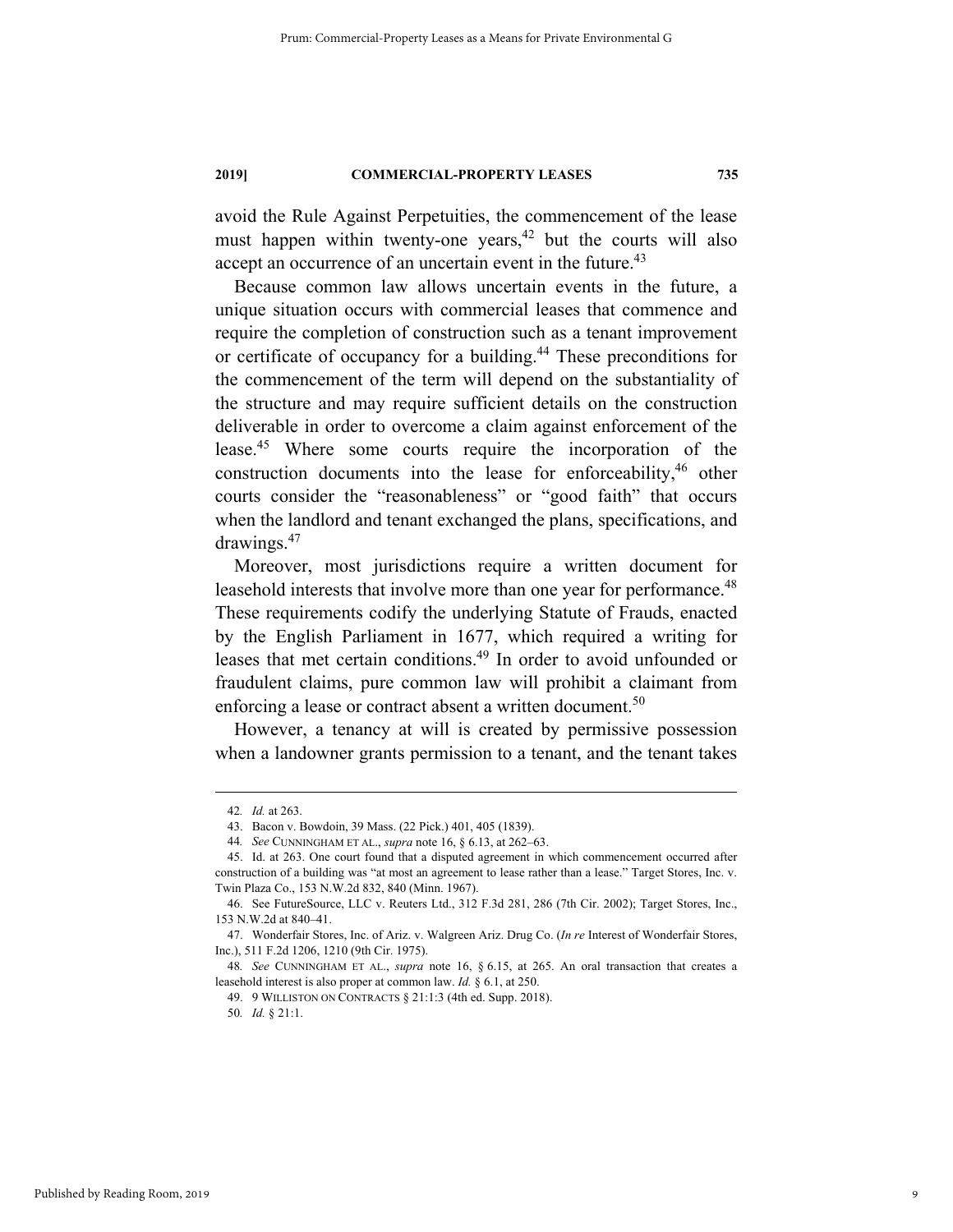possession.51 A periodic tenancy may follow if the landlord and tenant agree on a recurring payment that the parties execute in a timely manner.<sup>52</sup> To this end, some jurisdictions recognize the periodic tenancy just described and will enforce the lease, except for the term, as a substitute agreement.<sup>53</sup>

Considering the equitable doctrines of part performance and estoppel, the same scenario might also turn out to be enforceable.<sup>54</sup> Under the doctrine of part performance, a court applying equitable remedies would look to see if a party took actions that it would not normally take unless some type of agreement was in place, such as making major permanent improvements.<sup>55</sup> For example, an Oregon court used this doctrine when it upheld a lease for a tenant who took possession, paid rent, planted rosebushes, installed expensive carpet, painted, and stored enough coal and wood for the winter.<sup>56</sup> The court explained that "she did everything that a tenant would have done who understood that his occupancy was for a greater length of time than from month to month."<sup>57</sup>

Likewise, the doctrine of estoppel prohibits a party from asserting that a lease does not exist on the basis of detrimental reliance by the other participant.58 Thus, an "informal" lease occurs when the agreement falls short of meeting the Statute of Frauds requirements, and it fails to form a leasehold estate or attach duties.<sup>59</sup>

Beyond the four essential provisions, many jurisdictions may require some or all of the following: a witness to the lease, a certificate of acknowledgement from a notary public on the landlord and tenant's signatures, or a recording of the document.<sup>60</sup> For example, Ohio compels all leases three years or longer to be signed

 <sup>51</sup>*. See* CUNNINGHAM ET AL., *supra* note 16, § 6.15, at 265.

<sup>52</sup>*. See* AALBERTS, *supra* note 20, at 427.

<sup>53</sup>*. See* CUNNINGHAM ET AL., *supra* note 16, § 6.15, at 265.

<sup>54</sup>*. Id.* 

<sup>55</sup>*. Id.* at 266.

<sup>56</sup>*.* Wallace v. Scoggin, 21 P. 558, 559 (Or. 1889).

<sup>57</sup>*. Id.* at 558–59.

<sup>58</sup>*. See* CUNNINGHAM ET AL., *supra* note 16, § 6.15, at 266.

<sup>59</sup>*. Id.* at 265.

<sup>60</sup>*. See* AALBERTS, *supra* note 20, at 437.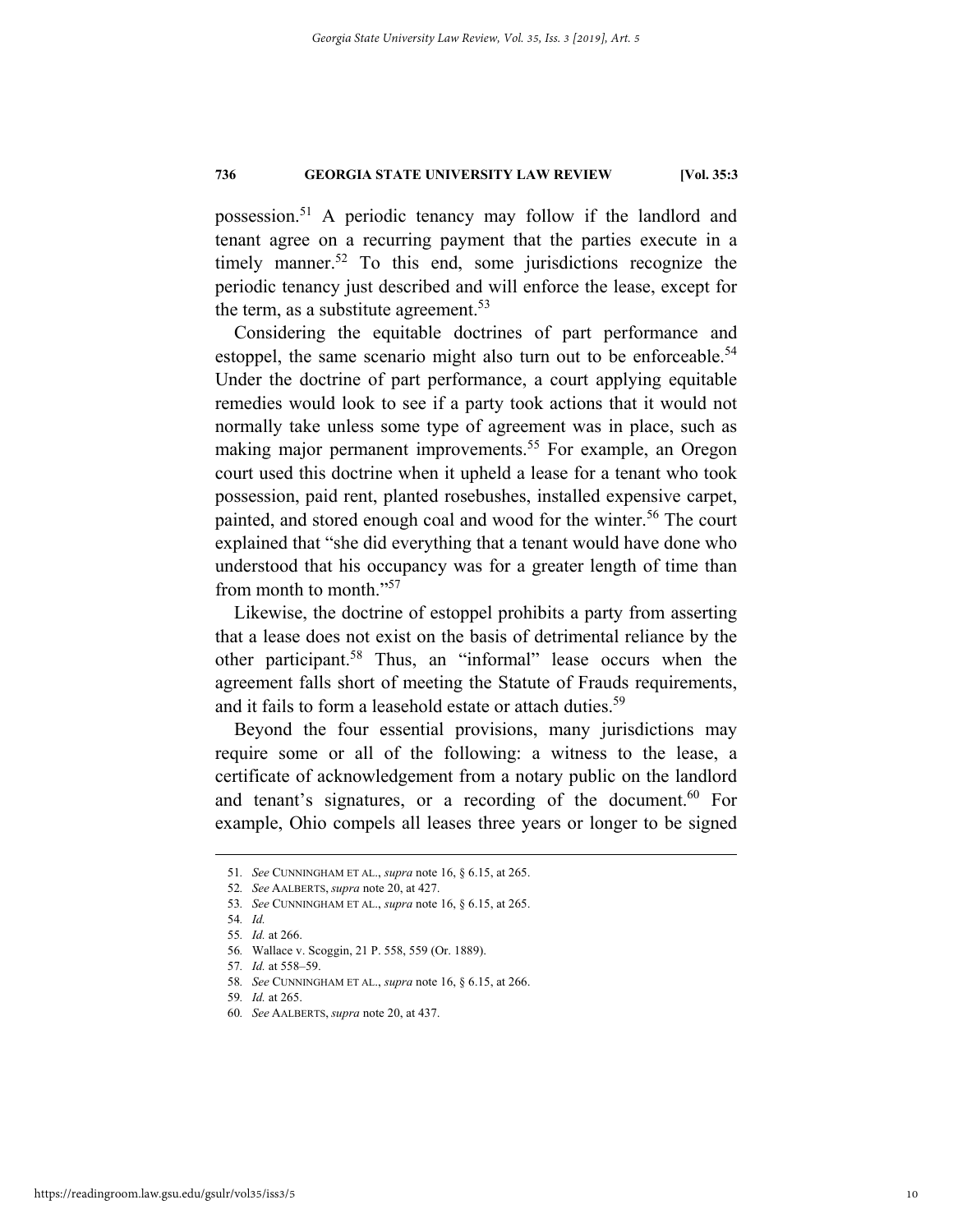and notarized,<sup>61</sup> whereas Washington maintains the same requirement for an acknowledgement of the parties and witnesses for a term longer than one year. $62$ 

Based on these situations, the type of recording statute adopted by a jurisdiction can also play a crucial role in the event that a dispute between two leases occurs. $63$  In those states that adopted a pure race recording statute, the first tenant to record prevails notwithstanding any notice of another leasehold interest.<sup>64</sup>

Hence, the leasing document contains numerous requirements that arise out of property and contract doctrines, in conjunction with regulatory requirements. These requirements fuse together to allow a landlord to convey to a tenant for a period of time a nonfreehold or leasehold estate that is enforceable by a court of law against other would be possessors.

#### *B. Types of Leases*

Because the various commercial leasing mechanisms that apply to property and require a party to comply with a specific environmental goal may fundamentally differ, the underlying scope of the agreement requires consideration. In some instances, the landlord

64. Sweat, *supra* note 63, at 28.

 <sup>61.</sup> OHIO REV. CODE ANN. §§ 5301.01, .08 (West 2018). Upholding this statute, an Ohio appellate court invalidated a lease that did not comply with the notary requirement and held that the leasehold became a month-to-month tenancy. Burger v. Buck, No. 2008-P-0041, 2008 WL 4964670, at \*7, ¶ 53 (Ohio Ct. App. 2008).

<sup>62</sup>*.* WASH. REV. CODE ANN. § 59.18.210 (West 2018); Richards v. Redelsheimer, 78 P. 934, 936 (Wash. 1904). More specifically, the Washington Supreme Court held that only the landlord's signature requires the acknowledgement of a notary, not the tenant. McKennon v. Anderson, 298 P.2d 492, 495 (Wash. 1956). The court further explained that a tenant only needs to take possession of the property, start paying rent, and perform according to the lease in order for a lease to become enforceable regardless of whether or not an acknowledgement occurred. Id.

<sup>63</sup>*. See* AALBERTS, *supra* note 20, at 437. In considering the various state systems, approximately half of the jurisdictions follow a "notice" approach where a bona fide purchaser for value receives protection regardless of the recording of the encumbrance or lease. Ray E. Sweat, *Race, Race-Notice and Notice Statutes: The American Recording System*, 3 PROB. & PROP. 27, 28 (1989). This makes the recording of an encumbrance or lease irrelevant so long as value occurred for the exchange. *Id.* Nearly all of the remaining states use a "notice-race" system that includes a bona fide purchaser and recording requirement. *Id.* This means that the first to record and receive value for his encumbrance or lease will receive priority over all others claiming an encumbrance. *Id.* Finally, some states award priority based on the recording order of the encumbrance or lease, which is known as a pure "race" system. *Id.*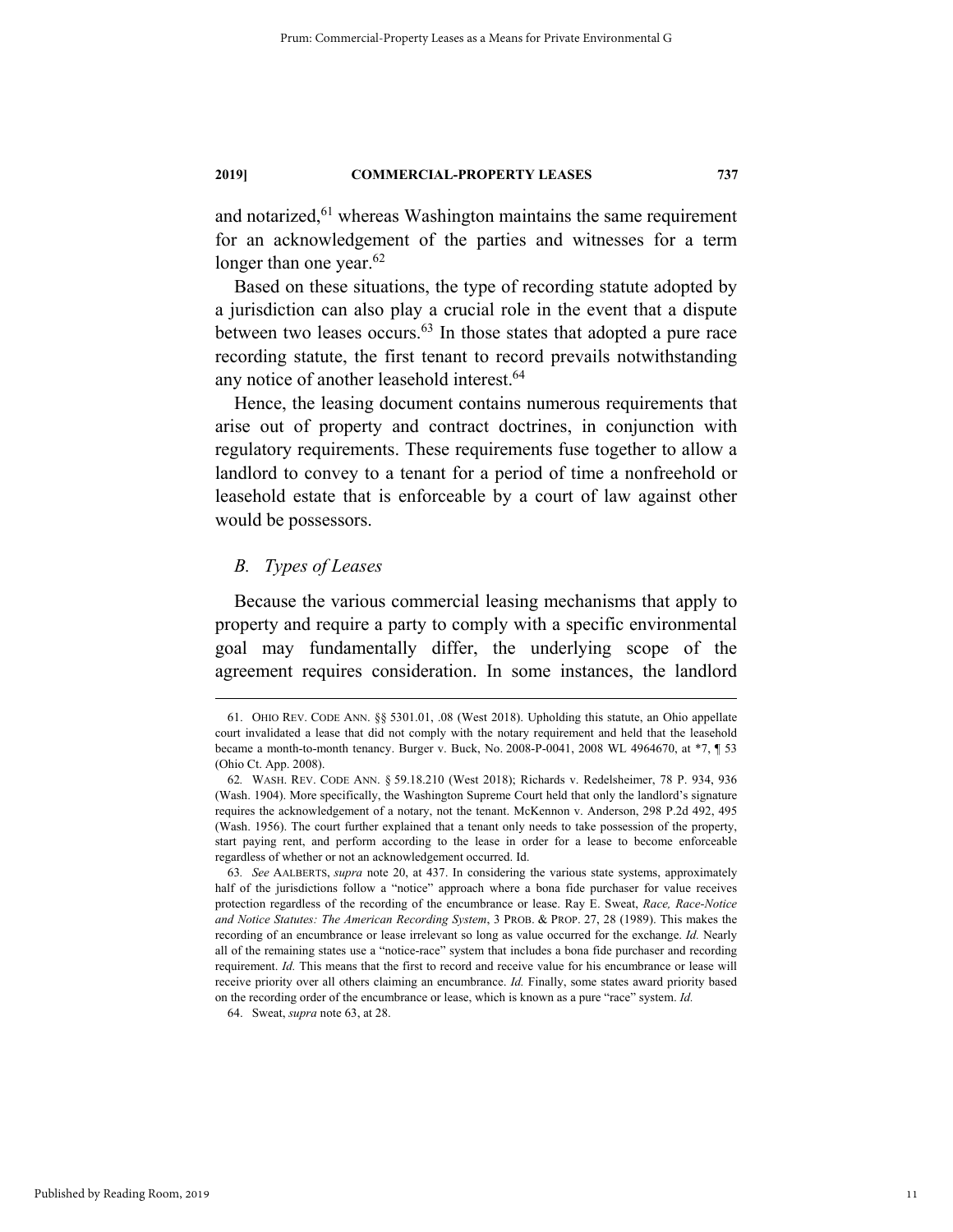will transfer only the land and retain a right of reentry along with ownership of any improvements when the term ends.<sup>65</sup> Other times, the landlord will transfer all or a portion of a building to a tenant.<sup>66</sup>

Courts will sometimes distinguish between a commercial and residential lease; however, most of the previously discussed principles of landlord-tenant law pertain to both situations.<sup>67</sup> Nonetheless, the difference in sophistication of individuals, coupled with the impact relating to a person's housing, influences the courts to interpret a residential lease using contract doctrine; whereas the superior knowledge and access to resources by the parties in a commercial lease tends to favor a less protective approach.<sup>68</sup> As such, a commercial lease is "still by and large governed by a body of [property] law that crystallized in medieval times<sup>"69</sup> along with a reticence on the part of the courts to leave property law applications in favor of contract doctrines.<sup>70</sup>

However, differences in the legal applications between residential and commercial leases occur in situations such as enforcing an implied warranty of habitability, remedies associated with rent, and the furnishing of amenities.<sup>71</sup> At least one court recognized that many commercial tenants contract for "a package which includes not merely walls and ceilings[] but also adequate heat, light, and ventilation, serviceable plumbing facilities, secure windows and doors, proper sanitation, and proper maintenance" in a similar manner to residential leases.<sup>72</sup> These types of marketplace requirements that prospective tenants place upon landlords make the

 <sup>65. 31</sup> C.J.S. ESTATES § 197 (Supp. 2018). Examples of this approach include the land under Rockefeller Center in New York—which was previously owned by Columbia University—and the land under the Empire State Building. *See* SAFT, *supra* note 2, § 22:1.

<sup>66</sup>*. See* SAFT, *supra* note 2, § 2:3.

<sup>67</sup>*. See* AALBERTS, *supra* note 20, at 436.

<sup>68</sup>*. Id.* 

 <sup>69.</sup> Gerald G. Greenfield & Michael Z. Margolies, *An Implied Warranty of Fitness in Nonresidential Leases*, 45 ALB. L. REV. 855, 855–56 (1981).

<sup>70</sup>*. See* John F. Hicks, *The Contractual Nature of Real Property Leases*, 24 BAYLOR L. REV. 443, 452 (1972).

<sup>71</sup>*. See* AALBERTS, *supra* note 20, at 436.

 <sup>72.</sup> Javins v. First Nat'l Realty Corp., 428 F.2d 1071, 1074 (D.C. Cir. 1970).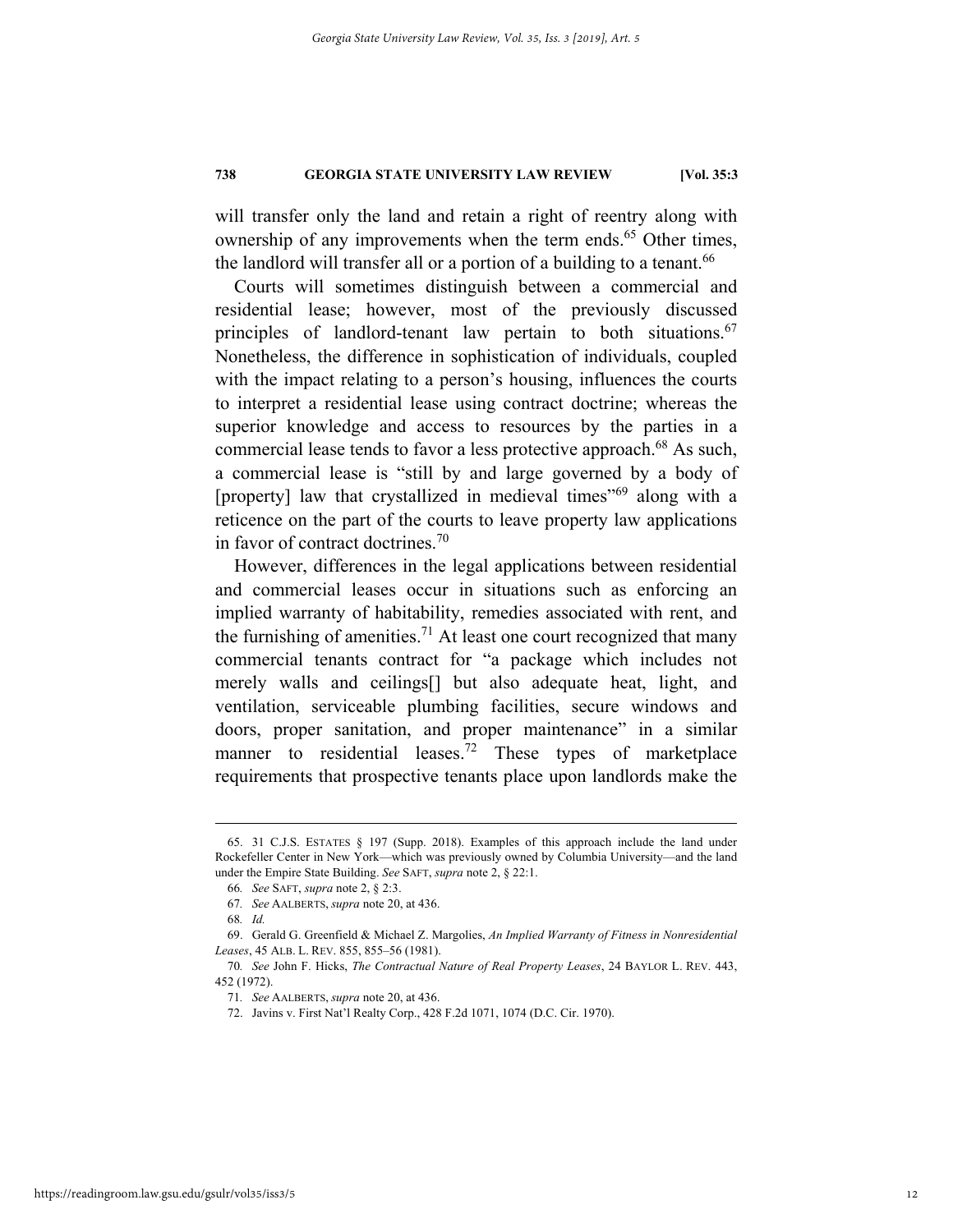commercial lease for a designated space appear more similarly associated with a residential lease—leading one commentator to suggest that the courts may continually consider applying more contract doctrine over property principles when settling disputes that raise similar issues.73

Moreover, many commercial leases include covenants by the landlord and tenant that restrict conduct or allow others to partake in enumerated activities on the property surrounding the leasehold estate.<sup>74</sup> This creates a benefitted estate on the tenant's property and a burdened estate on the landlord's remaining land, which common law recognizes as a restrictive covenant.75 Although permissible under common law, courts take the position that the restrictive covenants require a strict interpretation.<sup>76</sup> Despite the preference against liberal enforcement and interpretation, one reason given for this approach is that the common law policy counsels against free trade restrictions and that similar covenants in a lease against business activities should be void as well.<sup>77</sup>

Accordingly, the different types of commercial leasing situations present additional and meaningful differences beyond those just discussed. Hence, this section addresses those differences along with the pertinent distinctions found within each type of situation.

#### *1. Ground Leases*

With landlord-tenant law deeply rooted in medieval times, the ground lease harkens back to the days when a lord owned land and collected rent from the peasants and serfs that lived and worked upon it.78 Originally, common law only recognized rent service whereby

 <sup>73</sup>*. See* AALBERTS, *supra* note 20, at 436.

<sup>74</sup>*. See* CUNNINGHAM ET AL., *supra* note 16, § 6.26, at 278.

<sup>75</sup>*. Id.* 

 <sup>76.</sup> See Postal Tel. Cable Co. v. W. Union Tel. Co., 40 N.E. 587, 591 (Ill. 1895).

<sup>77</sup>*. See* CUNNINGHAM ET AL., *supra* note 16, § 6.26, at 278.

<sup>78</sup>*. See* 33 E. GEORGE DAHER ET AL., MASSACHUSETTS PRACTICE SERIES: LANDLORD AND TENANT

LAW § 1:1 (3d ed. Supp. 2018).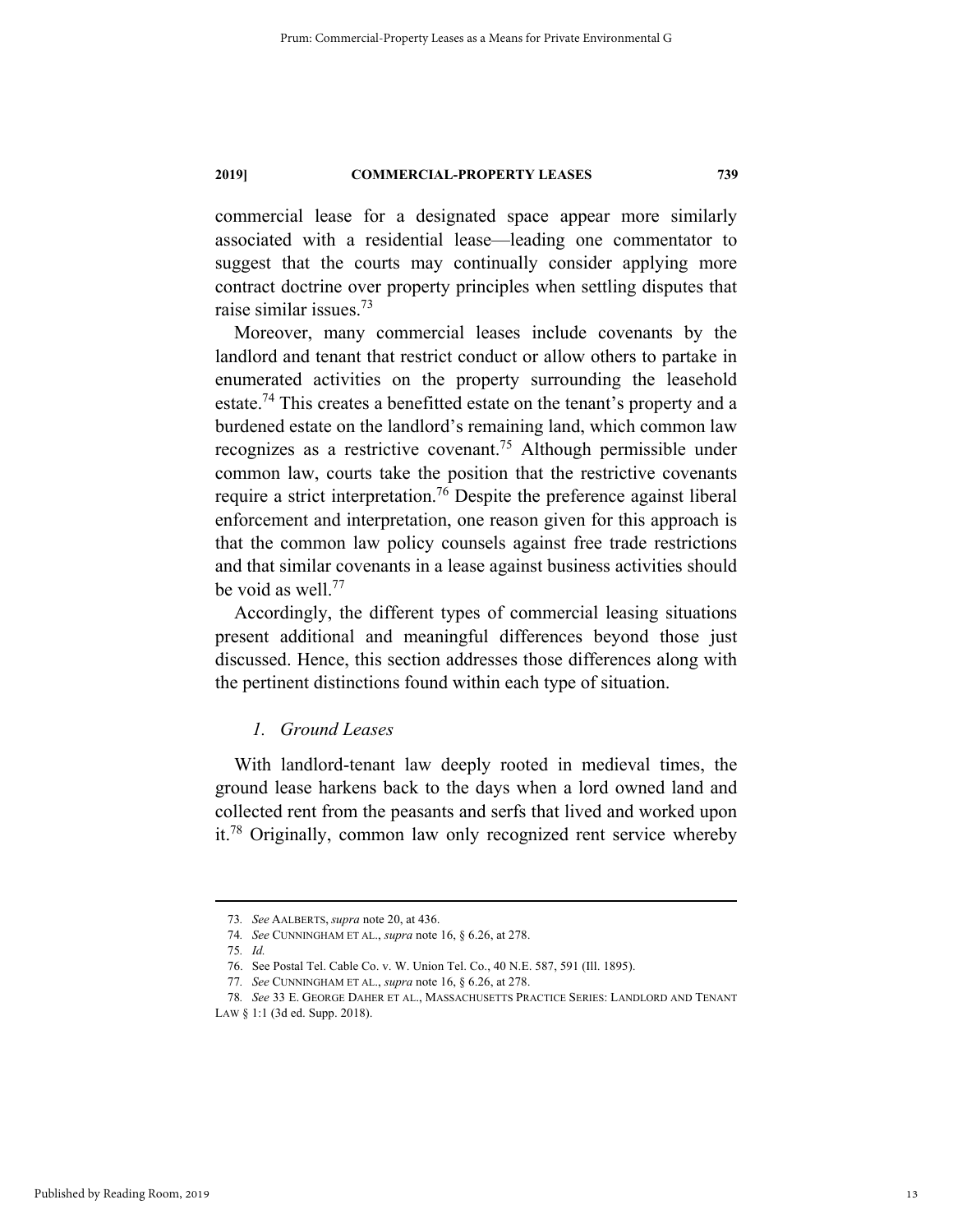the tenant demonstrated allegiance to a lord by paying rent, providing services, or both.<sup>79</sup>

However, common law doctrine began making a legal distinction when the grantor maintains the right to take the property back when a default occurs, should the parties use a deed as a means for providing a tenant with an interest in the land.<sup>80</sup> In situations that allow the grantor to reclaim the land, common law doctrine labeled the relationship as a rent-charge, whereas those deeds that do not provide for a recovery were described as a "rent-seck."81

Evolving from these past approaches, a modern commercial ground lease occurs when a landlord conveys for a period of time a commercial property interest to a tenant that may include vacant land or acreage for development or with existing structures in order to maximize value.<sup>82</sup> The conveyance reserves the rent for the grantor and the grantor's heirs along with any improvements built by the tenant when the term ends. $83$  Although, the lease will not generally terminate should the structures on the land be partially or totally destroyed.84

Typically, the term for a commercial ground lease is flexible but includes many of the incidents of ownership in the rent by using a "triple net" approach.<sup>85</sup> The designated duration usually occurs over a long term such as a 35- to 99-year period; $86$  the tenant normally pays his share of ad valorem real property taxes, insurance, and common

 <sup>79.</sup> Ingersoll v. Sergeant, 1 Whart. 337, 347 (Pa. 1836). The term "rent-service" derived from the lease provisions that allowed a tenant to receive compensation credit for allowing military or other services to use the land due to underlying obligations and burdens placed upon it. Wallace v. Harmstad, 44 Pa. 492, 495 (1863).

<sup>80</sup>*. Ingersoll*, 1 Whart. at 347.

<sup>81</sup>*. Id.*

<sup>82</sup>*. See* SAFT, *supra* note 2, § 22:1.

 <sup>83. 31</sup> C.J.S. *Estates* § 197 (Supp. 2018).

 <sup>84.</sup> PETER S. TITLE, LOUISIANA PRACTICE SERIES: LOUISIANA REAL ESTATE TRANSACTIONS § 18:33 (2d ed. Supp. 2017). Unless the buildings suffer partial or total destruction near the end of the ground lease, the tenant will likely maintain an obligation to rebuild the structures on the land. *Id.*

<sup>85</sup>*. See* SAFT, *supra* note 2, § 22:1.

<sup>86</sup>*. See id.*; *see also* TITLE, *supra* note 84, § 18:33.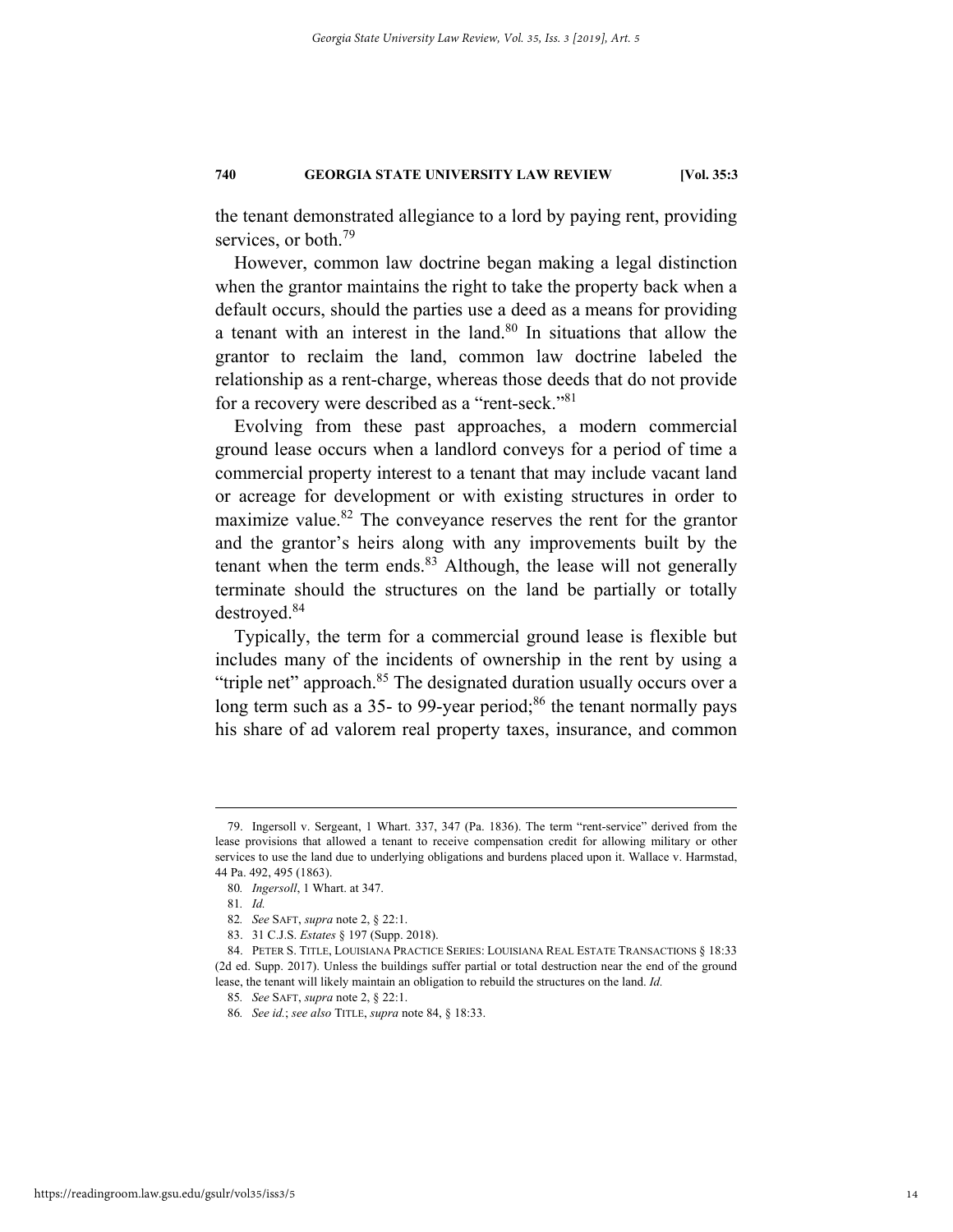area-maintenance costs incurred by the landlord, as well as rent, in what is known as a triple net lease.<sup>87</sup>

Accordingly, the ground lease will provide the tenant with more leeway than found within an operating lease of a building.<sup>88</sup> The lease will generally obligate the tenant to develop and improve the existing land by constructing buildings and the like in exchange for an opportunity to sublet the structure to operating subtenants.<sup>89</sup> As a result, the inclusion of a broad use clause combined with the long term length of a ground lease essentially turns the tenant into an equitable owner of the property during the agreement's duration, which opens up the opportunity to obtain financing for any developments or improvements via leasehold mortgage financing.<sup>90</sup>

#### *2. Master Lease of an Entire Building or Development*

Similar to a ground lease, a master lease occurs when a landlord conveys a commercial property interest to a tenant for an entire building or development. $91$  In this conveyance, the tenant receives the landlord's consent to sublease any portion of the real property and collect rent from the subtenants in exchange for assuming all of the risks of ownership, such as building repair, operation, and

91*. See* BRITELL, *supra* note 8, § 7.08.

 <sup>87</sup>*. See* AALBERTS, *supra* note 20, at 440.

<sup>88</sup>*. See* SAFT, *supra* note 2, § 22:1.

<sup>89</sup>*. Id.* Often times, when a landlord agrees to a ground lease with an opportunity to sublet any part of the structure on the underlying property, the rent will be divided into a fixed portion plus an additional percentage based on the profit or sales of the tenant. *Id.*

 <sup>90.</sup> Id. For example, "Indian country" officially describes the federal government's holding of many pueblos and tribal lands in trust for the specific benefit of Native Americans. 18 U.S.C. § 1151 (2018). Because the Native Americans do not own their land and initially need financial assistance to develop the land in Indian country, many tribes turn to leasehold mortgage financing made available pursuant to the Indian Long-Term Leasing Act. Act of Aug. 9, 1955, ch. 615, Pub. L. No. 84-255, 69 Stat. 539 (1955) (codified at 25 U.S.C. § 415 (2018)); 25 C.F.R. § 162.610 (2018). Based on this legislation, a tribe must obtain approval for their ground lease and the accompanying security interest, which typically lasts twenty-five years with one twenty-five year renewal or ninety-nine years for specific tribes, from the Secretary of the Interior. 25 U.S.C. § 415(a) (2012); 25 C.F.R. § 162.610. As a result, the ground lease coupled with leasehold financing provides opportunities for many different types of developments such as casinos, entertainment facilities, and retail and commercial complexes on land located in Indian country. See Jesse A. Millard, Developing on Tribal Land: Benefits and Challenges Developers Face, AZ BIG MEDIA (Mar. 16, 2017), https://azbigmedia.com/developing-tribal-land-benefits-challengesdevelopers-face/[http://perma.cc/94XW-4YP2].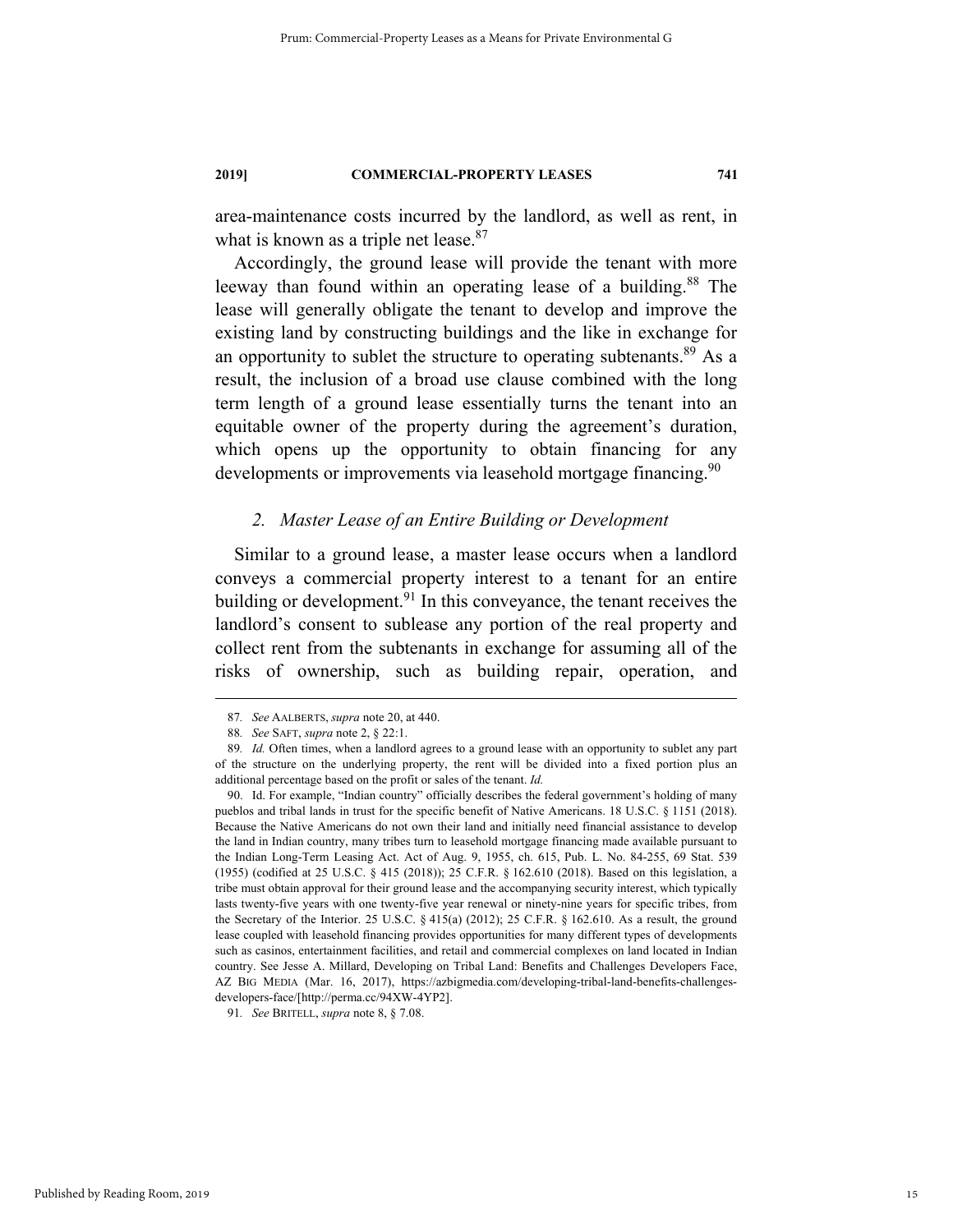maintenance.<sup>92</sup> Essentially, the master tenant takes the place of the building owner but must pay rent to the landlord for the term of the  $lease.<sup>93</sup>$ 

Borrowing further upon the ground lease precedent, common law considers the rental payments in a master lease for an entire building to emanate from the land itself notwithstanding any improvements upon it.<sup>94</sup> Courts take the position that as long as the tenant could occupy or use a portion of the land after a casualty, then the decision to rebuild or beneficially utilize the land becomes discretionary.95 Consequently, tenants under a master lease may unexpectedly find themselves liable for continuing to pay rent in circumstances where a casualty occurs that destroys or damages the leased building.<sup>96</sup>

Moreover, ensuring a proper description of the property under a master lease is made difficult due to different jurisdictional interpretations of what is included in the conveyance.<sup>97</sup> For example, the courts in Massachusetts have held that a master lease of an entire building encompasses the ground beneath it but does not automatically include the land surrounding it.98 However, courts in New York have found that the vacant land surrounding a building and dedicated to use with the structure gets included with a master lease despite the fact that it is not explicitly stated in the conveyance.<sup>99</sup>

With these differing approaches in mind, simply including the minimum of a street address as the description in the leasing documents is less preferable than attaching an updated property

 <sup>92</sup>*. Id.* 

<sup>93</sup>*. Id.*

 <sup>94.</sup> ROBERT F. DOLAN, RASCH'S NEW YORK LANDLORD AND TENANT, INCLUDING SUMMARY PROCEEDINGS § 25:1 (5th ed. Supp. 2018).

 <sup>95.</sup> Smith v. Kerr, 15 N.E. 70, 70 (N.Y. 1888).

<sup>96</sup>*. Id.*

<sup>97</sup>*. Compare* RESTATEMENT (SECOND) OF PROPERTY § 1.4 (AM. LAW INST. 1977), *and* AALBERTS, *supra* note 20, at 426, *and supra* text accompanying note 40 *with* CUNNINGHAM ET AL., *supra* note 16, § 6.13, at 261–62, *and supra* text accompanying note 41.

 <sup>98.</sup> Hooper v. Farnsworth, 128 Mass. 487, 488 (1880); Bacon v. Bowdoin, 39 Mass. (22 Pick.) 401 (1839).

<sup>99</sup>*. See, e.g.*, Doyle v. Lord, 64 N.Y. 432, 438 (1876).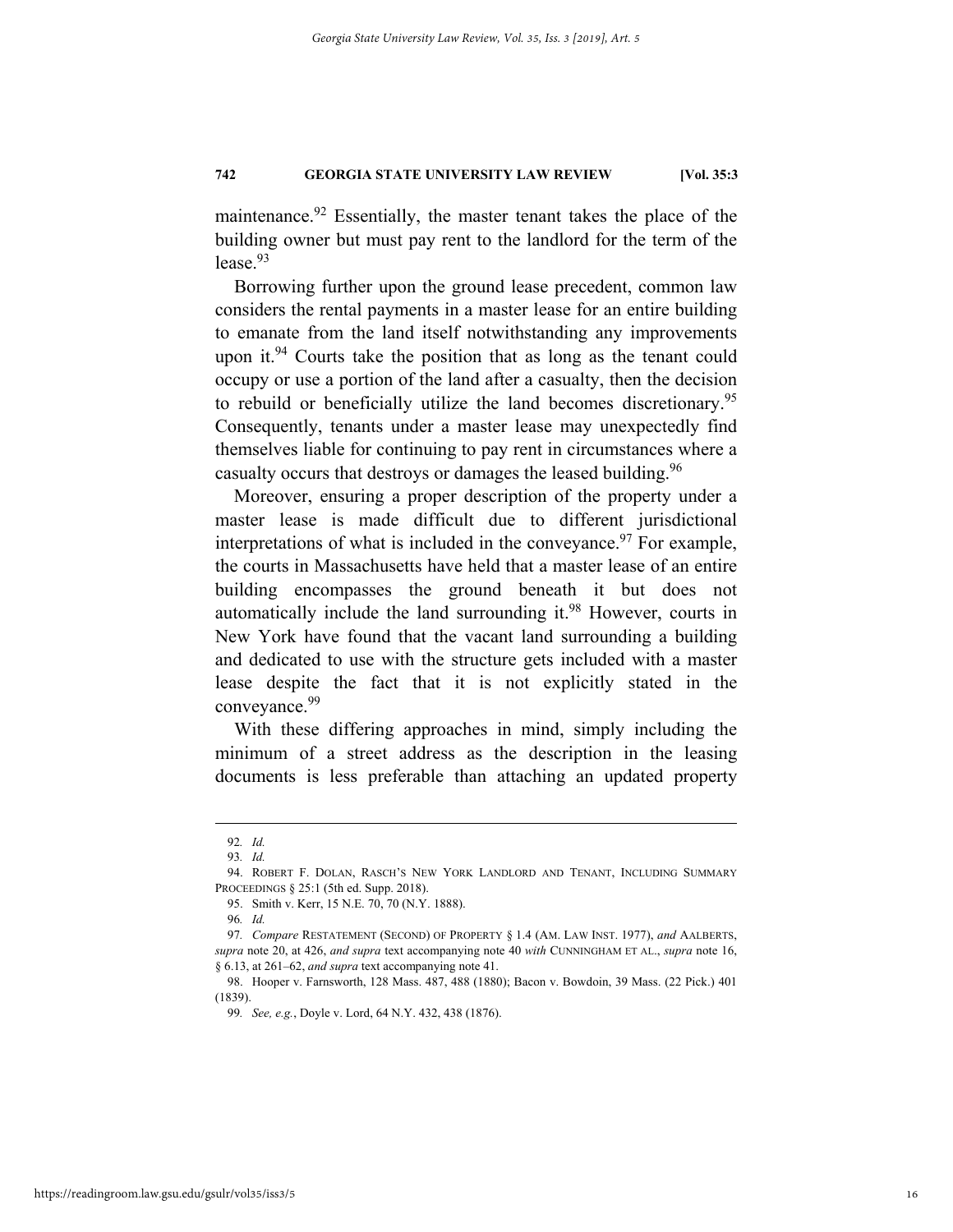survey that delineates all of the dimensions included as part of the leasehold estate.<sup>100</sup> The inclusion of a survey or plot plan gains added significance when the building is part of a larger development like an office park, industrial complex, or retail center, and it may also trigger the need for a detailed floor plan.<sup>101</sup>

As a result, the master lease offers a symbiotic relationship to the landlord and tenant.<sup>102</sup> The landlord receives a continuing stream of income for a long period of time, maintains ownership of an appreciating asset along with the land, and transfers the ownership and operational risks to the tenant.<sup>103</sup> The tenant essentially becomes an owner of the building without having to outlay significant capital to buy it and receives the right to earn a profit or take a loss from any difference between the subtenant income and the operational, repair, and maintenance costs.<sup>104</sup>

#### *3. Designated Space within a Building or Development*

As society transformed toward more urbanization from its agrarian roots, leases in which tenants obtained places to do business and shelter became more common.<sup>105</sup> This urban shift in society, along with the manner in which those conducting business transacted, also altered the approach to commercial leases.<sup>106</sup>

In many situations, the decision factors for the transaction now place a greater weight on the structures on the land over that of the real estate itself.<sup>107</sup> The property description contained in the leasing documents will also reflect this change by designating a unit in a multitenant building.<sup>108</sup> In some cases, the unit number or floor will

 <sup>100</sup>*. See* SAFT, *supra* note 2, § 2:3.

<sup>101</sup>*. Id.* 

<sup>102</sup>*. See* BRITELL, *supra* note 8, § 7.08.

<sup>103</sup>*. Id.*

<sup>104</sup>*. Id.*

<sup>105</sup>*. See* Mary Ann Glendon, *The Transformation of American Landlord-Tenant Law*, 23 B.C. L. REV. 503, 508 (1982).

<sup>106</sup>*. See id.* 

<sup>107</sup>*. See* Hicks, *supra* note 70, at 451.

<sup>108</sup>*. See* SAFT, *supra* note 2, § 2:3.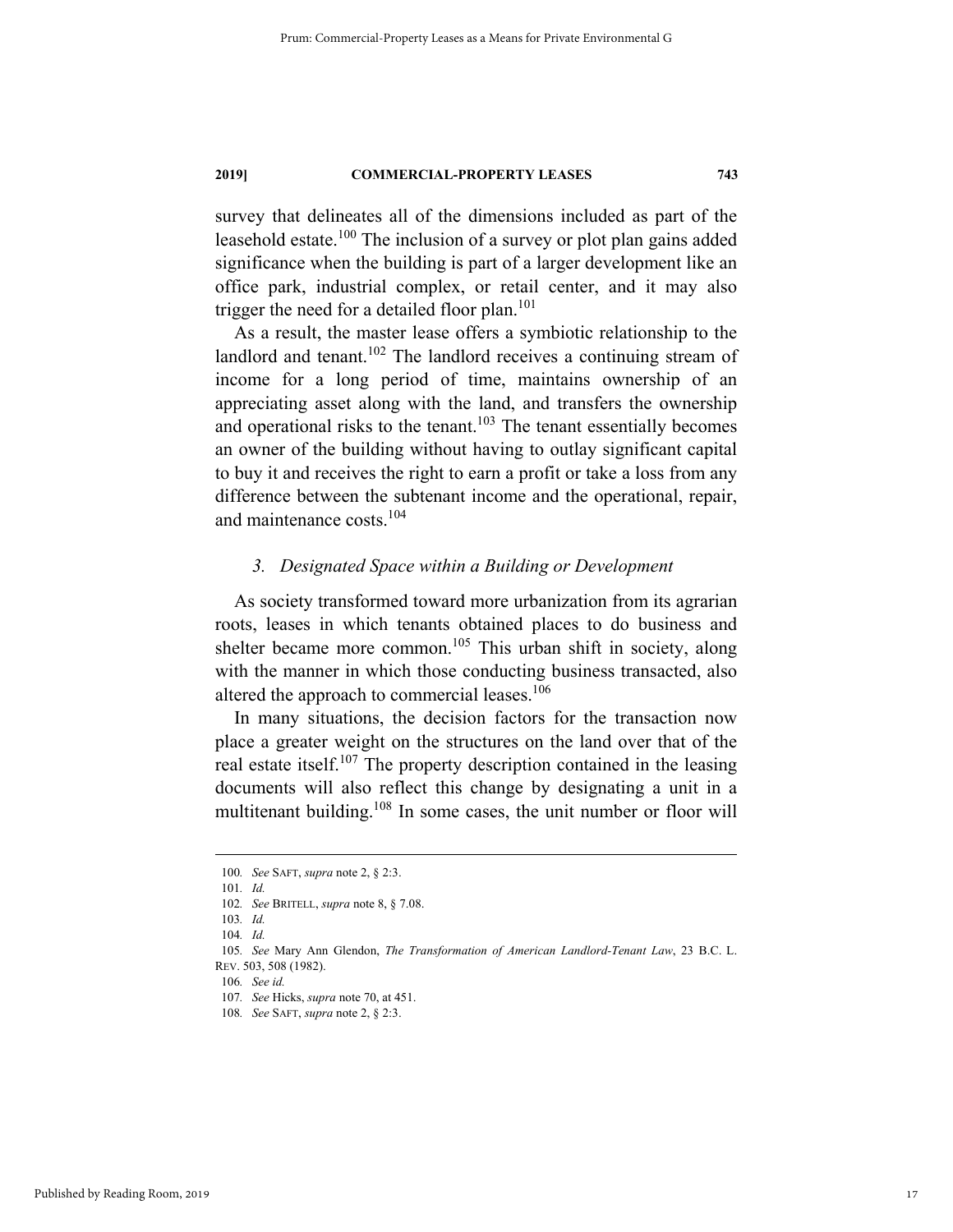designate the space in the lease; other times, a landlord may reference and attach a floor plan listing the exact dimensions.<sup>109</sup> These dimensions will indicate the length of the space in feet using the inside walls to describe the usable area, along with the total amount of square footage based on the outside of the front wall to the outside of the rear wall. $^{110}$ 

Furthermore, the lease should describe any included appurtenances.111 An appurtenance denotes the tenant's right to use and enjoy the devised property, along with the overall structure, either exclusively or along with cotenants or the public.<sup>112</sup> Although an appurtenance is not a requirement, it is highly suggested to avoid future and continuing disagreements, and a court may find an appurtenance by implication in the lease itself should the parties fail to include language that addresses it.

Due to these new complexities, the quality, condition, maintenance, and terms of use for the commercial space gained significance to both parties, which resulted in a lengthier written leasing document.<sup>113</sup> Landlords and tenants to commercial leases negotiated to include numerous detailed covenants in an effort to safeguard and address their respective responsibilities and liabilities.<sup>114</sup> Consequently, the commercial lease now appears more like a contract with all of the additional covenants than it does a conveyance or deed of a nonfreehold estate in land based on its agrarian origin.<sup>115</sup>

 <sup>109</sup>*. Id.* In situations where the building is under construction, the landlord should incorporate a site plan that indicates the location of the space referenced in the lease as well as a floor plan with exact dimensions. *Id.*

<sup>110</sup>*. Id.* 

<sup>111</sup>*. Id.* 

<sup>112</sup>*. Id.* The most frequently addressed appurtenances in leases for designated spaces within a building or development include the entrances and exits from the building, elevators, signs and directories, and sightlines of significance outside the structure known as view corridors. *See* SAFT, *supra* note 2, § 2:3.

<sup>113</sup>*. See* Glendon, *supra* note 105, at 508.

 <sup>114.</sup> Hiram H. Lesar, *Landlord and Tenant Reform*, 35 N.Y.U. L. REV. 1279, 1281 (1960).

<sup>115</sup>*. Id.*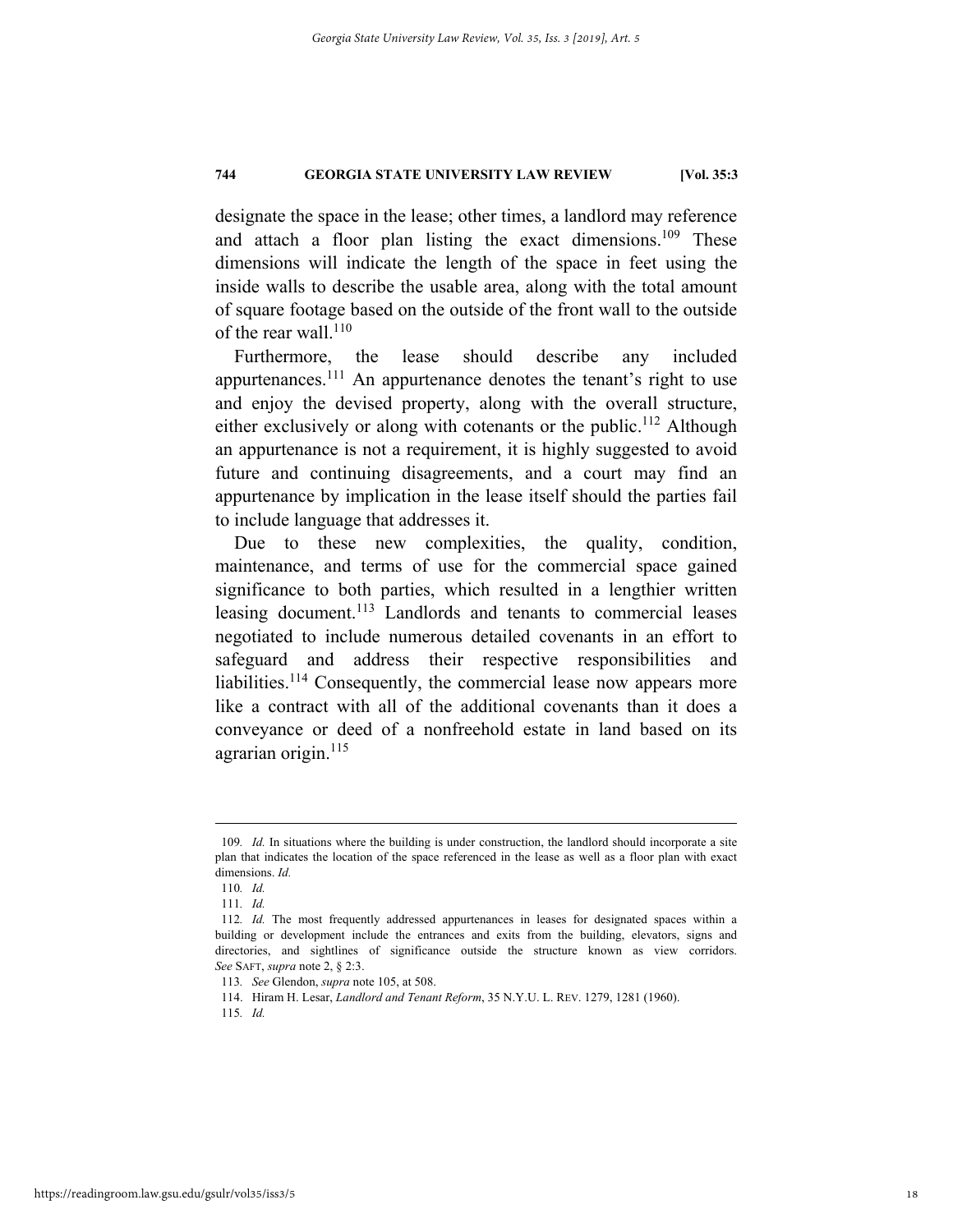Thus, the composition of landlord-tenant law maintains historical roots coupled with modern statutory regulation that evolved alongside society to form a unique legal doctrine. This doctrine draws upon elements of contracts and conveyances, personal and real property, and promises and covenants to form a distinct instrument called the commercial lease.

#### *II. Environmental and Sustainability Goals*

Increasingly, public concern surrounding the conduct of private and public institutions has materialized.<sup>116</sup> This mounting pressure, emanating out of highly publicized unethical and irresponsible behavior, has stimulated a heightened corporate consciousness to embrace sustainability reporting as the new standard for transparency.117 In demonstrating their commitment to the principles of sustainability, a vast number of corporations began acknowledging their organizations' social and environmental impacts and began driving the sustainable development paradigm. $118$ 

As part of their comprehensive response, these organizations began to recognize that a change in the built environment that housed their businesses also impacted their companies' operational and social interactions, along with the occupants' physical, emotional, and intellectual well-being.<sup>119</sup> Accordingly, the high-performance green-building movement gained momentum.<sup>120</sup>

#### *A. Goals from Parties to a Commercial-Property Lease*

In 1994, Professor Elkington introduced the term "triple bottom line" associated with people, planet, and profit to describe the economic value added by corporations in conjunction with their

 <sup>116.</sup> CHARLES J. KIBERT, SUSTAINABLE CONSTRUCTION: GREEN BUILDING DESIGN AND DELIVERY 8–9 (4th ed. 2016).

<sup>117</sup>*. Id.* 

<sup>118</sup>*. Id.* 

<sup>119</sup>*. Id.* 

<sup>120</sup>*. Id.*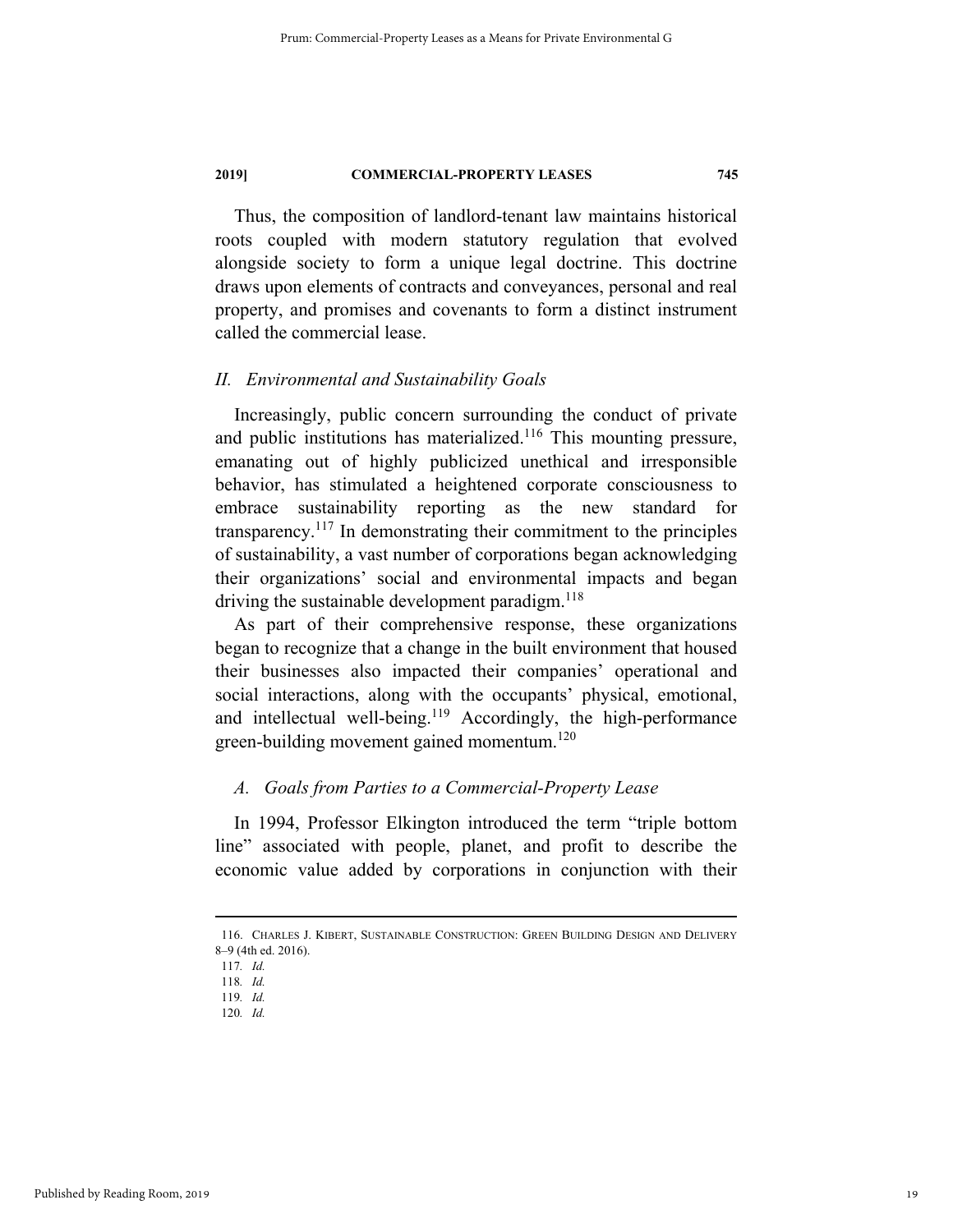environmental and social value.<sup>121</sup> Although no longer an alternative management philosophy, nearly 90% of Fortune 500 companies have already embraced and implemented corporate social-responsibility programs.122 As a means of further communicating their goals, philosophies, and accomplishments, many companies publish CSR reports on an annual basis in addition to their normal financial reports.123 Through these reports, each company provides a unique insight into their culture, commitments, and goals—including environmental and sustainability goals within their business model which transfer accordingly to commercial-property leases from their particular perspective as a tenant or landlord.<sup>124</sup>

 <sup>121.</sup> JOHN ELKINGTON, CANNIBALS WITH FORKS: THE TRIPLE BOTTOM LINE OF 21ST CENTURY BUSINESS 70 (1999).

 <sup>122.</sup> Ramon Mullerat, *Corporate Social Responsibility: New Trends*, 3A ROCKY MTN. MIN. L. FOUND. 44 (2007).

<sup>123</sup>*. See, e.g.*, CAPITAL ONE, CORPORATE SOCIAL RESPONSIBILITY REPORT 2015 (2016); CBRE, CORPORATE RESPONSIBILITY REPORT 2016 (2017); CLARION PARTNERS, CORPORATE RESPONSIBILITY REPORT 2016 (2017); CVS HEALTH CORP., CORPORATE SOCIAL RESPONSIBILITY REPORT 2016 (2017); DDR CORP., CORPORATE RESPONSIBILITY AND SUSTAINABILITY REPORT 2016 (2017); DUKE REALTY, CORPORATE RESPONSIBILITY REPORT 2016 (2017); GEN. GROWTH PROPERTIES, INC., CORPORATE RESPONSIBILITY REPORT 2016 (2017); GOOGLE, ENVIRONMENTAL REPORT (2016); INTEL, 2016 CORPORATE RESPONSIBILITY REPORT (2017); KIMCO REALTY CORP., 2016 CORPORATE RESPONSIBILITY REPORT (2017) [hereinafter KIMCO CRR]; KOHL'S, 2016 CORPORATE SOCIAL RESPONSIBILITY REPORT (2017); NIKE, INC., FY14/15 SUSTAINABLE BUSINESS REPORT (2015); THE PNC FIN. SERVS. GRP., 2016 CORPORATE SOCIAL RESPONSIBILITY REPORT (2017); PROLOGIS, 2016 SUSTAINABILITY REPORT (2016); RREEF REAL ESTATE, 2011 SUSTAINABILITY REPORT (2011); SIMON PROP. GRP., SUSTAINABILITY REPORT 2016 (2017); STARBUCKS, 2016 GLOBAL SOCIAL IMPACT PERFORMANCE (2017) [hereinafter STARBUCKS 2016]; TIAA, LEADERSHIP IN CORPORATE SOCIAL RESPONSIBILITY 2015 REVIEW (2016); VERIZON, 2016 CORPORATE RESPONSIBILITY SUPPLEMENT (2017); VORNADO REALTY TR., SUSTAINABILITY 2016 (2017); WESTFIELD CORP. LTD., SUSTAINABILITY REPORT 2017 (2017); WHOLE FOODS MKT., GREEN MISSION REPORT 2012 (2012); YUM BRANDS, 2014 CORPORATE SOCIAL RESPONSIBILITY REPORT (2015).

<sup>124</sup>*. See generally* CAPITAL ONE, *supra* note 123; CBRE, *supra* note 123; CLARION PARTNERS, *supra* note 123; CVS HEALTH CORP., *supra* note 123; DDR CORP., *supra* note 123; DUKE REALTY, *supra* note 123; GEN. GROWTH PROPERTIES, INC., *supra* note 123; GOOGLE, *supra* note 123; INTEL, *supra* note 123; KIMCO CRR, *supra* note 123; KOHL'S, *supra* note 123; NIKE, INC., *supra* note 123; THE PNC FIN. SERVS. GRP., *supra* note 123; PROLOGIS, *supra* note 123; RREEF REAL ESTATE, *supra* note 123; SIMON PROP. GRP., *supra* note 123; STARBUCKS 2016, *supra* note 123; TIAA, *supra* note 123; VERIZON, *supra* note 123; VORNADO REALTY TR., *supra* note 123; WESTFIELD CORP. LTD., *supra* note 123; WHOLE FOODS MKT., *supra* note 123; YUM BRANDS, *supra* note 123.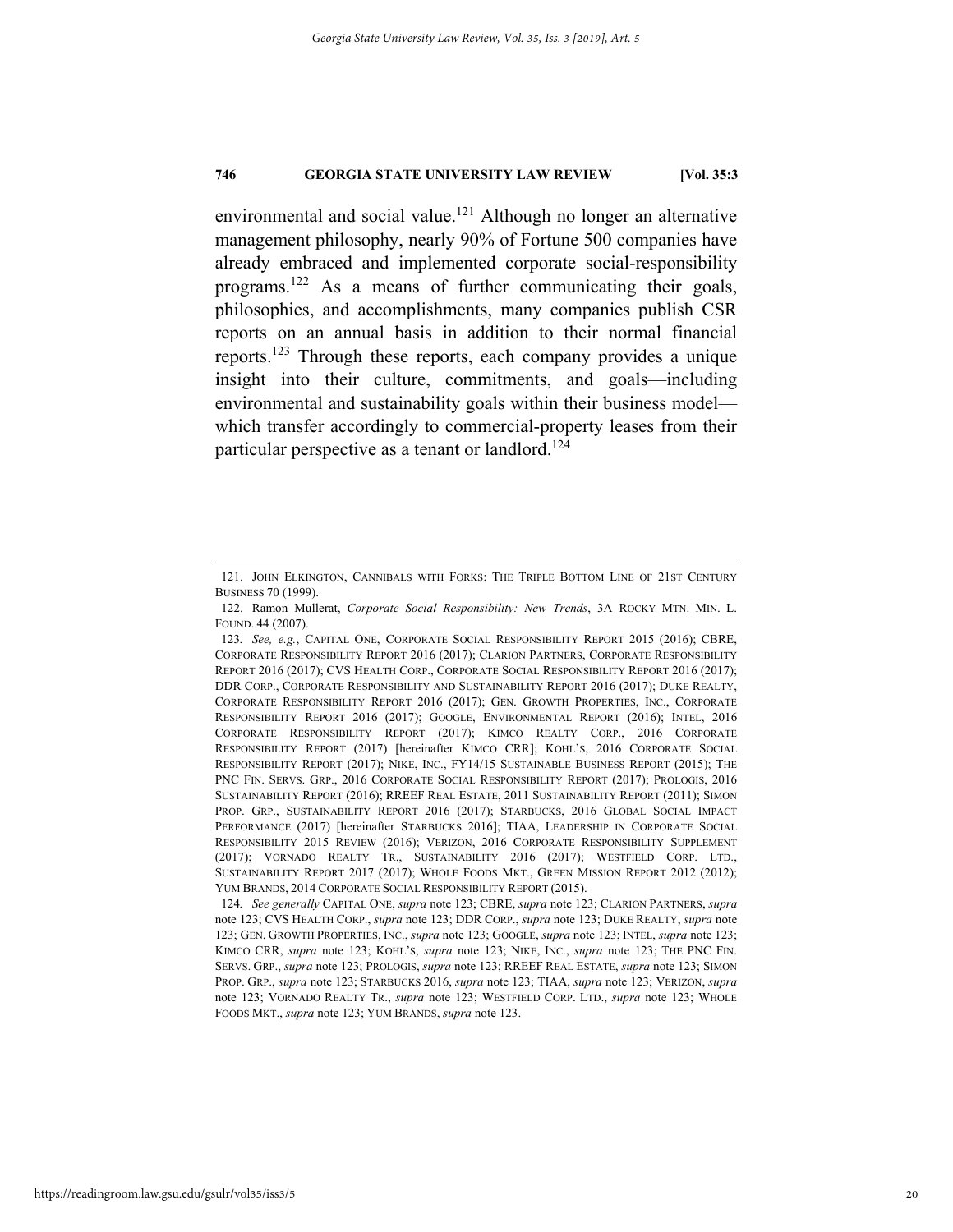#### *1. Possible Tenants*

Because tenants to a commercial-property lease come from many different industries and have varying levels of business sophistication, determining a commitment to environmental and sustainability objectives regarding a building or designated space within a development becomes difficult to ascertain. However, corporate tenants provide a good starting point because they may occupy an entire building or serve as an anchor tenant in a larger development either directly or through its franchises.<sup>125</sup> These corporate tenants offer an opportunity to see how a sophisticated party with access to resources and experience approaches environmental and sustainability issues within their business and leasing agreements.

Across the various CSR reports and industries, almost every company publicized a single location that received recognition as a green building by a third-party organization.<sup>126</sup> Quite a few companies pointed out that they include sustainable design elements, construction techniques, or materials in their new buildings or in their renovations even though third-party certification may not occur.<sup>127</sup> Nike even pointed out that their retail stores realized energy savings and reductions in greenhouse gas emissions directly related to the growing numbers of buildings that adhered to green building standards throughout the retail setting.<sup>128</sup>

 <sup>125</sup>*. See, e.g.*, CAPITAL ONE, *supra* note 123; CVS HEALTH CORP., *supra* note 123; GOOGLE, *supra* note 123; INTEL, *supra* note 123; KOHL'S, *supra* note 123; NIKE, INC., *supra* note 123; THE PNC FIN. SERVS. GRP., *supra* note 123; STARBUCKS 2016, *supra* note 123; VERIZON, *supra* note 123; WHOLE FOODS MKT., *supra* note 123; YUM BRANDS, *supra* note 123.

<sup>126</sup>*. See, e.g.*, CAPITAL ONE, *supra* note 123; CVS HEALTH CORP., *supra* note 123; GOOGLE, *supra* note 123; INTEL, *supra* note 123; KOHL'S, *supra* note 123; NIKE, INC., *supra* note 123; THE PNC FIN. SERVS. GRP., *supra* note 123; STARBUCKS 2016, *supra* note 123; VERIZON, *supra* note 123; WHOLE FOODS MKT., *supra* note 123; YUM BRANDS, *supra* note 123.

<sup>127</sup>*. See, e.g.*, CAPITAL ONE, *supra* note 123; CVS HEALTH CORP., *supra* note 123; GOOGLE, *supra* note 123; INTEL, *supra* note 123; KOHL'S, *supra* note 123; NIKE, INC., *supra* note 123; THE PNC FIN. SERVS. GRP., *supra* note 123; STARBUCKS 2016, *supra* note 123; VERIZON, *supra* note 123; WHOLE FOODS MKT., *supra* note 123; YUM BRANDS, *supra* note 123.

<sup>128</sup>*. See* NIKE, INC., *supra* note 123, at 36.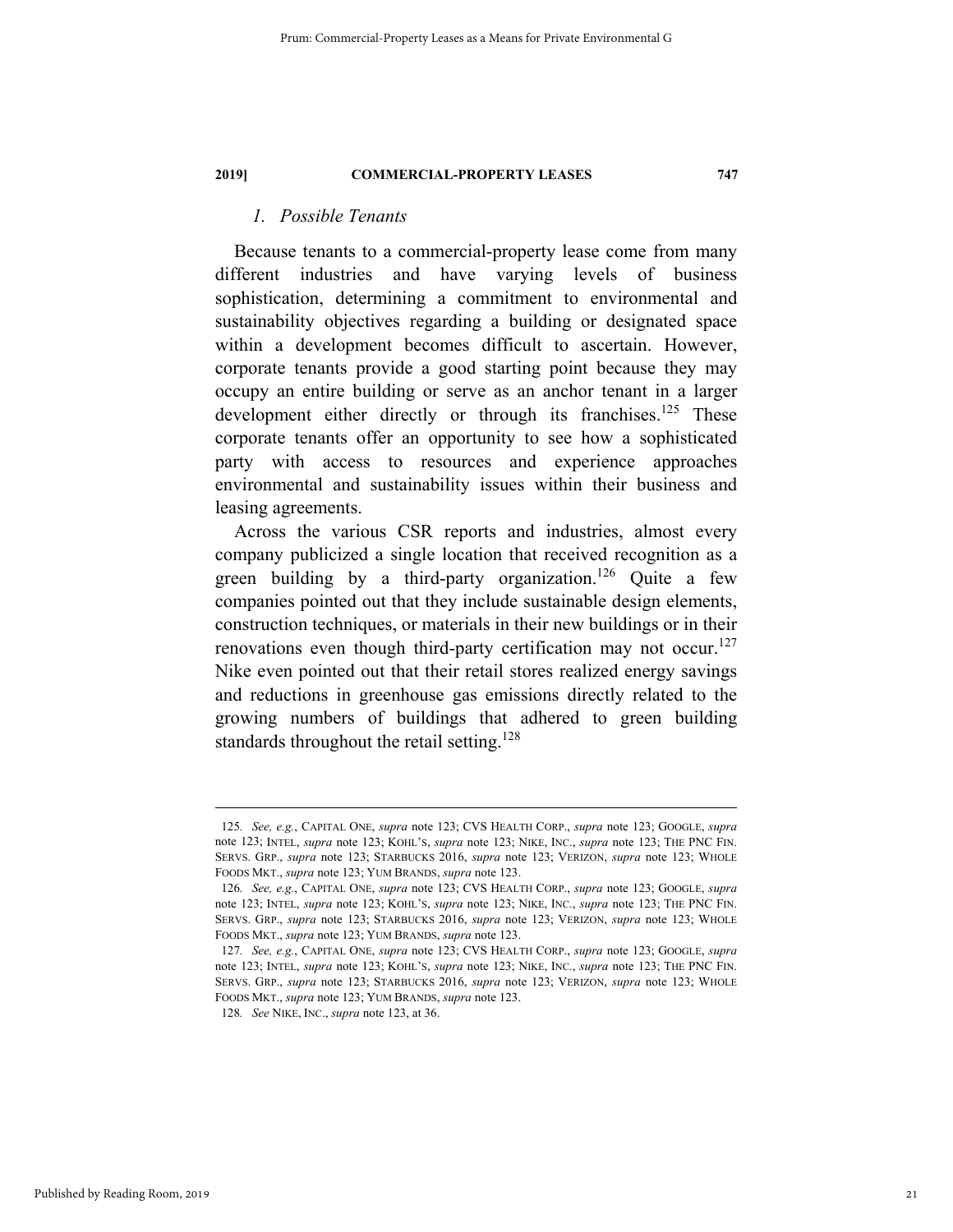Echoing Professor Elkington, Yum Brands states that its vision includes the development of holistic "green building solutions that meet the bottom line objectives of people, planet, and profits."<sup>129</sup> Yum Brands seeks to meet this commitment through its corporate goals to attain 100% third-party certification on all newly constructed company owned stores by the end of 2015 and through its "Blueline" program.130 The company developed its "Blueline" program to establish a streamlined guide for achieving third-party certification in its restaurants.131 Although the company only attained an 85% certification level for its new corporate restaurants, it continues to move toward fully meeting its goals.<sup>132</sup>

Similarly, in 2010 Starbucks established the same target as Yum Brands by setting the objective to build all of its new companyowned stores to meet and receive a third-party certification standard as a green building.<sup>133</sup> The company also set the goal of building 10,000 stores with third-party certification by  $2025$ .<sup>134</sup>

As an anchor store in larger developments, Kohl's started requiring all of its stores built after 2008 to receive a third-party green building certification.<sup>135</sup> The company further elevated its certification requirements to higher standards in 2012.<sup>136</sup> This initiative means that 492 buildings attained certification, which accounts for one-third of the company's overall building portfolio. $137$ 

Moreover, financial companies that straddle the retail and office environments set green building objectives as well.<sup>138</sup> For example,

 <sup>129</sup>*. See* YUM BRANDS, *supra* note 123, at 133.

<sup>130</sup>*. Id.* 

<sup>131</sup>*. Id.* 

<sup>132</sup>*. Id.* 

<sup>133</sup>*. See* STARBUCKS, 2010 GLOBAL SOCIAL IMPACT PERFORMANCE 13 (2011). So far, Starbucks reports seventy-five percent in 2011, sixty-nine percent in 2012, sixty-five percent in 2013, sixty-four percent in 2014, and seventy-four percent in 2015 of new company-owned stores achieving third-party green-building certification. *See* STARBUCKS, 2015 GLOBAL SOCIAL IMPACT PERFORMANCE 8 (2016).

<sup>134</sup>*. See* STARBUCKS 2016, *supra* note 123, at 8. In the latest CSR Report, Starbucks reported that it has 1,200 stores with third-party green-building certification in twenty different countries.

<sup>135</sup>*. See* KOHL'S, *supra* note 123, at 30.

<sup>136</sup>*. Id.* 

<sup>137</sup>*. Id.* at 29.

<sup>138</sup>*. See, e.g.*, CAPITAL ONE, *supra* note 123; THE PNC FIN. SERVS. GRP., *supra* note 123.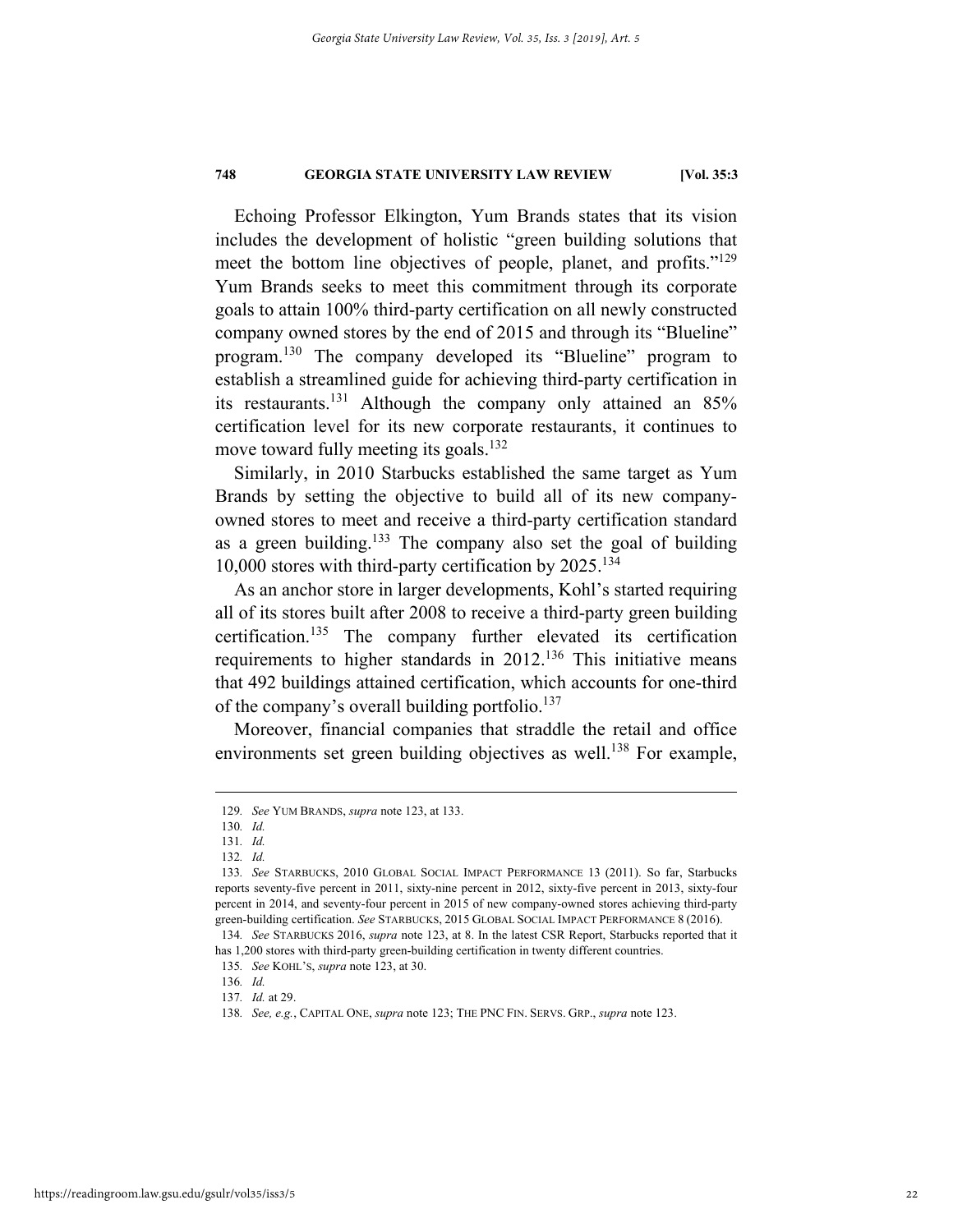PNC Bank explains that in 2002 it became the first major bank to apply green building standards to all of its newly constructed or renovated retail branches and office buildings.139 Capital One followed suit by announcing that all new office projects and comprehensive renovations will be required to attain a third-party certification standard as a green building. $140$ 

In the technology industry, many leaders such as Google and Intel pledge to construct all new buildings in accordance with an elevated third-party certification standard.<sup>141</sup> At Intel, forty-five buildings received certification, equaling over 14.5 million square feet and accounting for 25% of Intel's operational space.<sup>142</sup> Google's goal for its built environment incorporates green or sustainable rating systems alongside human health and wellness but elevates them to target a standard that only occurs if the actual performance of the structure meets or exceeds the theoretical one as a top-tier building.<sup>143</sup>

Hence, the pervasive trend among industries, along with their willingness to recognize and implement green building standards into the structures they occupy, demonstrates a desire on the part of corporate tenants to demand a landlord to deliver the appropriate solution. In some cases, the desire to demand a green building or office space from a landlord will be greater than with other companies and will depend on how large a commitment the management team makes toward their CSR goals compared to other competing needs.

#### *2. Possible Landlords*

Among some of the largest commercial real estate companies, environmental and sustainability objectives appear in varying degrees

 <sup>139</sup>*. See* THE PNC FIN. SERVS. GRP., *supra* note 123, at 71.

<sup>140</sup>*. See* CAPITAL ONE, *supra* note 123, at 48.

<sup>141</sup>*. See* INTEL, *supra* note 123, at 45; *see also* GOOGLE, *supra* note 123, at 44; Traci Rose Rider, *How Health Factors into Green Building Rating Systems: Living Building Challenge*, AM. INST. ARCHITECTS (Sept. 15, 2017), https://www.aia.org/articles/149291-how-health-factors-into-greenbuilding-rati [https://perma.cc**/**77YW-7HA6].

<sup>142</sup>*. See* INTEL, *supra* note 123, at 45.

<sup>143</sup>*. See* GOOGLE, *supra* note 123, at 44; Rider, *supra* note 141.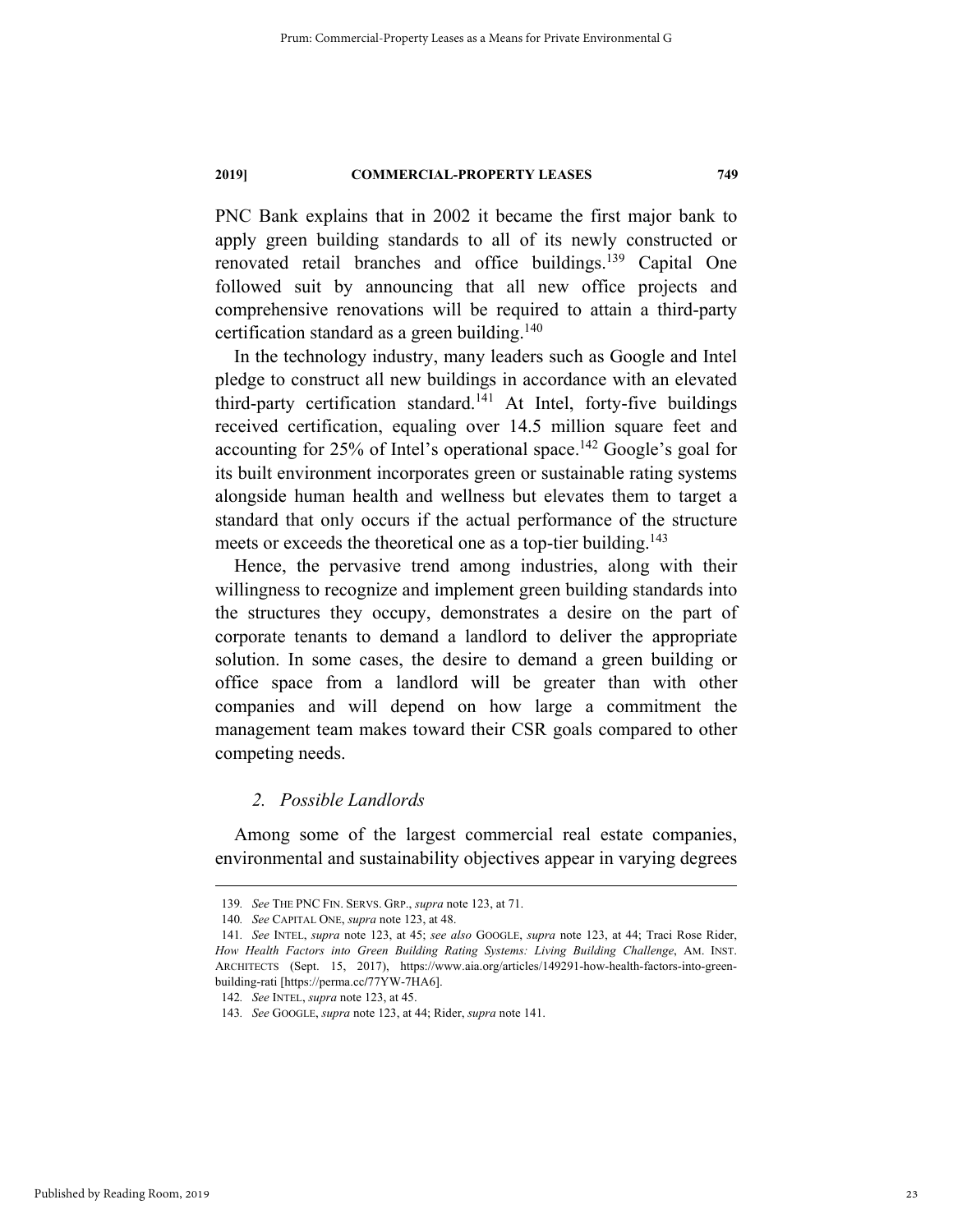as core values based on their annual CSR reports.144 Most of the companies tout at least a representational development that received third-party certification, whereas others detail the number of buildings or the amount of square feet that received a sustainability designation.145 Several companies maintain goals to have 100% of their new construction or development projects attain third-party certification;<sup>146</sup> however, others use a green building checklist and leave the decision on whether or not to gain recognition based on each structure.<sup>147</sup>

A few commercial real estate companies addressed their commitment to sustainability and environmental issues through leases.148 RREEF Real Estate specifically points out that it believes that "[s]ustainability achieves the greatest value at properties that align owner and tenant interests[] while offering tangible benefits that matter to tenants."149 RREEF along with other participants accepted the challenge to find solutions to the obstacles relating to energy and sustainability associated with commercial office space leases.<sup>150</sup> It agreed to:

1. Establish green lease principles to influence owner/occupier agreements and act on these principles

 <sup>144</sup>*. See, e.g.*, CBRE, *supra* note 123; CLARION PARTNERS, *supra* note 123; DDR CORP., *supra* note 123; DUKE REALTY, *supra* note 123; GEN. GROWTH PROPERTIES, INC., *supra* note 123; KIMCO CRR, *supra* note 123; PROLOGIS, *supra* note 123; RREEF REAL ESTATE, *supra* note 123; SIMON PROP. GRP., *supra* note 123; TIAA, *supra* note 123; VORNADO REALTY TR., *supra* note 123; WESTFIELD CORP. LTD., *supra* note 123.

<sup>145</sup>*. See, e.g.*, CBRE, *supra* note 123; CLARION PARTNERS, *supra* note 123; DDR CORP., *supra* note 123; DUKE REALTY, *supra* note 123; GEN. GROWTH PROPERTIES, INC., *supra* note 123; KIMCO CRR, *supra* note 123; PROLOGIS, *supra* note 123; RREEF REAL ESTATE, *supra* note 123; SIMON PROP. GRP., *supra* note 123; TIAA, *supra* note 123; VORNADO REALTY TR., *supra* note 123; WESTFIELD CORP. LTD., *supra* note 123. Of the twelve different CSR Reports reviewed, only General Growth Properties and DDR Corporation failed to mention a single green building in its portfolio that received certification by a third party; although, both companies pointed out their initiatives toward specific sustainable practices. *See* DDR CORP., *supra* note 123; GEN. GROWTH PROPERTIES, INC., *supra* note 123.

<sup>146</sup>*. See* PROLOGIS, *supra* note 123, at 14; TIAA, *supra* note 123, at 29.

<sup>147</sup>*. See* SIMON PROP. GRP., *supra* note 123, at 6.

<sup>148</sup>*. See, e.g.*, CBRE, *supra* note 123; KIMCO CRR, *supra* note 123; RREEF REAL ESTATE, *supra* note 123, at 24; VORNADO REALTY TR., *supra* note 123, at 12–13.

<sup>149</sup>*. See* RREEF REAL ESTATE, *supra* note 123, at 24.

<sup>150</sup>*. Id.*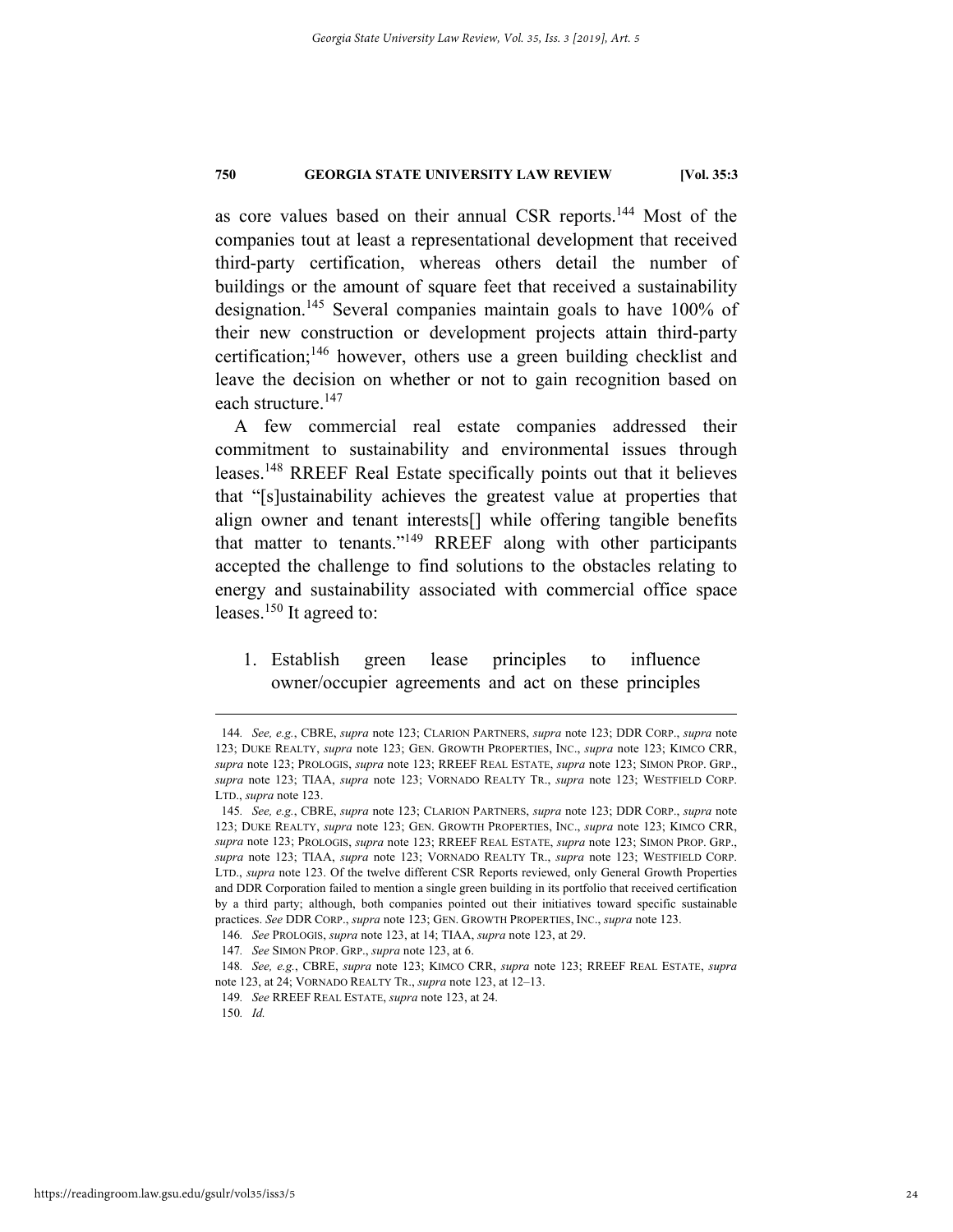across the portfolio over time.

- 2. Require leasing agents who work on behalf of participating organizations to complete a basic orientation about sustainability, green lease principles, and ways to resolve barriers to sustainability in leases.
- 3. Establish and adopt green site selection criteria for tenants and consider these criteria for new space acquisition.
- 4. Establish a standard for landlords to communicate key energy and environmental ratings to tenants and prospective tenants and deploy this process at [fifty] percent of their properties within three years.<sup>151</sup>

As a result, RREEF Real Estate internally established and implemented a standard green lease form. The new form included both identifying language and the assignment of responsibilities relating to environmental and sustainability in its commercial office spaces.<sup>152</sup> The RREEF managers now incorporate the green lease provisions into their normal negotiation processes, along with discussions relating to energy and resource efficiency.<sup>153</sup>

Moreover, Kimco Realty views the leasing process as a means for promoting sustainability in both the management of its properties and through its tenant improvements.154 Its approach includes the adoption of green leasing standards into its documents, specifications for tenant build-outs that emphasize sustainable materials, and process improvements.155

Finally, a small number of CSR reports included an update on the company's progress toward achieving its environmental goals.<sup>156</sup> Based on a 2015 baseline year, CBRE set its 2016 goals to reduce its

 <sup>151</sup>*. See id.*

<sup>152</sup>*. Id.* 

<sup>153</sup>*. Id.* 

<sup>154</sup>*. See* KIMCO CRR, *supra* note 123, at 13.

<sup>155</sup>*. Id.* 

<sup>156</sup>*. See, e.g.*, CBRE, *supra* note 123; PROLOGIS, *supra* note 123; VORNADO REALTY TR., *supra* note 123.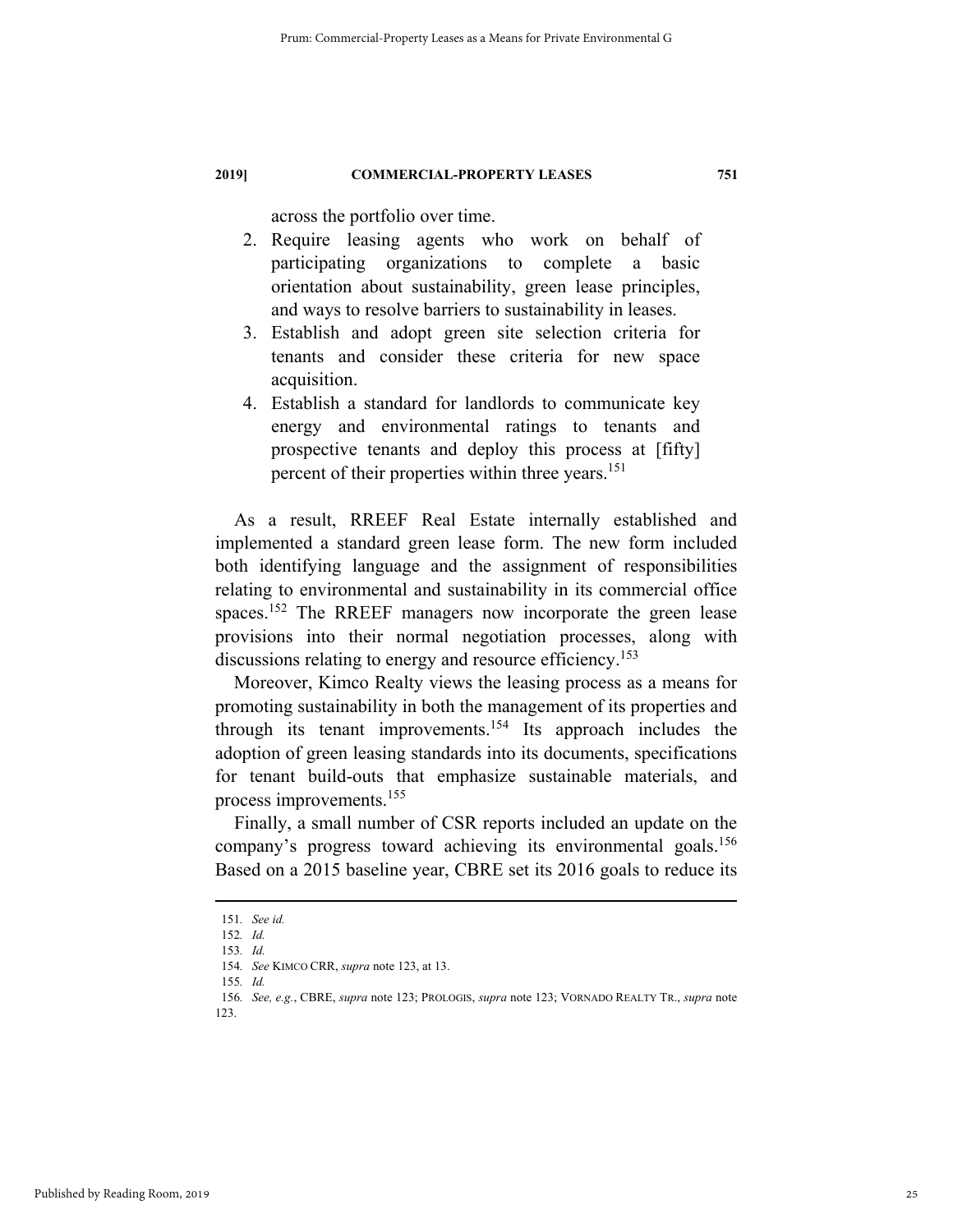operational carbon footprint by 30% in 2025 and 50% in 2035.157 Its 2016 CSR report indicates a 12.6% reduction of indirect emissions due to the generation of purchased energy. Despite an increase in 470,000 square feet of occupied space due to acquisitions that placed it 9.6% ahead of its plan, this reduction compares to its 2015 year.<sup>158</sup> Additionally, CBRE intends to determine direct emissions goals by the end of 2018 from owned or controlled sources.<sup>159</sup>

Meanwhile, Vornado Realty Trust decided to participate in the Carbon Challenge for Commercial Landlords and Tenants for its New York portfolio, which created an obligation to decrease its landlord emissions by 30% to 50% prior to 2026.<sup>160</sup> This drove the company into launching a larger commitment across its entire portfolio to reduce total emissions by 35% before 2026 using a 2009 baseline.161 The Vornado plan places a 40% emissions reduction target on the landlord through operational changes, energy efficiency and other capital projects, and onsite generation through renewable energy.<sup>162</sup> Vornado's tenants must agree to achieve a 30% emission reduction through publicly sponsored commitments, lease-driven provisions, and meaningful stakeholder engagement.<sup>163</sup>

Thus, the CSR reports provide a unique insight into how different landlords and tenants seek to address environmental and sustainability issues that they confront in a changing marketplace. They also demonstrate varied approaches toward implementing their goals with respect to commercial-property leases. To this end, a strong commitment coupled with the demonstrated ability toward implementing green building requirements through a private regulatory instrument, such as a commercial-property lease, appears to have support and momentum on both sides of the landlord-tenant relationship.

 <sup>157</sup>*. See* CBRE, *supra* note 123, at 17.

<sup>158</sup>*. Id.* at 18.

<sup>159</sup>*. Id.* 

<sup>160</sup>*. See* VORNADO REALTY TR., *supra* note 123, at 12.

<sup>161</sup>*. Id.* 

<sup>162</sup>*. Id*. at 13.

<sup>163</sup>*. Id.*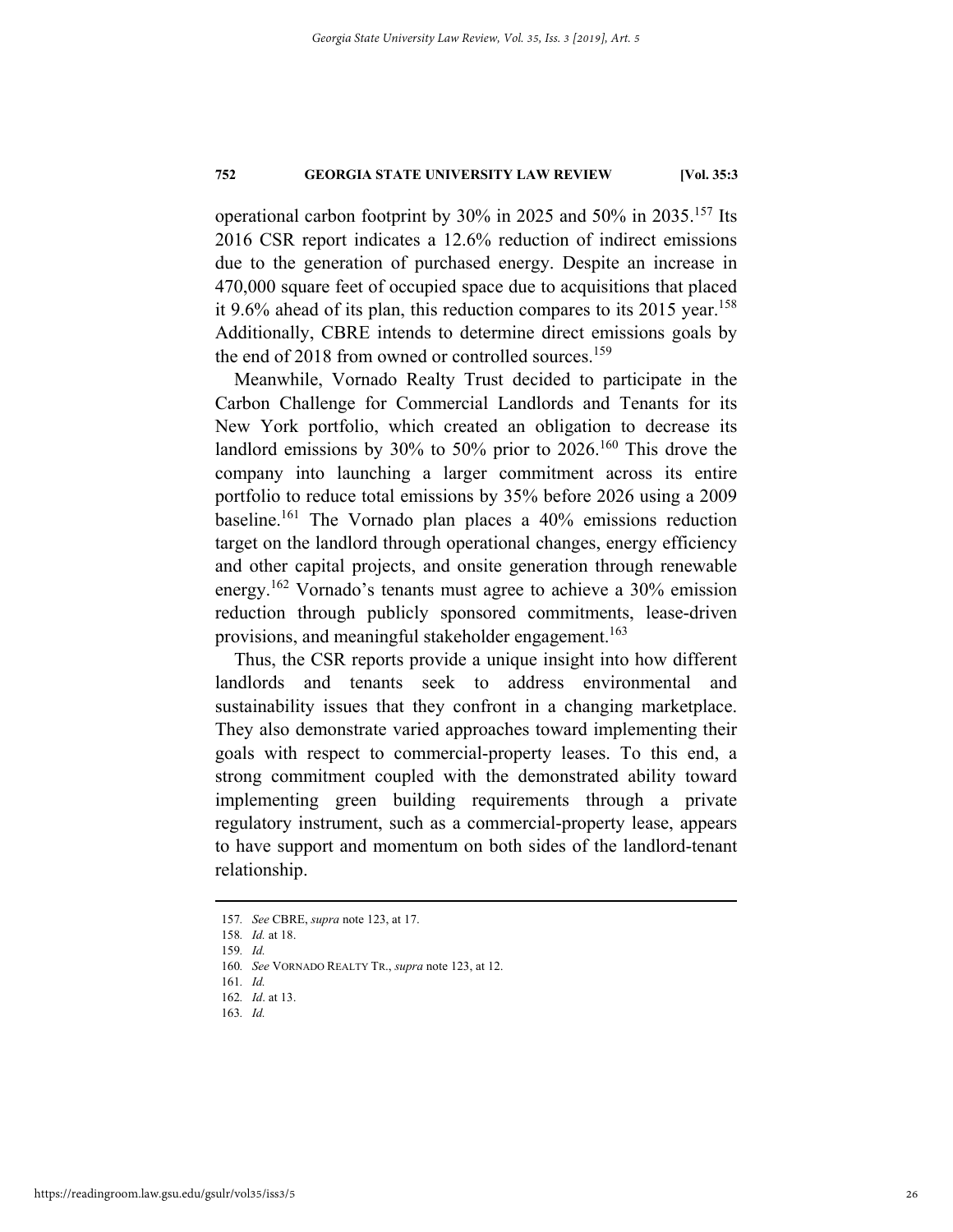#### *B. Tools for Achieving Goals*

As with any agreement, enforcement of green building requirements through a private regulatory framework will face uncertain outcomes should the parties lack access to proper assessment programs. The selected program needs to prescribe a specific method for compliance or provide for alternatives. As such, several private organizations, along with state and local governments, offer various tools to evaluate the sustainability aspects of a building.164

#### *1. Private Green-Building Certification*

Historically, interest in green buildings in the United States began in the late nineteenth century, but the energy crisis of the 1970s brought about a resurgence in the practice.<sup>165</sup> Subsequently, many major environmental organizations began insisting on the application of holistic methods and requirements when designing their office buildings in the 1990s.<sup>166</sup> These conditions and demands set the groundwork for the "Architecture at Crossroads" meeting in 1993 where the International Union of Architects and the American Institute of Architects (AIA) released the Declaration of Interdependence for a Sustainable Future.<sup>167</sup> This document recognized the primary principles and practices for qualification as a sustainable development.<sup>168</sup>

Following the release of the Declaration of Interdependence for a Sustainable Future, the AIA published its "Environmental Resources Guide" in 1994 with a more extensive revision published in 1996.<sup>169</sup> Similarly, the Rocky Mountain Institute published "A Primer on Sustainable Building" in 1995, and the U.S. Department of Energy

 <sup>164</sup>*. See* KIBERT, *supra* note 116, at 1.

<sup>165</sup>*. Id.* at 73–76. 166*. Id.* at 74.

<sup>167</sup>*. Id.* at 73.

<sup>168</sup>*. Id.* 

<sup>169</sup>*. Id.* at 75.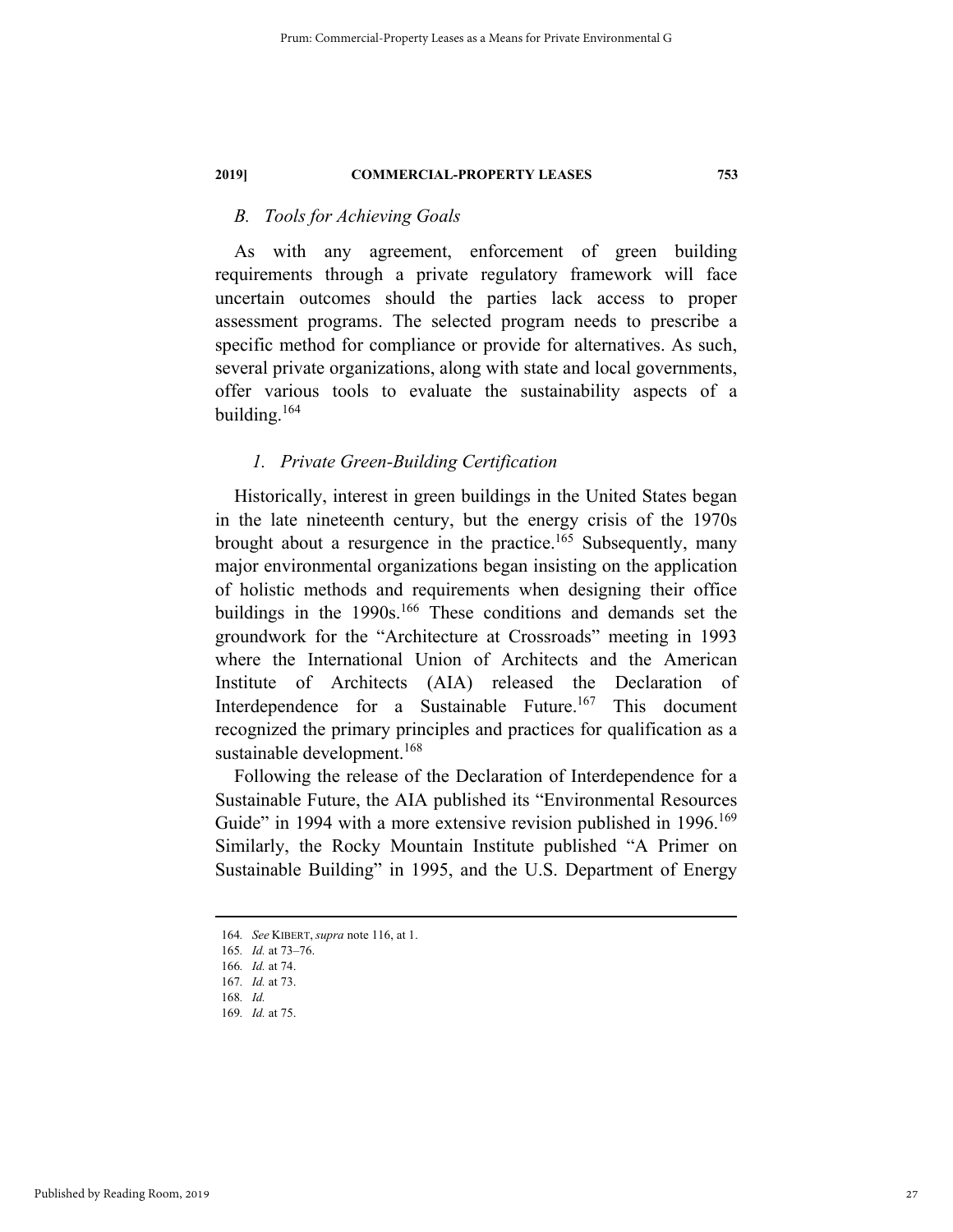and Public Technology Inc. jointly developed the "Sustainable Building Technical Manual" in 1996.<sup>170</sup>

Based on these early efforts, several organizations recognized the need to offer an identifiable system that could measure and validate the sustainability features of a given building and its various components.171 The most commonly recognized and used system in the United States is the Leadership in Energy and Environmental Design (LEED) building rating system.<sup>172</sup> Green Globes offers the next most popular rating system option; and most recently, the Living Building Challenge (LBC) appears to capture the attention of those seeking the ultimate recognition for their sustainability efforts. $173$ 

*a) USGBC—LEED* 

One of the most popular systems, the United States Green Building Council (USGBC) developed a rating-and-verification system called LEED.<sup>174</sup> The LEED program emerged out of the very first attempt to develop a building rating system at the American Society for Testing and Materials (ASTM) in 1993 and eventually transferred over to the newly formed USGBC in 1995.175 Continuing with the development of a green-building standard, the USGBC released the LEED program in beta form in 1998 followed by the first operational market version in 2000.<sup>176</sup>

In structuring the program to gain acceptance by as many of the industry participants and the public as possible, the USGBC members involved with LEED's development decided to pursue a marketdriven approach where the building owners would determine the program's fate rather than compelling compliance through

 <sup>170</sup>*. See* KIBERT, *supra* note 116, at 76.

<sup>171</sup>*. Id.* at 73–76.

<sup>172</sup>*. Id.* at 155. Outside of the United States, projects in 150 different countries have used the LEED standard. *Id.*

<sup>173</sup>*. Id.* at 77, 155.

<sup>174</sup>*. See* U.S. GREEN BLDG. COUNCIL, LEED V4 USER GUIDE 3 (2014).

<sup>175</sup>*. See* KIBERT, *supra* note 116, at 155.

 <sup>176.</sup> *Id.*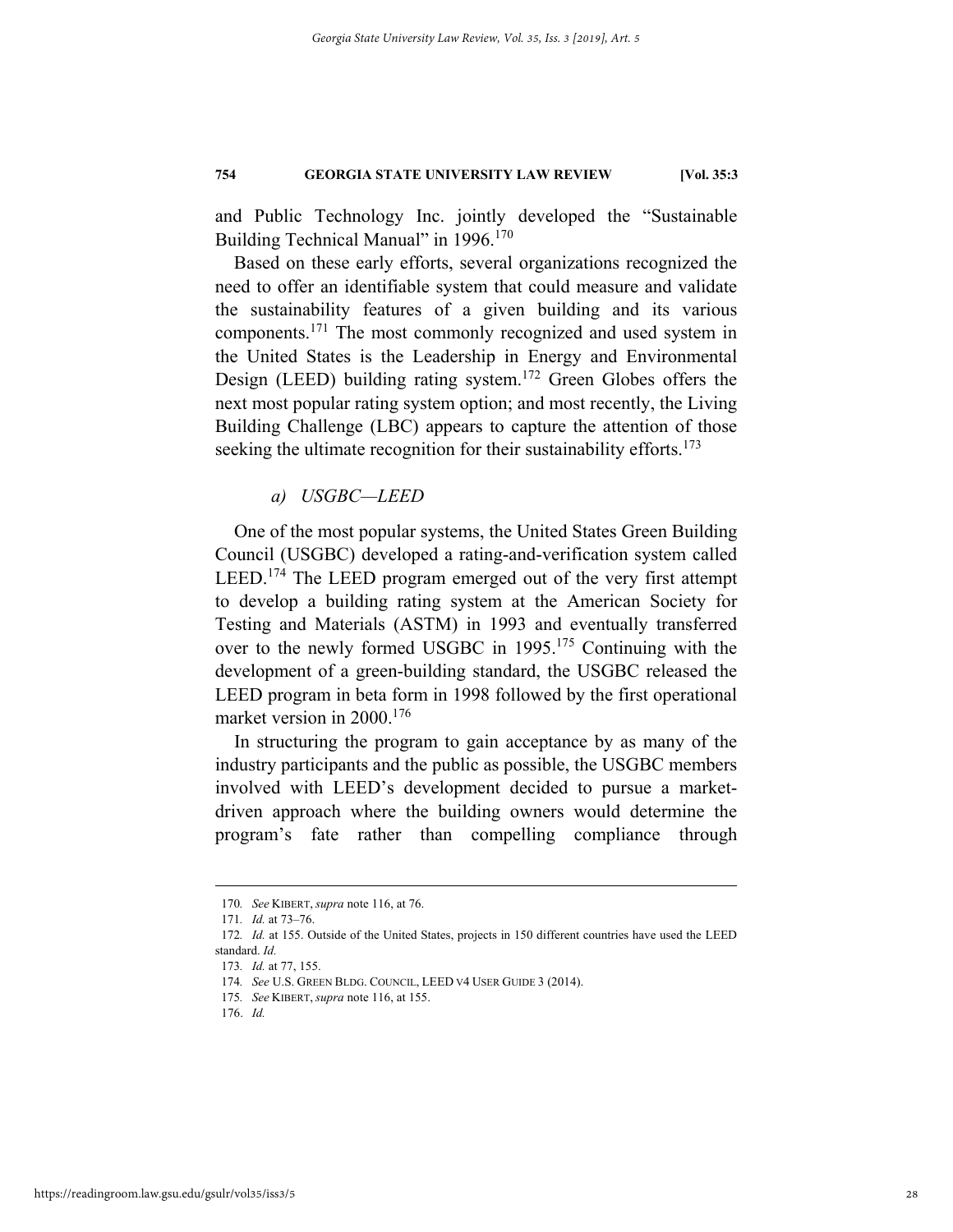regulations.177 These early developers sought a broad-based program that could meet the diverse needs of the various participants in the building industry.178

To assist the greatest number and variety of adopters and applications, the LEED program actually represents a set of rating systems that measure the sustainable attributes of a building in a variety of situations.<sup>179</sup> This means that the LEED moniker represents a group of rating systems that tries to quantify, measure, and denote the sustainable qualities associated with a given building or its various ecosystems.<sup>180</sup> To address varying levels of achievement in attaining greater levels of sustainable qualities within the rating system, the program also allows for the recognition of Silver, Gold, or Platinum as a badge of distinction.<sup>181</sup>

Under the latest iteration of LEED, the v4 program maintains different rating systems for Building Design and Construction (BD+C), Interior Design and Construction (ID+C), Building Operations and Maintenance (O+M), and Neighborhood Development  $(ND)$ .<sup>182</sup> Accordingly, the LEED v4 program offers adaptations of its main rating system rubric to address twenty-one different market sectors.<sup>183</sup>

 <sup>177</sup>*. Id.*

<sup>178</sup>*. Id.* at 156.

<sup>179</sup>*. Id.* at 155.

<sup>180</sup>*. See* U.S. GREEN BLDG. COUNCIL, *supra* note 174, at 4–5.

<sup>181</sup>*. See* KIBERT, *supra* note 116, at 162.

<sup>182</sup>*. See* U.S. GREEN BLDG. COUNCIL, *supra* note 174, at 13–15. Within the Building Design and Construction (BD+C) program, LEED offers specific rating systems for New Construction and Major Renovation, Core and Shell Development, Schools, Retail, Data Centers, Warehouses and Distribution Centers, Hospitality, Healthcare, Homes and Multifamily Lowrise, and Multifamily Midrise. *Id.* at 13– 14. Under the Interior Design and Construction (ID+C) program, LEED offers specific rating systems for Commercial Interiors, Retail, and Hospitality. *Id.* at 14. LEED for Building Operations and Maintenance (O+M) include rating systems for Existing Buildings, Retail, Schools, Hospitality, Data Centers, and Warehouses and Distribution Centers. *Id.* at 15. Finally, LEED for Neighborhood Development (ND) addresses separate programs for Plans and Projects. *Id.* 183*. Id.* at 5.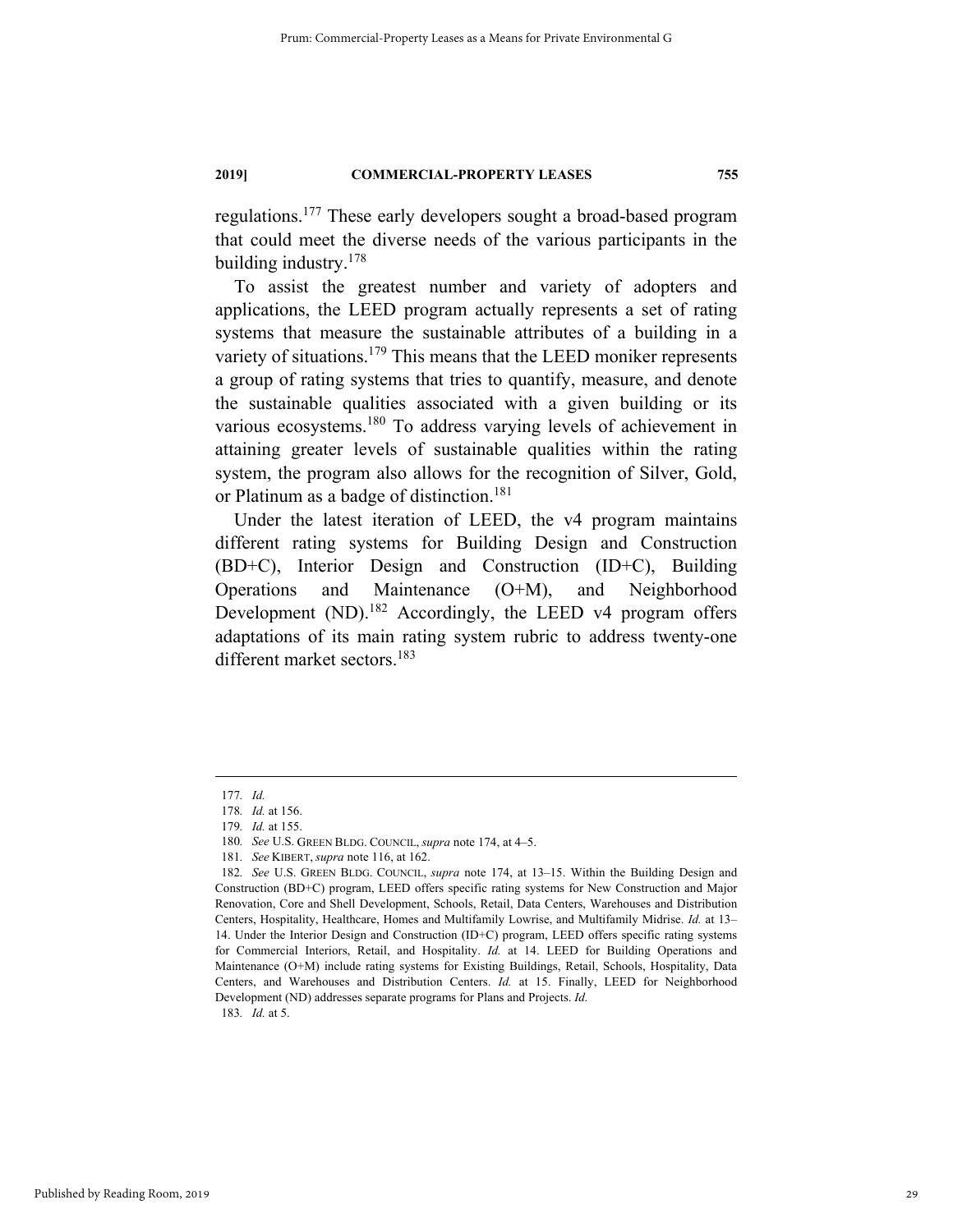#### *b) GBI—Green Globes*

Offering its own approach to assessing a building's sustainable characteristics, Green Globes provides another popular rating system.<sup>184</sup> This system originates from the United Kingdom's Building Research Establishment's Environmental Assessment Method (BREEAM), developed in 1990, and encompasses the oldest efforts to advance high performance standards when constructing office buildings in England.185 The Canadian government and trade organizations adopted this program in 1996.186 The Green Building Institute (GBI) owns and operates the Green Globes system around the world and became the first private green-building certification system to receive accreditation by the American National Standards Institute (ANSI) as a standards developer.<sup>187</sup>

Accordingly, Green Globes is an online green-building certification-and-rating tool that assists developers in meeting market demand for environmentally sensitive buildings.<sup>188</sup> The rating tool includes a module for New Construction or Significant Renovations as well as one for Commercial Interiors.189 The GBI points out that the modules offer numerous applications such as commercial, institutional, and multi-residential structures that encompass "offices, school[s], hospitals, hotels, academic and industrial facilities, warehouses, laboratories, sports facilities and multi-residential buildings."<sup>190</sup>

In quantifying a building's sustainability qualities, the Green Globes assessment system provides a rating on a scale of one to four green globes based on the percentage of points achieved compared to the maximum available for the given structure.<sup>191</sup> When the

 <sup>184</sup>*. See* KIBERT, *supra* note 116, at 76, 129.

<sup>185</sup>*. Id.*

<sup>186</sup>*. See About Green Globes*, GREEN GLOBES, http://www.greenglobes.com/about.asp [https://perma.cc/E5VD-8L2B] (last visited Oct. 6, 2018).

<sup>187</sup>*. Id.*

<sup>188</sup>*. Id.* 

<sup>189</sup>*. Id.* 

<sup>190</sup>*. Id.* 

<sup>191</sup>*. See* KIBERT, *supra* note 116, at 189.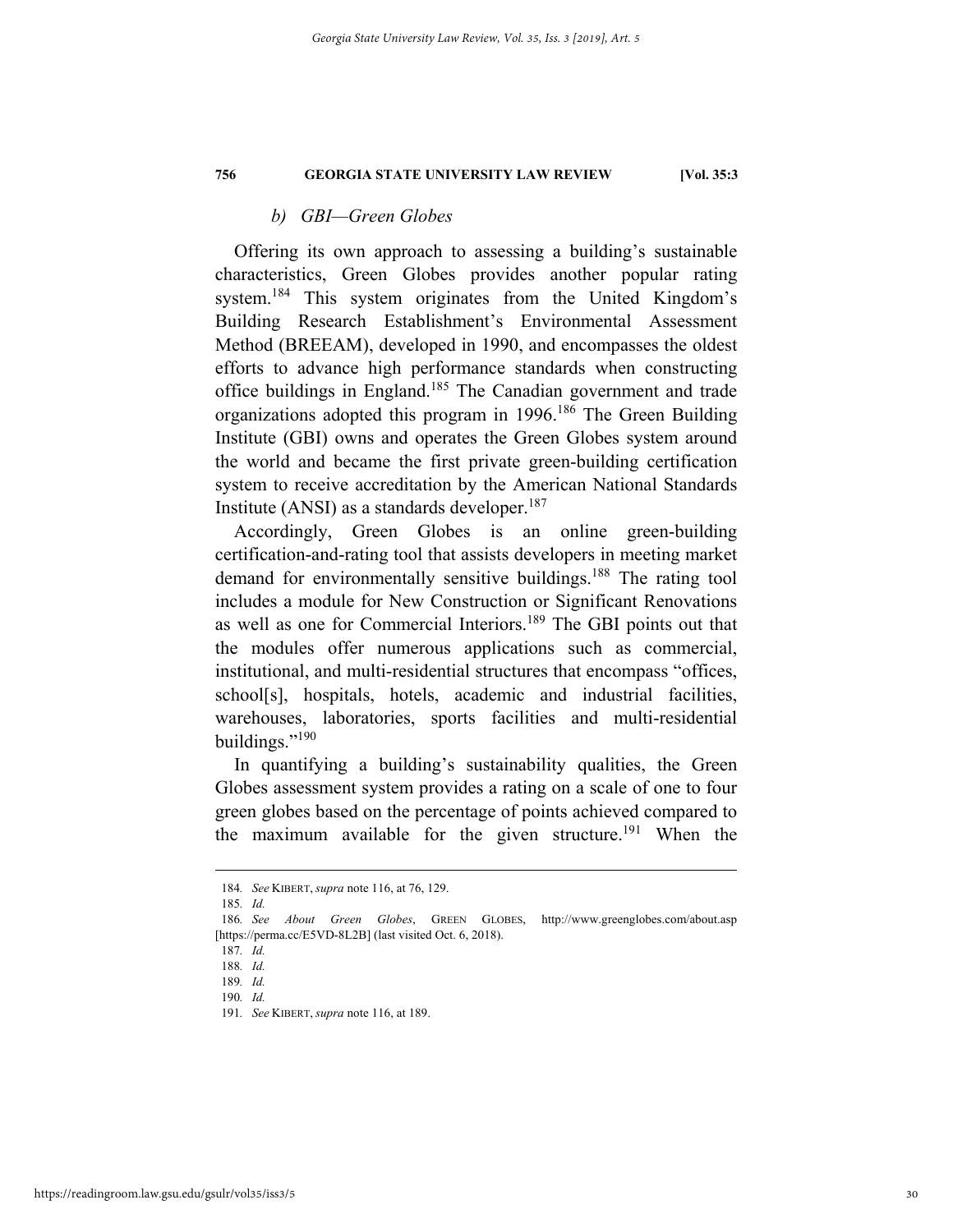assessment tool achieves a minimum of 35% of the available points, the project qualifies for formal certification.<sup>192</sup> At that time, an independent, third-party assessor reviews the documentation and visits the project to complete an evaluation.<sup>193</sup> The assessor then gives a recommendation to the GBI for the appropriate level of certification for the project.<sup>194</sup> Hence, Green Globes offers a document-based tool followed by a physical inspection to cover a diverse set of applications for determining the sustainable features of a given building. $195$ 

#### *c) Living Building Challenge*

Finally, the International Living Future Institute (ILFI) offers a building certification that tackles the same underlying topics as LEED and Green Globes but maintains a more challenging set of tolerances and expectations.196 In its program, called the LBC, the ILFI begins with the premise that "[l]iving buildings give more than they take, creating a positive impact on the human and natural systems that interact with them."<sup>197</sup>

To that extent, the LBC utilizes a demanding collection of compulsory criteria that a building must meet in order to receive certification.198 The stated criteria are mandatory under the LBC and compel the participant to demonstrate actual performance over a consecutive twelve-month period.<sup>199</sup> This means that an LBC participant takes measures to greatly exceed the normal efficiency

 <sup>192</sup>*. Id.*

<sup>193</sup>*. Id.* at 190.

<sup>194</sup>*. Id.*  195*. Id.* at 204.

<sup>196</sup>*. See* Rider, *supra* note 141. The Cascadia Green Building Council, which was established to represent the Pacific northwest and Vancouver, Canada, in the USGBC, originally developed the Living Building Challenge. *See* KIBERT, *supra* note 116, at 77.

<sup>197</sup>*. Living Building Basics*, INT'L LIVING FUTURE INST., https://living-future.org/lbc/basics/ [https://perma.cc/93ML-WRGY] (last visited Oct. 2, 2018).

<sup>198</sup>*. Id.* Among the unique criteria for an LBC, "the building must be net-zero energy, net-zero water, and nontoxic; provide for habitat restoration on sister sites; and incorporate urban agriculture." KIBERT, *supra* note 116, at 77.

 <sup>199.</sup> INT'L LIVING FUTURE INST., *supra* note 197.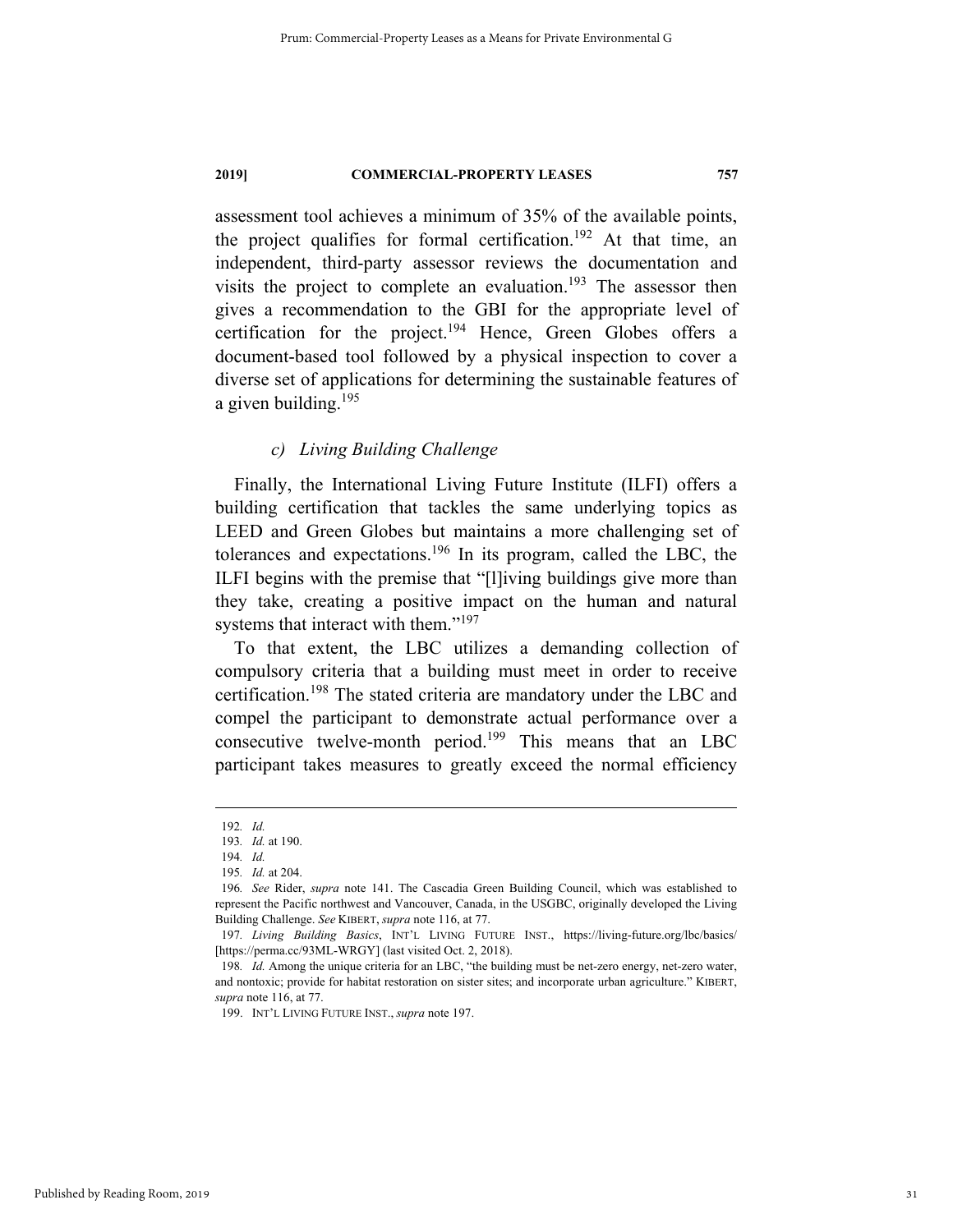standards applied to a green building and that makes the built environment "sustainable."200

Thus, the LBC offers the most rigorous standard for green buildings that goes beyond LEED and Green Globes along with verification that any development receiving certification actually met or exceeded its predicted performance models. Accordingly, a variety of nongovernmental organizations that maintain programs with varying degrees of stringency to environmental and sustainability principles targeted at a diverse set of situations offer landlords and tenants an assortment of tools to evaluate the sustainability aspects of a building.

#### *2. Government Programs*

On a couple of occasions, state and local governments decided to create their own certification programs to assess the environmental and sustainability qualities of a building. These programs could be used in a leasing situation for compliance.<sup>201</sup> The first instance of a nonregulatory governmental standard occurred when the Austin Energy Green Building program (AEGB) began in 1985, which was created in response to more stringent government requirements of the city council of Austin, Texas.202 This initiative introduced the country's first comprehensive rating system for evaluating the sustainability of buildings.<sup>203</sup> The developers of the innovative rating system created a structure that scored a building on a five-star scale for its impact on the environment and community.<sup>204</sup> The more stars awarded to a building signified an increase in the green features.<sup>205</sup>

 <sup>200.</sup> *See* KIBERT, *supra* note 116, at 77.

<sup>201</sup>*. See generally* Mary Tuma, *Nation Follows Austin's LEED*, COMMUNITY IMPACT NEWSPAPER (Austin, Tex.), Jan. 15, 2010, at 1; Craig Kneeland, *New York State's Green Building Tax Credit*, N.Y. STATE ENERGY RESEARCH & DEV. AUTH. 1 (2006).

 <sup>202.</sup> Tuma, *supra* note 201, at 1, 18.

<sup>203</sup>*. Id.* Two years prior to the founding of the USGBC, the AEGB program certified its first structure. *Id.* As a charter member of the USGBC, AEGB hosted the organization's first conference and allowed its staff to participate in the development and creation of the LEED program. *Id.* 204*. Id.* 

 <sup>205.</sup> AUSTIN ENERGY GREEN BLDG., 2016 COMMERCIAL RATING GUIDEBOOK 3 (2016).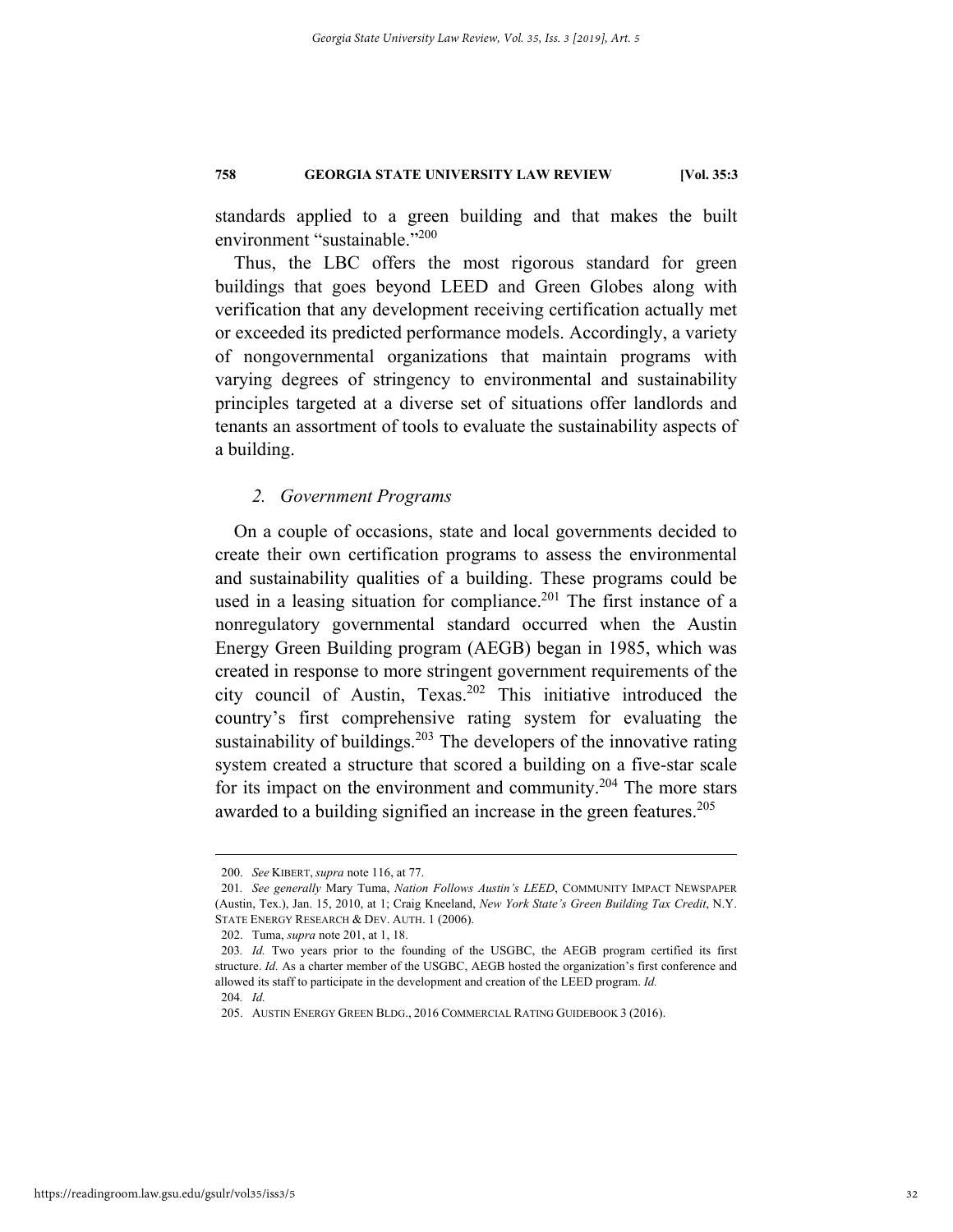Following this original approach, the AEGB program released the first commercial green-building program in 1995.<sup>206</sup> At the center of the program is a computerized rating program that awards points for following sustainable practices followed by site visits for verification purposes.207 An AEGB representative routinely inspects the site throughout the project to ensure compliance.<sup>208</sup> As a result, the AEGB program encourages development into preferred growth corridors in the Central Texas region while providing a locally created and established certification system that works cohesively with local codes and building regulations.

Subsequently, the state of New York decided to incentivize green buildings through a tax-based program in 2000 but ended up prescribing its own requirements due to a state law preventing the use of third-party standards and the novelty of the newly released LEED program at the time.209 The state's requirements for obtaining the Green Building Tax Credit were similar to those of the LEED program but had some differences.<sup>210</sup> Essentially, the New York program generally corresponded with the LEED requirements, but also included the Additional Commissioning Credit with Systems, an Energy Management manual, and post-occupancy review.211

Although the program allocated funding in two phases, the New York legislature only allowed the tax credits to last until 2014.<sup>212</sup> Consequently, the termination of the New York program makes it

 <sup>206</sup>*. Commercial Green Building Program*, AUSTIN ENERGY GREEN BLDG., https://greenbuilding.austinenergy.com/aegb/programs/commercial [https://perma.cc/42FS-9CQK] (last visited Oct. 2, 2018).

<sup>207</sup>*. See* AUSTIN ENERGY GREEN BLDG, *supra* note 205, at 5.

<sup>208</sup>*. Id.* at 19.

<sup>209</sup>*. See, e.g.*, Kneeland, *supra* note 201, at 5.

<sup>210</sup>*. Id.* These differences occur in the areas of energy usage, indoor air quality plans prior to and during construction as well as in the operation and maintenance of the building following its commissioning, and the documentation of utility usages after occupancy. *Id.* at 5–6.

<sup>211</sup>*. Id.* at 6.

<sup>212</sup>*. See* N.Y. TAX LAW § 19(c)(1)(c) (McKinney 2017). The initial program was highly successful and the original twenty-five million-dollar tax credit required a second round from the New York legislature of the same amount because seven projects qualified for the entire allotment of the initial funding. *See* Darren A. Prum, *Creating State Incentives for Commercial Green Buildings: Did the Nevada Experience Set an Example or Alter the Approach of Other Jurisdictions?*, 34 WM. & MARY ENVTL. L. & POL'Y REV. 171, 192 (2009).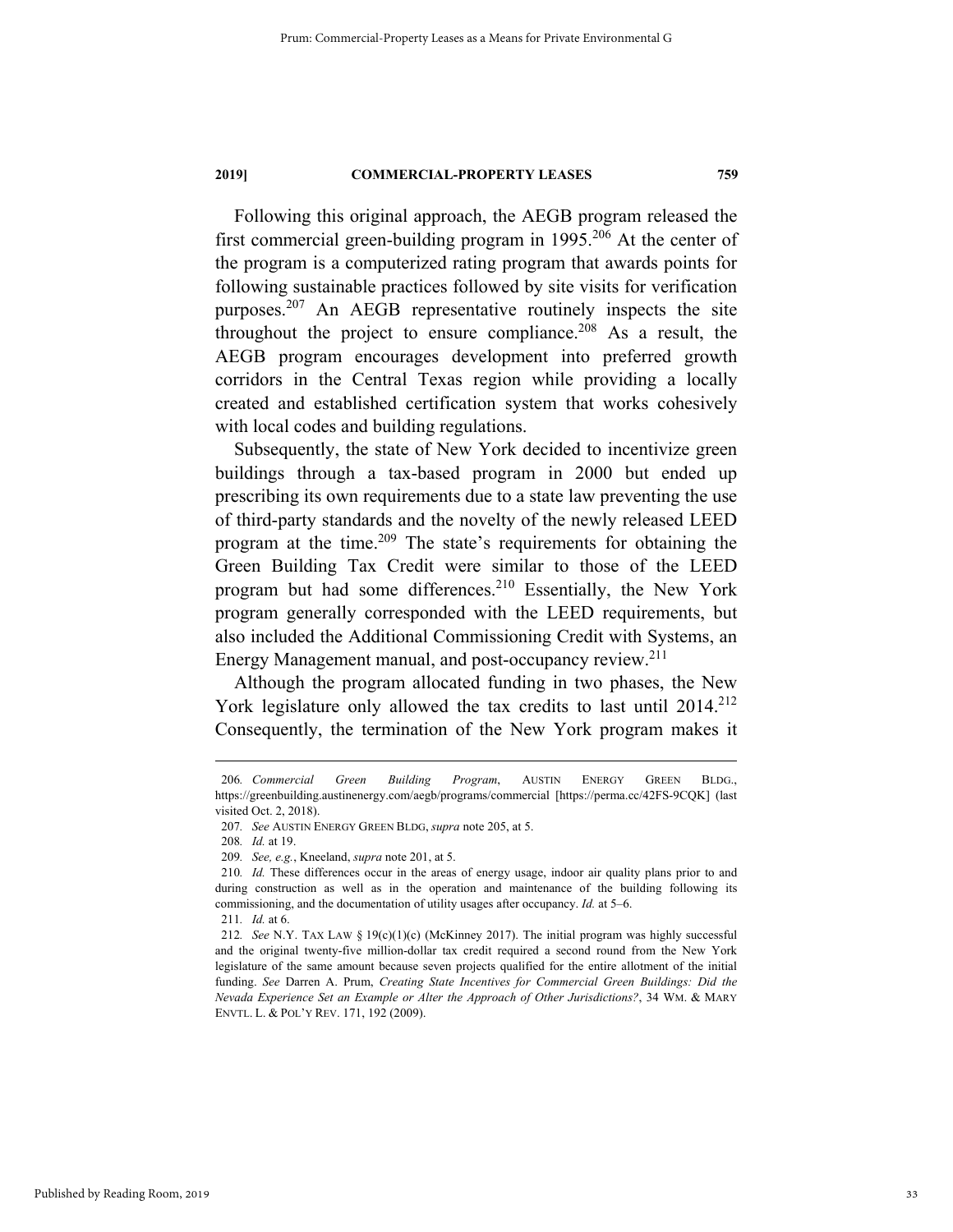highly unlikely that a lease would independently call for its use as a standard. Therefore, it serves as an example of an adoptable governmental standard but currently lacks any of the necessary support to ensure compliance.

Thus, the only government standard readily available as a mechanism to verify that a structure and its improvements adhere to its green-building obligations of a lease comes from the AEGB program.213 However, the AEGB program maintains geographical limits and limited applicability because it is tailored to the Central Texas area.<sup>214</sup> To this end, AEGB—along with the nongovernmental organization programs of LEED, Green Globes, and LBC—provides sufficient mechanisms and standards that will allow enforceability by a landlord or tenant of a private regulatory framework included in a leasing document.

## *III. Toward a Private Environmental-Governance Approach*

With a shift away from a positive law approach as applied to environmental governance, some scholars believe that a move has already occurred toward private oversight.<sup>215</sup> One scholar explained that: "Private governance institutions provide governance without government. They are rules and structures by which individuals, communities, firms, civic organizations, and other entities govern their interests without the direct involvement of the state or its subsidiaries."<sup>216</sup>

Further refining this definition, another scholar considers that private environmental governance occurs when nongovernmental organizations develop and enforce requirements in a manner such that they achieve traditional governmental results.<sup>217</sup> These nongovernmental organizations achieve environmental protection by

 <sup>213</sup>*. Commercial Green Building Program*, *supra* note 206.

 <sup>214.</sup> AUSTIN ENERGY GREEN BLDG., *supra* note 205.

<sup>215</sup>*. See* Vandenbergh, *supra* note 11, at 134.

 <sup>216.</sup> Tracey M. Roberts, *Innovations in Governance: A Functional Typology of Private Governance Institutions*, 22 DUKE ENVTL. L. & POL'Y F. 67, 67 (2011).

<sup>217</sup>*. See* Vandenbergh, *supra* note 11, at 147.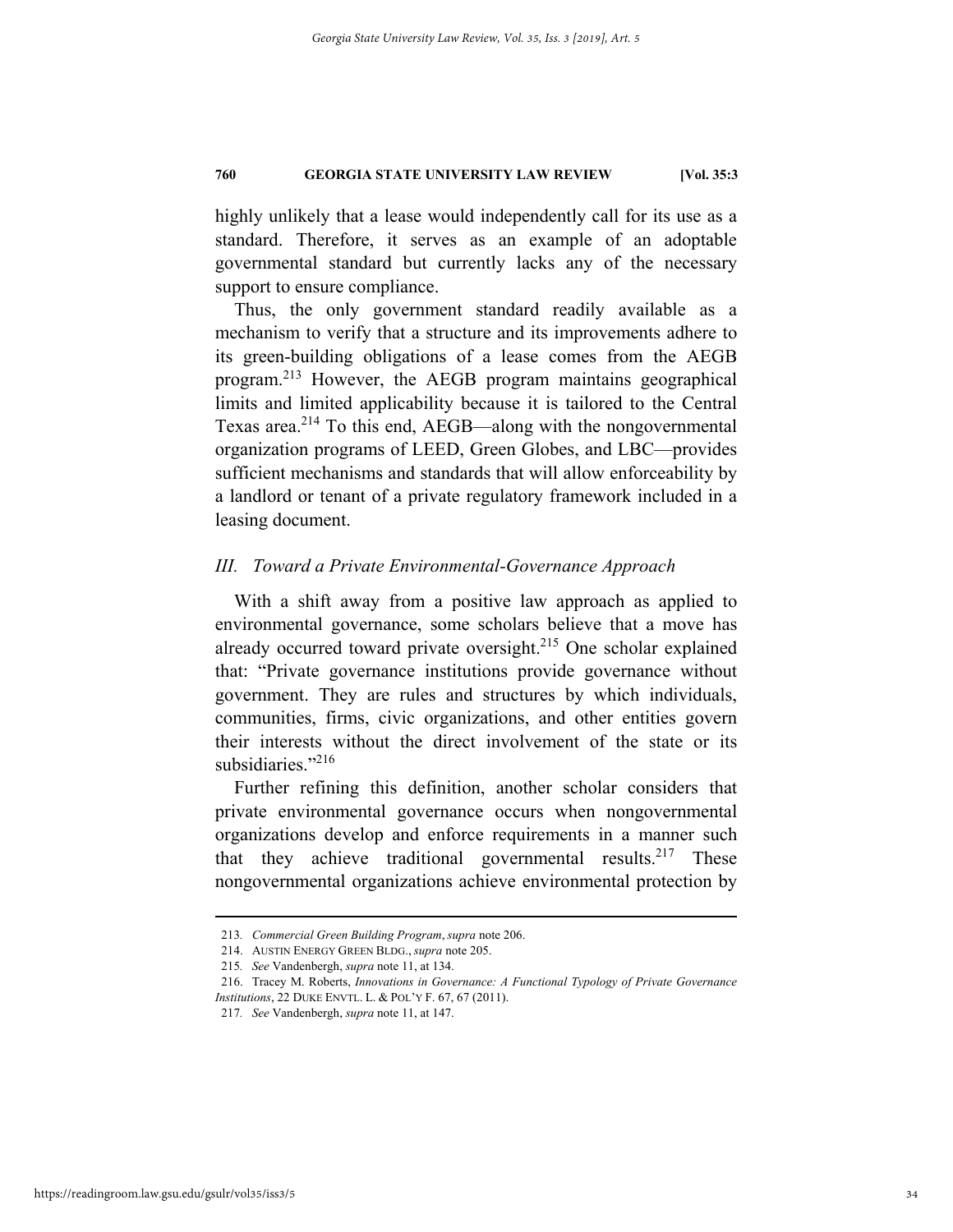overcoming or bypassing collective action barriers without any major participation or control by the government or its agencies. $218$ 

Based on this combined definition, the migration to private environmental governance with respect to green buildings occurred sometime ago. $219$  The AEGB program began under a positive law approach in the 1990s, but the rest of the country elected to follow a new paradigm by the end of the decade eschewing governmental oversight.220 AEGB provided a solid foundation with its green building rating program, but LEED eventually developed its own standard independent of any governmental oversight and surpassed the regional certification system.<sup>221</sup>

Today, the USGBC, GBI, and ILFI are all nongovernmental organizations that establish, modify, and administer their respective programs with input from all stakeholders involved in the construction industry. This may include the government but not in a significant way above any other party.<sup>222</sup> All three organizations charge participants in their voluntary certification program fees that cover the cost of privately verifying compliance.<sup>223</sup> These charges alleviate any dependency on the government for subsidization or a single revenue source, a dependency that could significantly affect the independence of the nongovernmental organizations to set

 <sup>218</sup>*. Id.* 

<sup>219</sup>*. Id.* at 146.

<sup>220</sup>*. See* U.S. GREEN BLDG. COUNCIL ET AL., GREEN BUILDING CITY MARKET BRIEF 7 (Feb. 2015); Jennie Richards, *Green Building: A Retrospective on the History of LEED Certification*, SUSTAINABLE INDUS. MAG. 3 (Oct. 2012), http://enviroinstitute.org/wp-content/uploads/2012/09/GREEN-BUILDING-A-Retrospective-History-of-LEED-Certification-November-2012.pdf [https://perma.cc/BSF7-YFVC].

 <sup>221.</sup> Richards, *supra* note 220.

<sup>222</sup>*. See generally* GREEN BUILDING INITIATIVE (2018), https://www.thegbi.org/about-gbi/ [https://perma.cc/Y4MF-SJMU]; INTERNATIONAL LIVING FUTURE INSTITUTE (2018), https://livingfuture.org/contact-us/faq/ [https://perma.cc/QRR7-RP5Q]; U.S. GREEN BUILDING COUNCIL (July 1, 2016), http://usgbc.org/articles/about-usgbc [https://perma.cc/Y38V-ZHHR].

<sup>223</sup>*. See* U.S. GREEN BUILDING COUNCIL (2018), https://new.usgbc.org/membership-level-dues [https://perma.cc/H5C3-YDB7]; *2018 Green Building Initiative (GBI) Membership Benefits*, GREEN BUILDING INITIATIVE (2018), https://www.thegbi.org/content/misc/GBI\_2018MEMBERSHIP \_Benefits.pdf [https://perma.cc/2EUW-ZBUQ]; INTERNATIONAL LIVING FUTURE INSTITUTE (2018), *supra* note 222.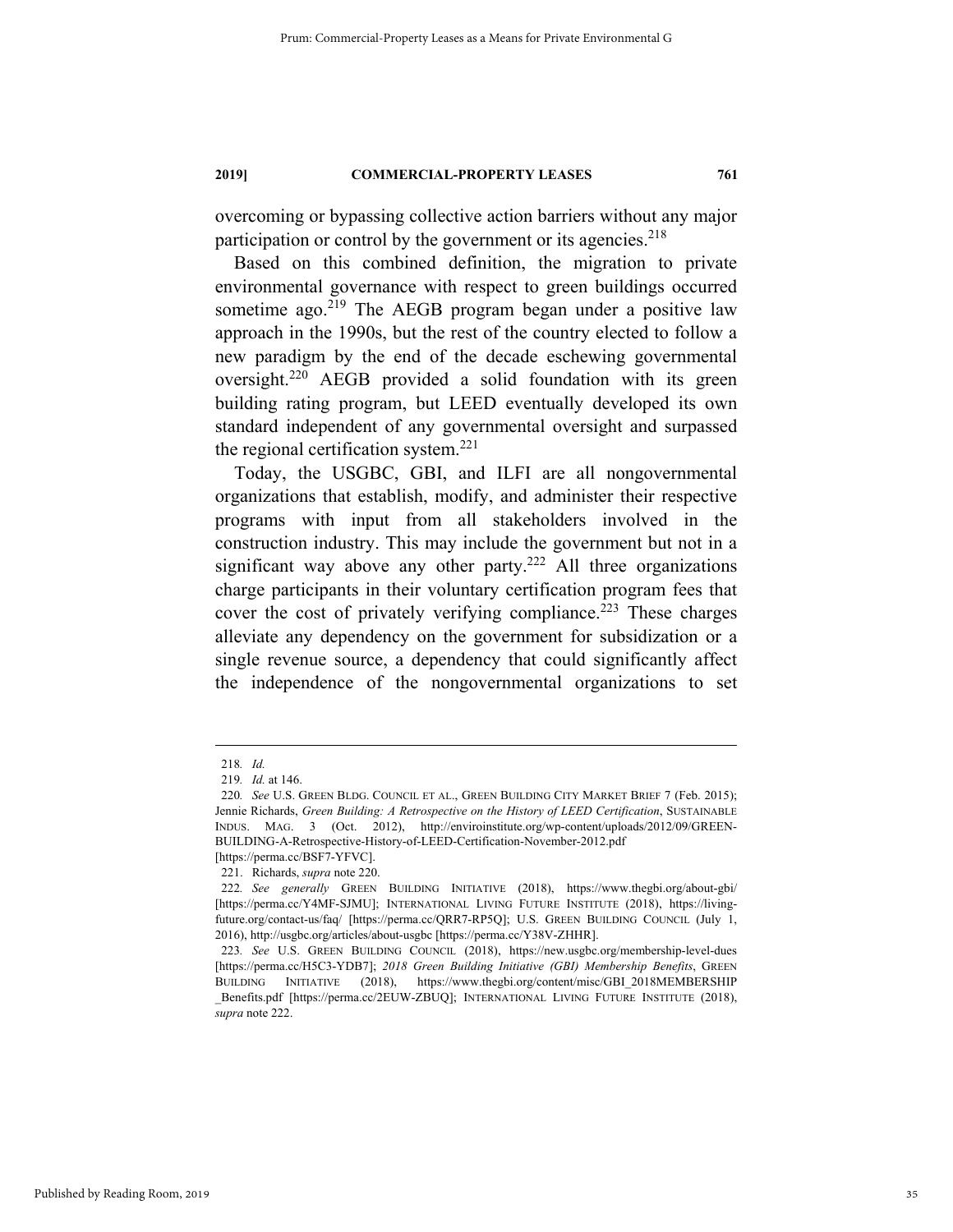objective and independent standards that deliver the stated goal of a superior building for the environment over conventional methods. $^{224}$ 

In fact, trade organizations now lobby the USGBC, GBI, and ILFI regarding policies and content within their respective programs similar to how their efforts might have occurred with Congress or other regulatory agencies.225 For example, the USGBC continues to only award credit for products certified by the Forest Stewardship Council (FSC) within the LEED program while excluding products from other prominent certification systems.<sup>226</sup> Upon the adoption of LEED v4 on July 2, 2013, the USGBC continued its policy that only gave credit for FSC products over other prominent certification systems even though it received letters of opposition from eightynine members of Congress, fourteen governors, and numerous affected parties.<sup>227</sup> Hence, the programs offered in the marketplace by the USGBC, GBI, and ILFI exemplify the characteristics of the private environmental governance model.

# *A. Can Private Environmental Governance Occur Between Parties?*

Although the systems in place to oversee green-building certification likely fit within the parameters of the private environmental-governance model, obstacles still exist with regard to the leasing relationship between the landlord and tenant. In many situations, the landlord and tenant will share the same environmental and sustainability goals, but this does not always happen. This leaves two basic outcomes: the parties maintain the same goals or a mismatch occurs.

 <sup>224</sup>*. See, e.g.*, Letter from Cassie Phillips, Vice President, Weyerhauser Co., to Lynda Stanley, The Nat'l Acads. (Oct. 22, 2012) (on file with author).

<sup>225</sup>*. See, e.g.*, Letter from Chris Isaacson, Exec. Vice President, Ala. Forestry Assoc., et al., to Allan Skodowski & S. Richard Fedrizzi, U.S. Green Bldg. Council (Aug. 1, 2013) (on file with author); *see also* Gabriel Nelson, *Green Building: Major Overhaul of LEED Rating System Won't Happen in 2012*, E&E NEWS (June 5, 2012), http:// www.eenews.net/stories/1059965405 [https://perma.cc/97S8-V29Z]. 226*. See* Isaacson, *supra* note 225.

<sup>227</sup>*. Id*.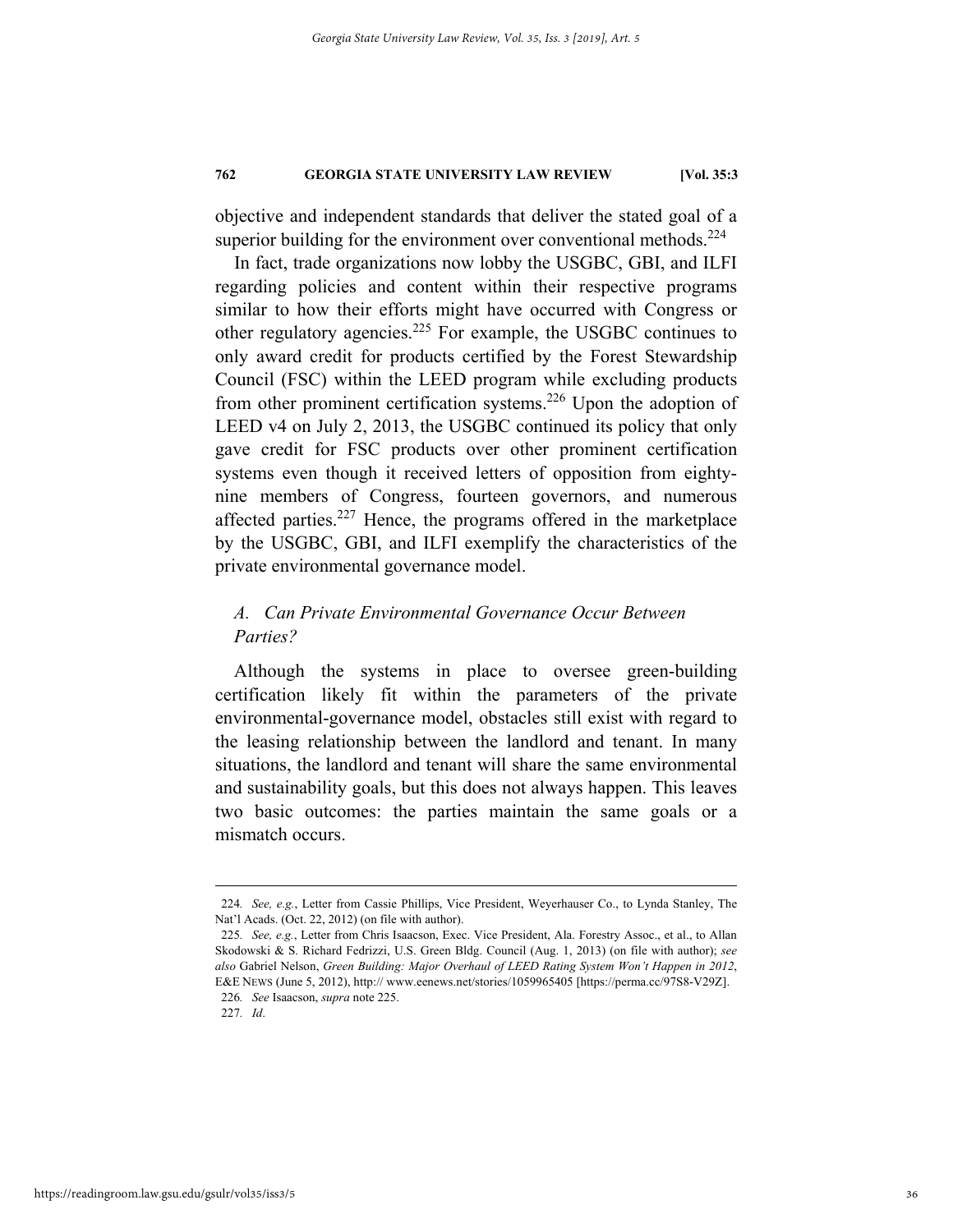As explained by a standard law-and-economics approach, the landlord and tenant view the environment—in this situation the parcel of land—as a common pool of resources that allows for its overuse because the parties gain all of the advantages and share the costs.228 To this end, the landlord and tenant will individually complete a cost-benefit analysis to determine their respective positions and then bring it to the lease negotiations.

Often, landlords and tenants will place an emphasis on the economics of a green building.<sup>229</sup> Historically, an overwhelming majority of market participants believes that a green building costs significantly more than a traditional one.<sup>230</sup> However, a review of various studies looking at a wide range of structures found that the average cost for a green building as compared to a non-green one did not differ significantly.<sup>231</sup> Accordingly, the perspectives brought to the lease negotiations by the landlord and prospective tenant may be founded on the same or different conclusions, which will create outcomes based on a bilateral or unilateral basis.

#### *1. Bilateral Basis*

When the landlord and tenant can find common ground regarding the requirement for a green building, a bilateral situation will occur. Both parties to the lease will enter negotiations for the lease based on very similar beliefs regarding a green building. This bilateral scenario will lead to one of two extreme outcomes: the landlord and tenant will either agree to a green building and the associated tenant improvements, or they will not.

Regardless of the manner in which the landlord and prospective tenant arrive at their positions, the private environmental-governance approach only occurs when both parties desire a green building and the corresponding tenant improvements. With both the landlord and

230*. Id.*

 <sup>228</sup>*. See* Vandenbergh, *supra* note 11, at 141.

<sup>229</sup>*. See* Chad Mapp et al., *The Cost of LEED—An Analysis of the Construction Costs of LEED and Non-LEED Banks*, 3 J. SUSTAINABLE REAL EST. 254, 255 (2011).

<sup>231</sup>*. Id.* at 255–57, 269–70.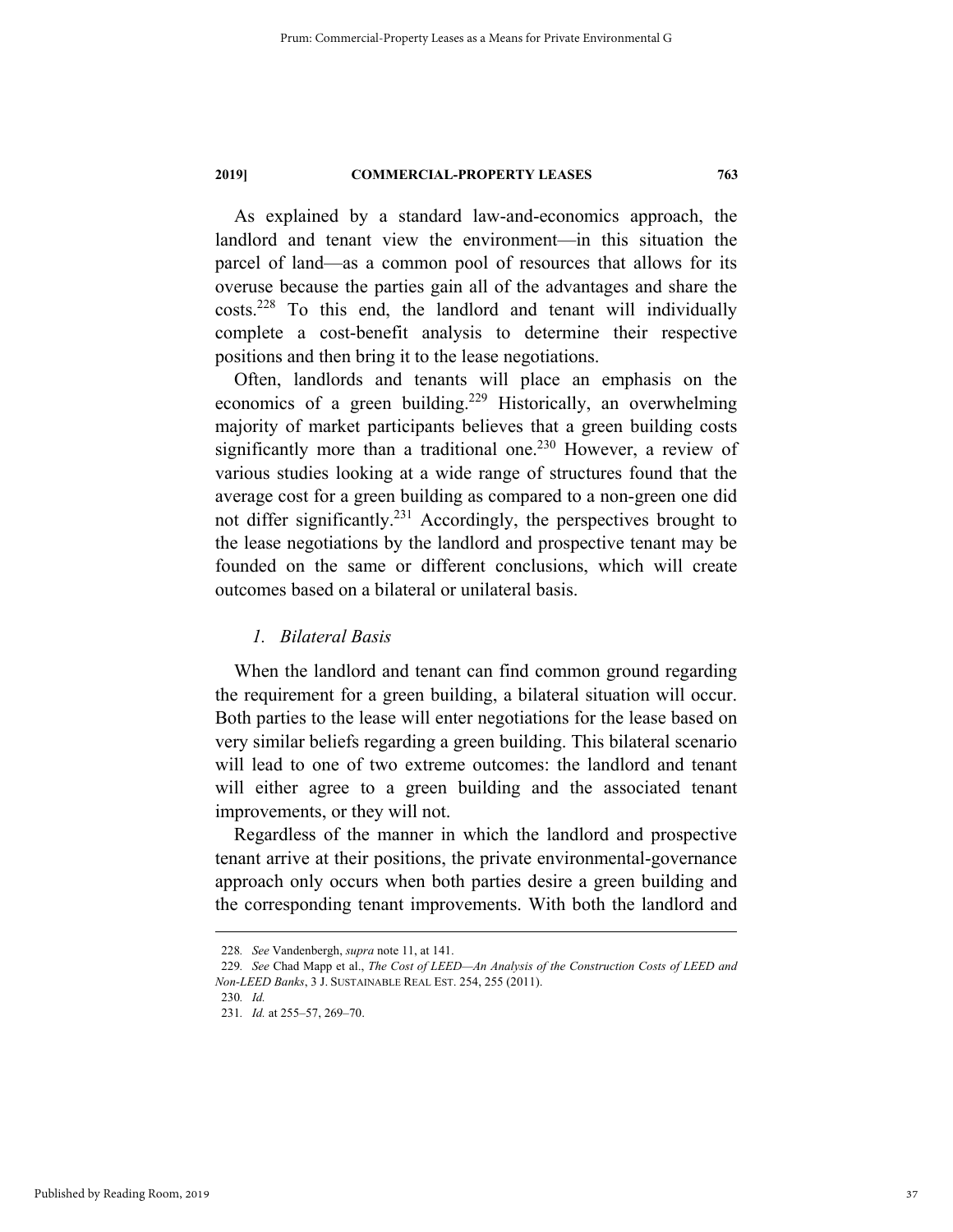prospective tenant desiring an environmentally friendly outcome, the negotiation can move toward focusing on the program and level of compliance instead of whether or not to seek a green building. Consequently, the private environmental governance approach will succeed in delivering governmental results without any need for regulatory action.

Should the landlord and tenant recognize that the added costs of constructing an environmentally friendly structure, along with the subsequent tenant improvements, do not surpass the perceived benefits, the private environmental governance approach falls short of achieving governmental results. This means that the parties elected to mitigate the risks of not supporting or fostering an environmentally friendly approach by approaching land use and management in other ways.<sup>232</sup> The private environmental-governance approach cannot compel the parties to follow the more sustainable path, absent governmental mandates under a positive law approach.233

Therefore, a bilateral situation whereby the parties to a lease maintain the same perspective toward including a provision in their agreement to address the program and level of compliance from a third-party certification program will qualify as private environmental governance, whereas an approach that shuns green building practices and verification requirements will fall short without a government directive.

#### *2. Unilateral Basis*

At other times, the responsible party for demanding a green building may come from either the landlord or the tenant side of the leasing agreement. In these types of situations, the party desiring a green building will need to persuade its proposed landlord or tenant that such an outcome is beneficial to both parties.

 <sup>232</sup>*. See* Vandenbergh, *supra* note 11, at 138–39.

<sup>233</sup>*. Id.*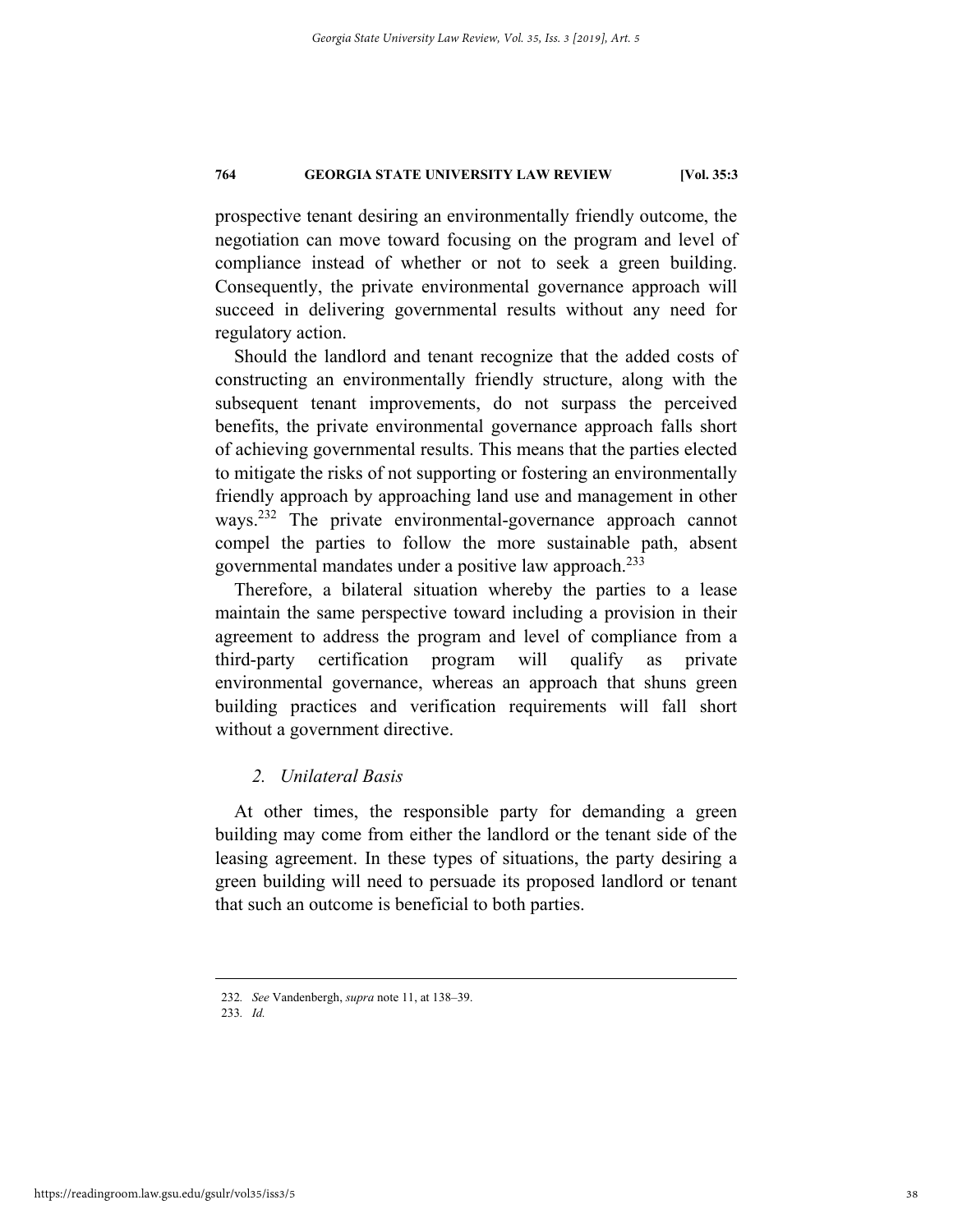For instance, CBRE represented a landowner in Denver's Union Station District who desired a green building.<sup>234</sup> The owner initially constructed a structure that received LEED Gold recognition for its Core and Shell components, but the landlord decided to convince and require all of the building's twenty-one tenants to obtain LEED Commercial Interior certification.235 This resulted in the building receiving a LEED Platinum designation as an Existing Building in September  $2014.<sup>236</sup>$ 

In this example, the motivation to construct a green building started with the landowner.<sup>237</sup> The landowner used his leverage as a landlord to convince and entice prospective tenants to share his environmentally friendly vision.<sup>238</sup> The leasing document created the legal mechanism for enforcement of the environmental priorities should any of the tenants choose to ignore the agreed-upon obligations.239

In contrast, Kohl's and Whole Foods represent major anchor tenants with deep-rooted environmental commitments that tend to locate their buildings in mixed-use shopping centers.<sup>240</sup> Large real estate investment trusts own many of the mixed-use shopping centers where Kohl's and Whole Foods tend to locate their stores.<sup>241</sup> Should a particular landlord desire to attract tenants such as Kohl's or Whole Foods to its property, the retailers will gain a position of leverage in which they can demand that their lease address and require that any structures they occupy will comply with their company's underlying

 <sup>234</sup>*. See* forteadvert, *1900 16th Street—Platinum LEED Certification*, YOUTUBE (Oct. 29, 2014), https://www.youtube.com/watch?v=WHqn5zD4sBo&feautre=youtu.be [https://perma.cc/AW4J-JW4S].

<sup>235</sup>*. Id.* 

<sup>236</sup>*. Id.*  237*. See id.*

<sup>238</sup>*. See id.*

<sup>239</sup>*. See id.* 

<sup>240</sup>*. See, e.g.*, WHOLE FOODS MKT., *supra* note 123, at 45.

<sup>241</sup>*. See, e.g.*, KIMCO REALTY CORP., KIMCO FACT SHEET (Sept. 30, 2017), http://investors.kimcorealty.com/interactive/newlookandfeel/102965/Kimcofactsheet.pdf

<sup>[</sup>https://perma.cc/T8DW-YDW6] [hereinafter KIMCO FACT SHEET]; WEINGARTEN REALTY, FACT SHEET 3RD QUARTER 2017 (2017), http://www.snl.com/Cache/1001228654.PDF?O=PDF&T =&Y=&D=&FID=1001228654&iid=103037 [https://perma.cc/JHV6-5CV5].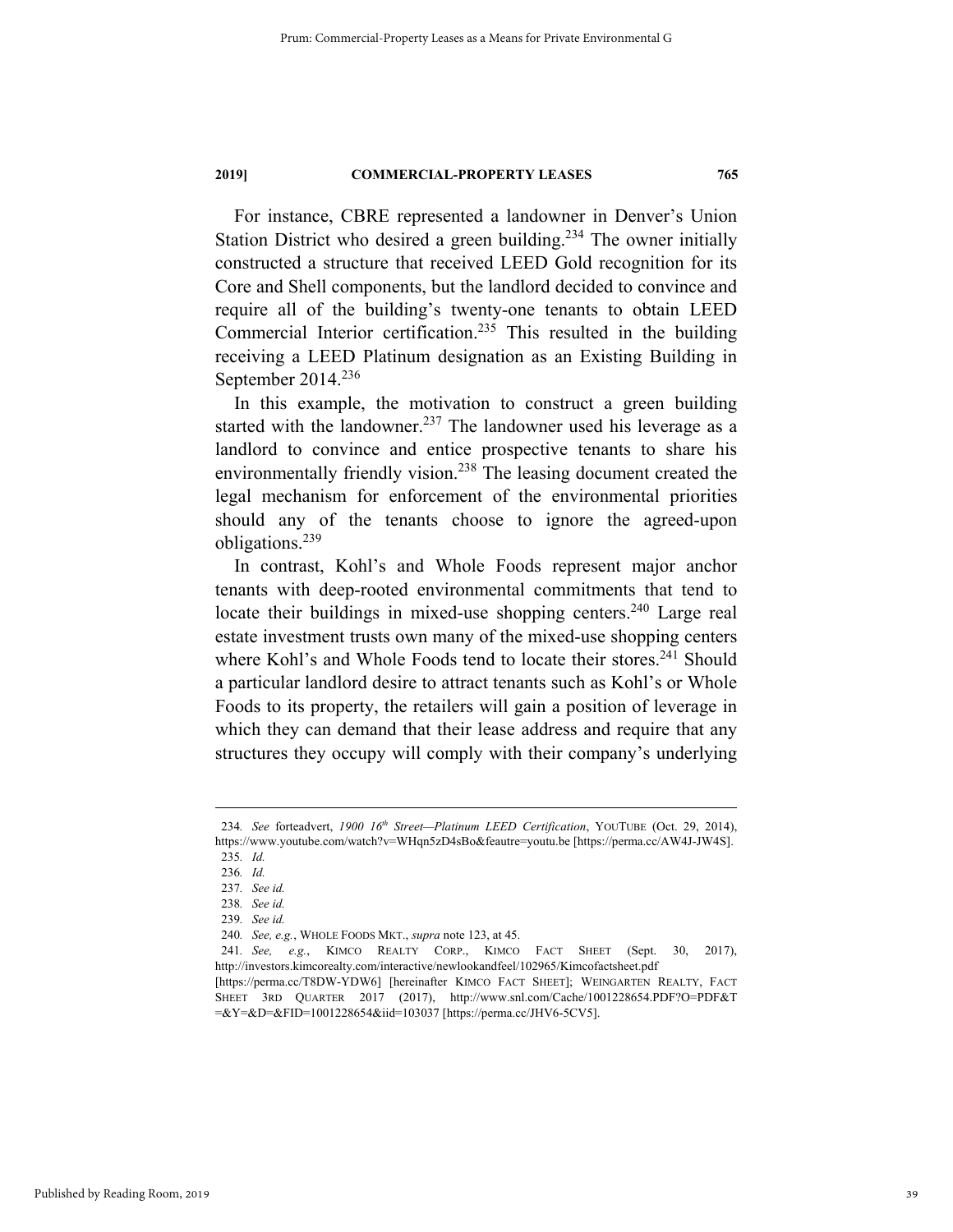policies on green buildings.<sup>242</sup> As a result, Kohl's and Whole Foods maintain large portfolios of occupied stores that registered or received third-party certification for attaining a recognized green building standard. $243$ 

In this type of situation, the tenant comes to the negotiations with a stronger bargaining position than the landlord. Landlords will need to evaluate whether they want to meet the requirements of a high-profile tenant or possibly lose that tenant.<sup>244</sup> Should the landlord agree to supply a certified green building or provide subsidies to the tenant to construct one, the leasing document will include the appropriate legal obligations for the private enforcement of any breach of the required environmental commitments.

Based on these two illustrations, private environmental governance may occur on a unilateral basis when the landlords impose a greenbuilding philosophy upon a tenant or vice versa. Although the parties did not enter into their negotiations with the same position regarding a green building, the ultimate language of the leasing agreement included provisions to require the compliance with a third party's standard.<sup>245</sup> The decision to privately comply with a green building standard occurred without any government involvement, but ends up achieving traditional governmental results.<sup>246</sup>

Likewise, a landlord or tenant may be unwilling to accept the green building terms proposed in a lease. Should the green building terms become an insurmountable obstacle to the leasing agreement, then a leasehold estate will fail to occur. This will also fit within the

246*. See* KIMCO CRR, *supra* note 123, at 13.

 <sup>242</sup>*. See generally* BRITELL, *supra* note 8, § 7.

<sup>243</sup>*. See* KOHL'S, *supra* note 123, at 29–31; WHOLE FOODS MKT, *supra* note 123, at 45–50.

 <sup>244.</sup> A landlord placed in this type of situation usually must consider more than just losing a tenant and the base rent associated with the lease. Frequently, the base rent is only a monthly component of the total rent. *See* AALBERTS, *supra* note 20, at 440. The total rent usually includes a component that is calculated based off an agreed upon percentage of sales generated at the location. *See id.* Should a major tenant fail to materialize or leave, the landlord faces the possibility that fewer patrons will visit the property, which may reduce sales, and likely rent, for the other tenants in the same development.

<sup>245</sup>*. See* KIMCO FACT SHEET, *supra* note 241, at 2 (showing Kohl's and Whole Foods are both Kimco tenants); *see also* KIMCO CRR, *supra* note 123, at 13 (implementing national company standards for their tenants based off third-party standards).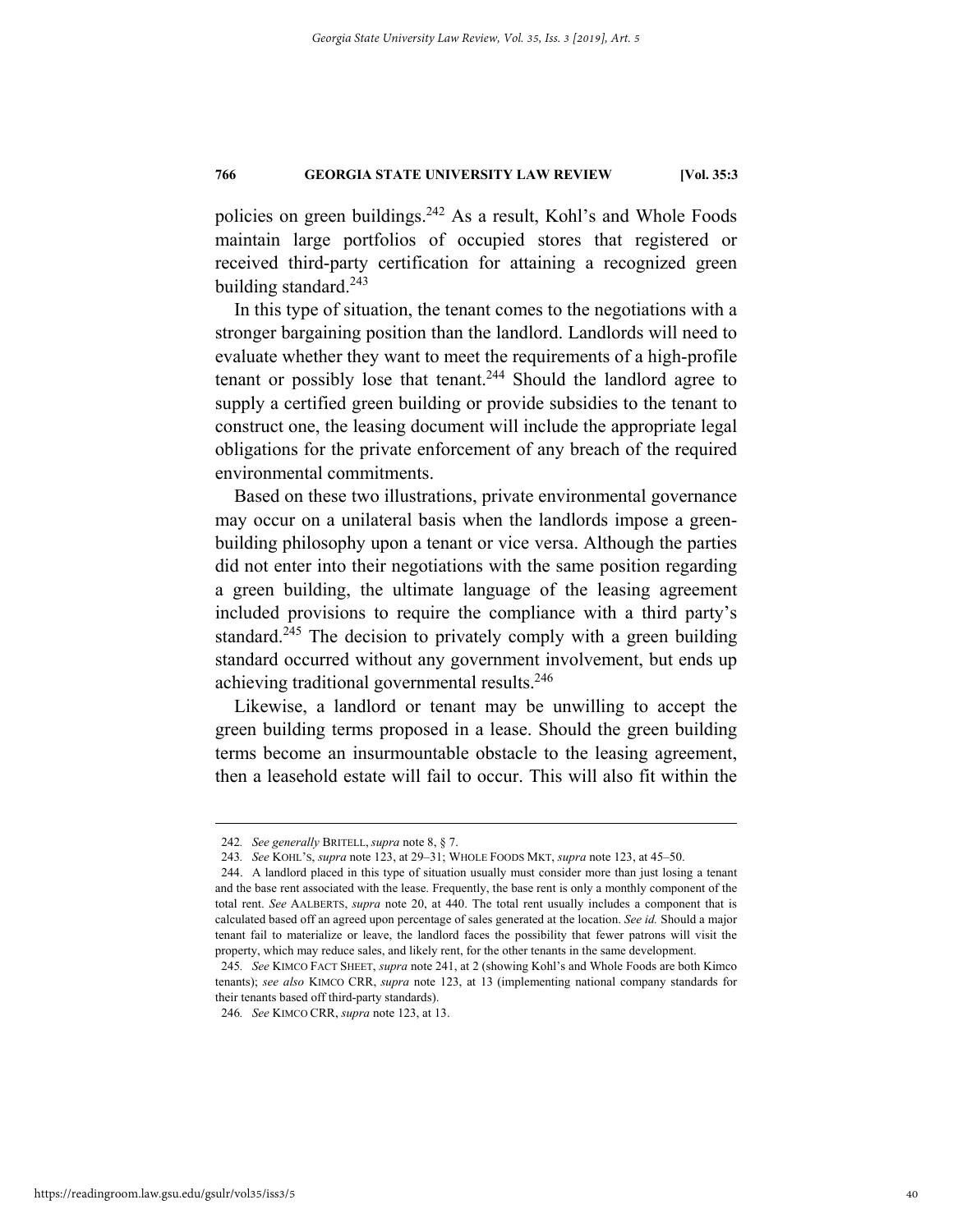definition of private environmental governance, because the outcome effectively functions like a limiting regulatory action whereby the leasehold estate fails to materialize because the parties refused to agree to a green building standard.<sup>247</sup>

Thus, private environmental governance occurs in two different circumstances when the parties to a lease come with opposing philosophies toward green buildings under a unilateral basis. Should one party convince the other to include a green building requirement or a failure to come to terms between the prospective landlord and tenant occur, the resulting action ultimately achieves traditional governmental results without using positive law approaches. Accordingly, the underlying lease agreement serves as the mechanism toward achieving private environmental governance with respect to green buildings.

# *B. Incentivizing Private Environmental Governance Through Leases*

Pursuant to Kimco Realty's CSR report, "Leases define the roles and responsibilities of retail tenants and landlords and can promote or disincentivize sustainable activities at a shopping center."<sup>248</sup> With this philosophical approach in mind, external policies can significantly influence the private environmental-governance model. These policies may come from federal, state, or local governments, as well as the other nongovernmental sources such as lenders, insurance companies, and trade organizations.<sup>249</sup> In addition, public pressure and the media may play a role in shaping the actions of those participants in the private environmental-governance model.<sup>250</sup>

To this end, an incentive that provides something of value to the landlord and tenant may create an inducement to include a greenbuilding provision in a lease. These inducements may come from

 <sup>247</sup>*. See* Vandenbergh, *supra* note 11, at 146.

<sup>248</sup>*. See* KIMCO CRR, *supra* note 123, at 13.

<sup>249</sup>*. Id.*

<sup>250</sup>*. See* Vandenbergh, *supra* note 11, at 168.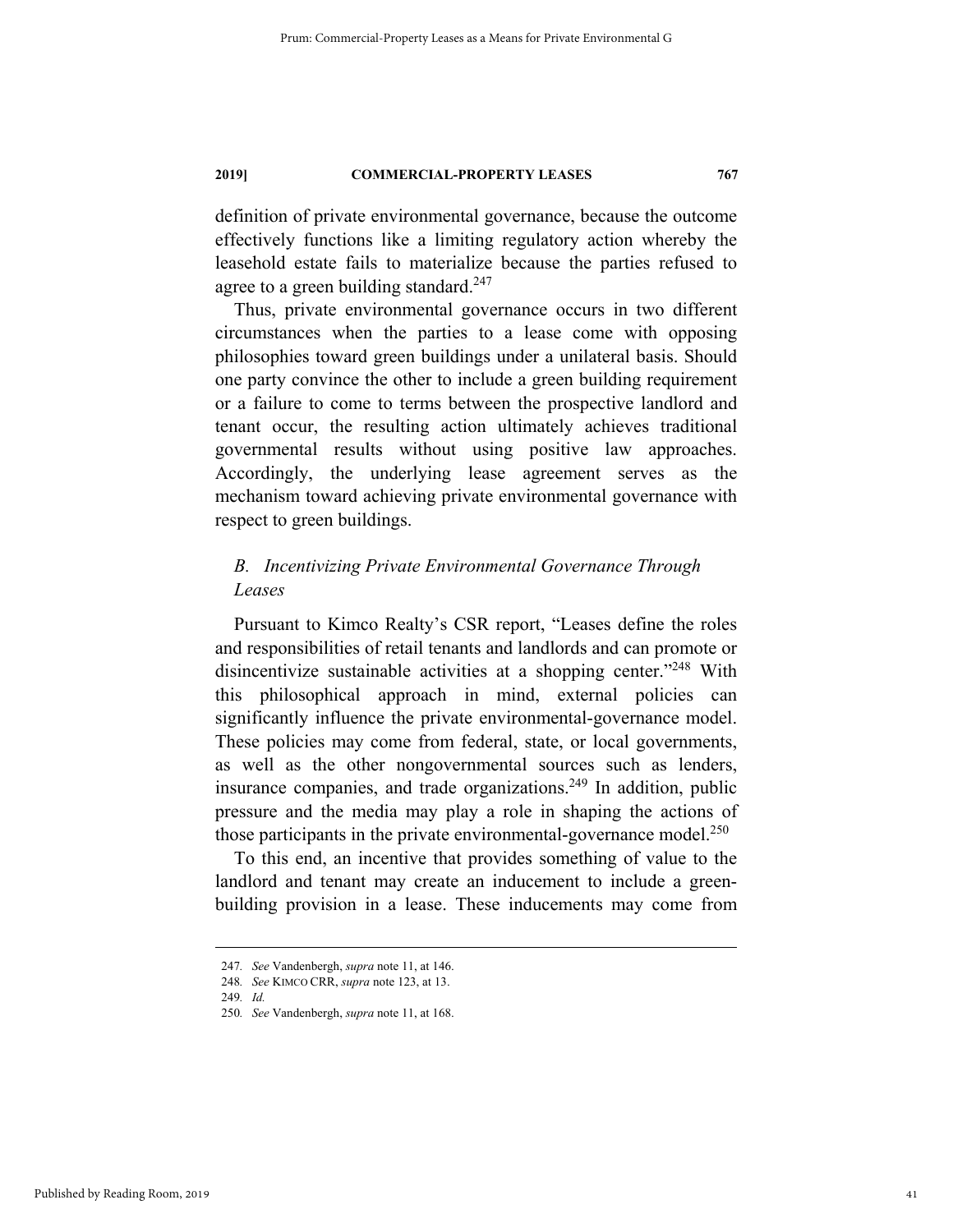financial or nonfinancial sources but will need to tie any benefits to the inclusion of green building requirements and standards into the leasing document. Hence, these different types of incentives will serve as a catalyst to encourage and foster marketplace forces that will induce landlords and tenants to seriously consider green building provisions within their commercial-property leases.

#### *1. Financial Incentives*

When considering the realities of the commercial leasing market, one of the main considerations for many participants centers on financial gain.251 Many government leaders recognize that financial incentives offer a valuable tool to encourage more green buildings in their jurisdiction while advancing their own environmental policies.252 Based on these principles, the four main financial strategies to induce green buildings include tax incentives, reducing fees associated with construction, sustainability grants, and revolving  $loans.<sup>253</sup>$ 

For example, many jurisdictions turned to tax incentives as an inducement to voluntarily further their green building agenda.<sup>254</sup> As previously mentioned, in 2000, New York pioneered this approach along with its own compliance standard that shared many similarities with LEED.<sup>255</sup> Subsequently, Oregon and Maryland offered tax incentives in 2001 followed by Nevada in 2005 and New Mexico in 2007.256 Each of these programs tied their tax-incentive benefit to attaining recognition from a third-party certification organization.<sup>257</sup>

 <sup>251.</sup> Darren A. Prum, *Creating State Incentives for Commercial Green Buildings: Did the Nevada Experience Set an Example or Alter the Approach of Other Jurisdictions?*, 34 WM. & MARY ENVTL. L. & POL'Y REV. 171, 174 (2009).

 <sup>252.</sup> KIBERT, *supra* note 116, at 2–3.

<sup>253</sup>*. See* U.S. GREEN BLDG. COUNCIL, *Good to Know: Green Building Incentive Strategies*, LEED (May 2, 2014), https://www.usgbc.org/articles/good-know-green-building-incentive-strategies-0 [https://perma.cc/6T38-TBRF].

 <sup>254.</sup> Prum, *supra* note 251, at 171.

<sup>255</sup>*. See supra* text accompanying notes 209–11. In New York, seven projects claimed the initial \$25 million in funding; so an additional \$25 million was later allocated. *See* Prum, *supra* note 251, at 190– 92.

 <sup>256.</sup> Prum, *supra* note 251, at 188–99. In most states, the programs became popular with developers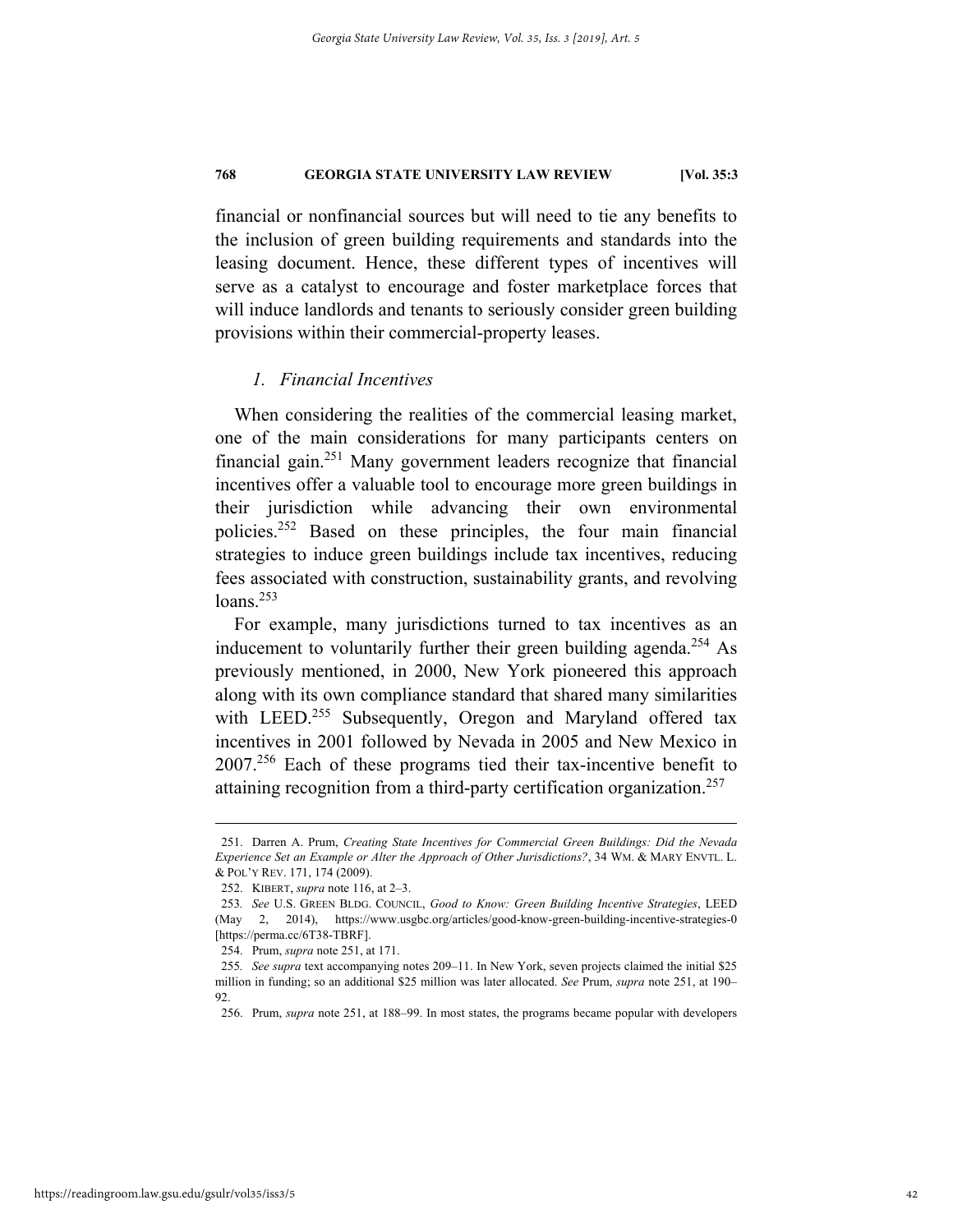Interestingly, the Oregon approach made its incentives portable, so the entity or person receiving the benefit could transfer their rights to someone else for a cash payment equivalent to the net present value of the tax credit.258 This type of an approach strongly lends itself to the leasehold situation where the ultimate purchaser of the construction services, like a landowner, could receive the tax credit regardless of whether or not the landlord or tenant received the benefit from the state. A lease provision could take this financial gain into account and adjust the rent accordingly so that either the landlord or tenant could financially gain while the leased building or space would receive an upgrade to a more environmentally friendly construction standard.

As another option, the government could reduce the fees it charges a project owner for meeting green building requirements.<sup>259</sup> Many jurisdictions charge a series of fees for the assortment of required permits or the processing of the project through its agency reviews.<sup>260</sup> This option could provide a financial break for those projects that meet certain green-building requirements before, during, or after construction.261 The agency collecting the fees could either discount the relevant charges or offer a rebate at the proper time.

In a leasing situation, this potential incentive for a green building or improvement could help both parties to the lease as well as either the landlord or tenant individually. The landlord could see direct benefits from any type of improvements on the underlying land in addition to any remodeling. These types of benefits could come from upgrades to more efficient climate control systems, lighting, water

while benefitting the environment; but Nevada's approach provided extremely generous benefits that created a critical financial response in the next meeting of the state's legislature. *Id.* at 173–88.

<sup>257</sup>*. Id.* at 188–99.

<sup>258</sup>*. Id.* at 193.

<sup>259</sup>*. See* Carl J. Circo, *Should Owners and Developers of Low-Performance Buildings Pay Impact or Mitigation Fees to Finance Green Building Incentive Programs and Other Sustainable Development Initiatives?*, 34 WM. & MARY ENVTL. L. & POL'Y REV. 55, 66 (2009).

 <sup>260.</sup> JUSTIN SWEET & MARC M. SCHNEIER, LEGAL ASPECTS OF ARCHITECTURE, ENGINEERING AND THE CONSTRUCTION PROCESS § 8.08A (9th ed. 2013).

<sup>261</sup>*. See, e.g.*, BABYLON, N.Y., CODE § 89-86 (2006) (offers a rebate for projects that achieve LEED certification).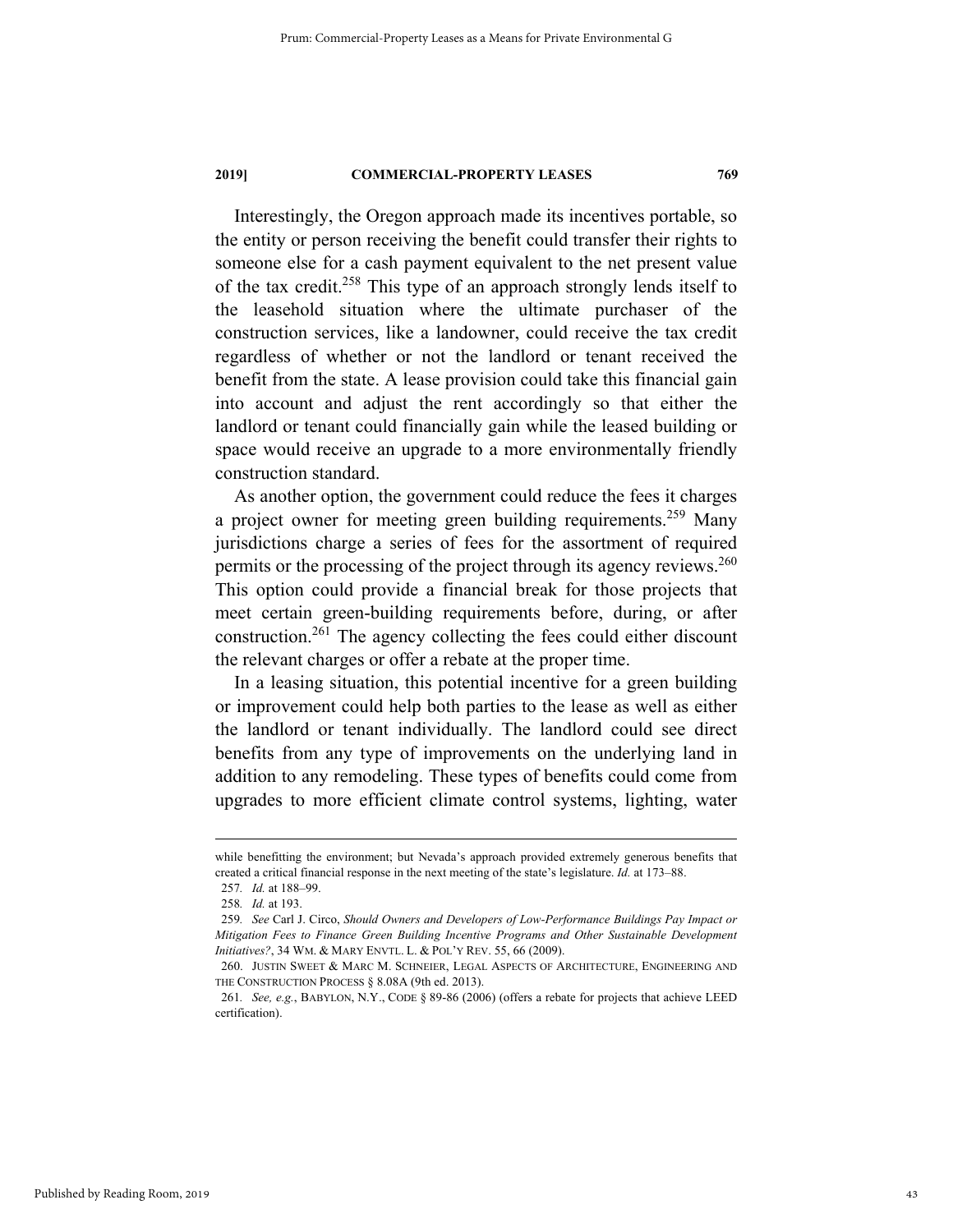heating, and other utility-dependent equipment. At the same time, tenants might pay lower rent or building maintenance costs if landlords elect to pass the savings their way. Alternatively, the renter could see reduced costs for any out-of-pocket improvements that require government approval.

Furthermore, some jurisdictions offer revolving loans to those improvements that achieve specific green-building objectives.<sup>262</sup> A revolving loan fund supplies money with a subsidized interest rate to those seeking to build or renovate to green-building standards.<sup>263</sup>

These programs attempt to reduce the costs attributable to complying with the high-performance building practices in two ways.<sup>264</sup> First, the loan repayments occur at a rate lower than the operational cost savings from the improvements in order to lower the up-front costs linked to these high-performance structures.<sup>265</sup> This allows the building's owner and the fund to equally participate in the cost savings by incorporating the most efficient and latest technologies. Second, the payments made by the borrowers replenish the fund for future loans. $266$ 

As applied to the private commercial lease, the revolving loans could provide a good financing tool for a tenant looking to upgrade utility-dependent equipment to more efficient models but who remains concerned about how the outlay might impact their cash flow. The same type of consideration may apply to landlords who wish to reduce their capital outlay on a property. This type of financial assistance could facilitate an upgrade of the major building components while greatly reducing the cost of a major renovation or tenant improvement as required under a leasing agreement.

Finally, grants distributed by the government for selecting green or high-performance alternatives may encourage reluctant landlords and tenants when constructing or remodeling a structure. A grant program

 <sup>262</sup>*. See* U.S. GREEN BLDG. COUNCIL, *supra* note 253.

<sup>263</sup>*. Id.*

<sup>264</sup>*. Id.* 

<sup>265</sup>*. Id.* 

<sup>266</sup>*. Id.*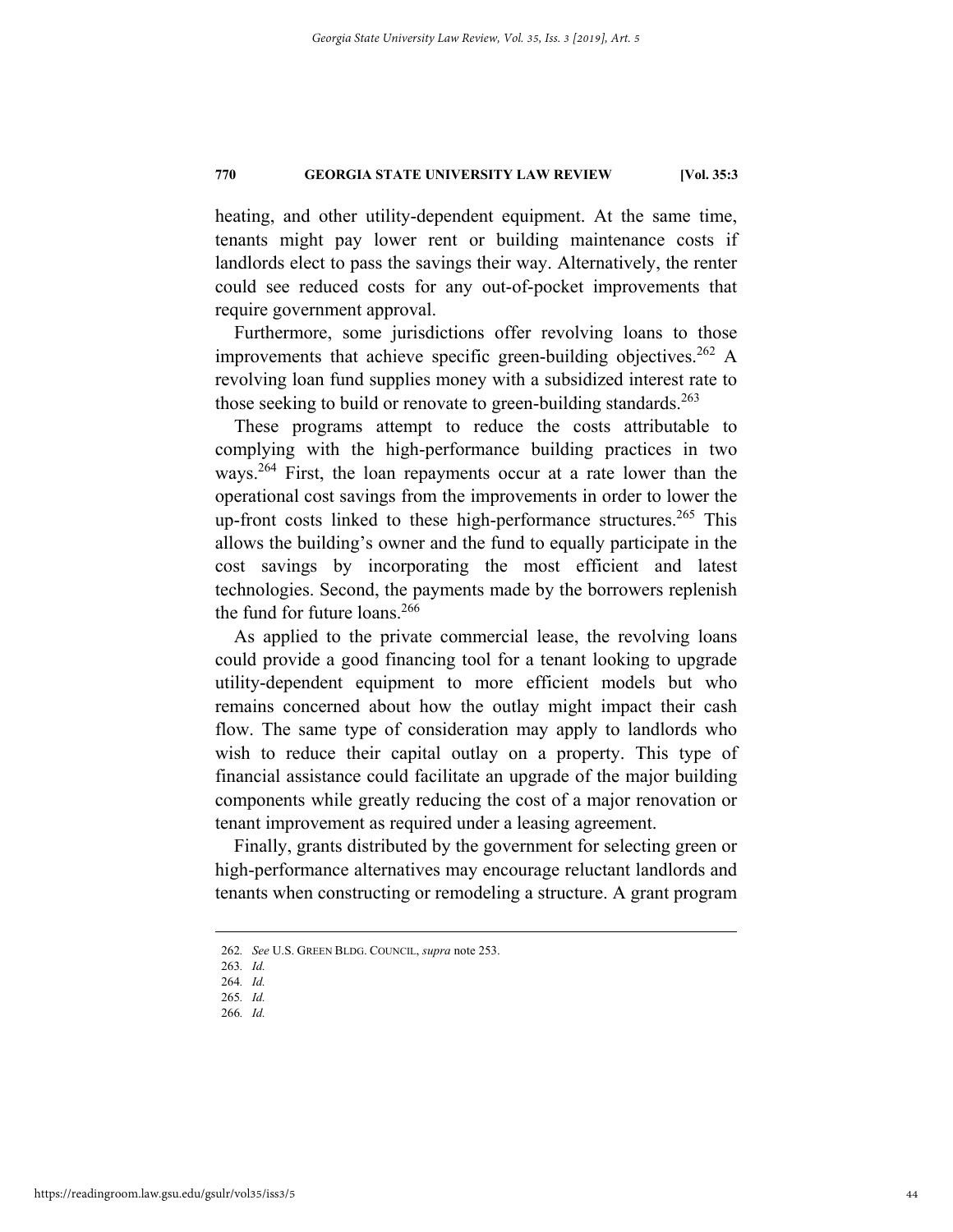happens when the local government or its captive utility gives money to a property owner, landlord, or tenant for an express purpose related to a green or high-performance outcome on a building.<sup>267</sup> Generally, this type of program tries to offset the above-normal costs associated with the design and construction of these types of sustainable developments or encourage the installation of the latest, most efficient equipment.<sup>268</sup>

In the leasing situation, a grant may provide the additional technical expertise to upgrade a construction project or building renovation to meet a third-party certification standard. The grant may also cover the costs charged by the third-party certification organizations to complete its standard review. This approach may provide enough assistance to a cost-conscious landlord or tenant that aspires to follow green-building standards but falls short on capital. Thus, the financial incentives may foster sufficient encouragement to a landlord, tenant, or both parties to include green-building provisions in the leasing document.

#### *2. Nonfinancial Incentives*

Sometimes, an incentive that returns a meaningful benefit will generate a greater stimulus than a financial inducement.<sup>269</sup> In trying to make the built environment more sustainable while accomplishing policy goals at little or no cost, some jurisdictions use nonfinancial incentives such as expedited permit processing and additional density bonuses to encourage green buildings and renovations.<sup>270</sup>

Given that many of the regulatory authorities in a jurisdiction can find themselves inundated with requests for permits, the length of time to receive approval for a project may face extended delays, which can add significant costs to a construction project.<sup>271</sup> By

 <sup>267</sup>*. Id.* 

<sup>268</sup>*. See* U.S. GREEN BLDG. COUNCIL, *supra* note 253.

<sup>269</sup>*. Id.* 

<sup>270</sup>*. Id.* 

<sup>271</sup>*. See* SWEET & SCHNEIER, *supra* note 260, § 8.08A. In some locations, the plan review and permitting process can take up to eighteen months. *See* U.S. GREEN BLDG. COUNCIL, *supra* note 253.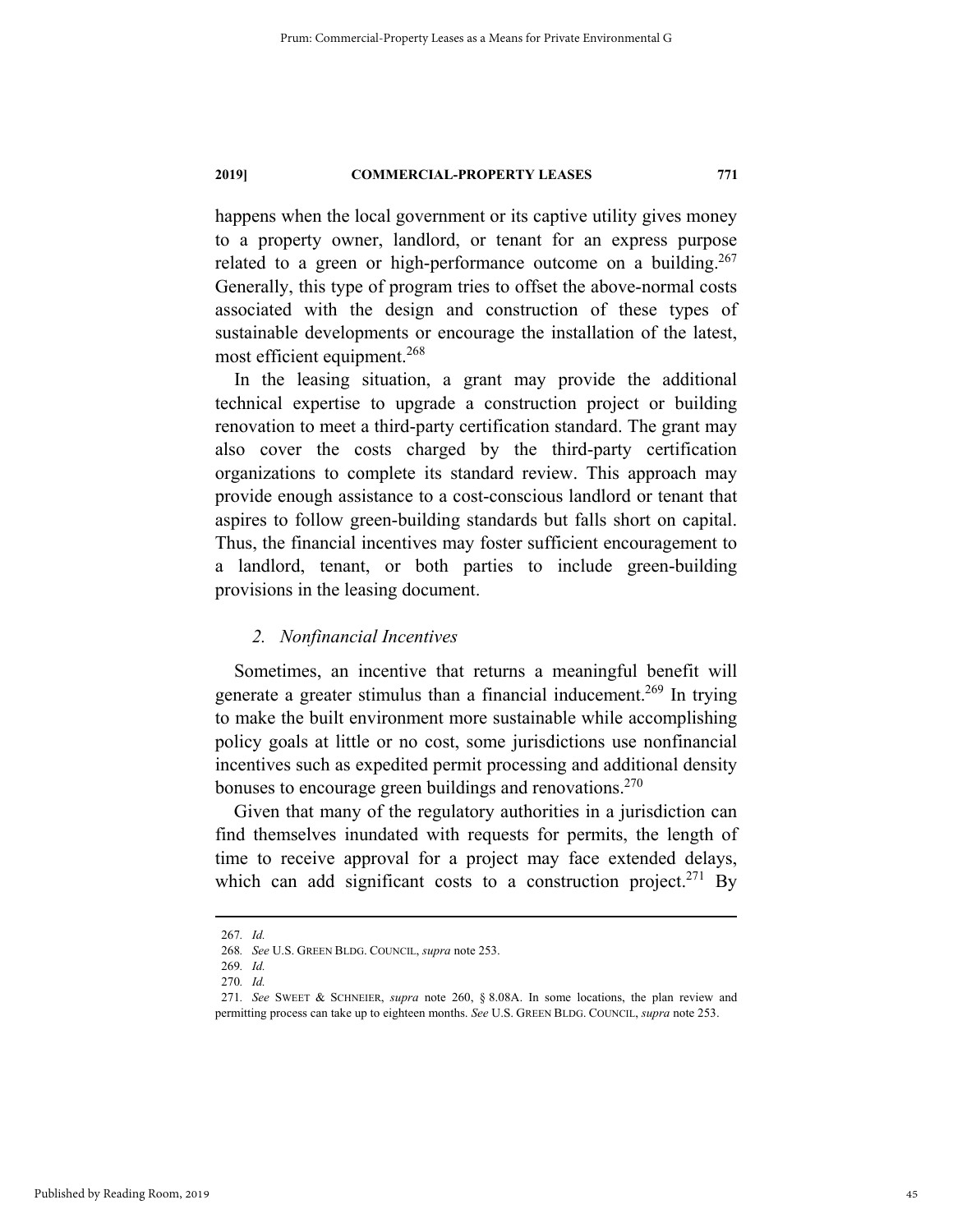offering this type of inducement, a jurisdiction may encourage sustainable practices without giving direct financial incentives.<sup>272</sup>

For example, Hawaii directed all counties that issue building, construction, or development related permits to establish a mechanism for expedited processing when a project includes energy or environmental design standards.273 After Hawaii issued this 2006 directive to its counties, many municipalities decided to join this approach to encourage green buildings within their authorities.<sup>274</sup> The jurisdictions that follow this approach do so by either offering a priority building permit process or expediting the development plan evaluation after it gets submitted for review.<sup>275</sup>

Because the expedited permit processing or plan check could offer valuable time savings for those tenants looking to enter a property quickly, this incentive may find particular value in the commercial lease. A landlord may offer financial incentives for tenant improvements to attract renters; so the value of an expedited process could provide for a more valuable inducement. Alternatively, the savings could help the landlord's bottom line; but to realize the benefit, the documentation for the lease would need to specifically address the tenant's obligations to complete a green-building renovation pursuant to the government's policy addressing environmentally friendly structures.

From a tenant's perspective, many new locations will need renovations prior to opening for business in a leased space or building; so an expedited permit in exchange for including greenbuilding features could translate into earlier than expected and potentially increased sales along with reduced costs by avoiding unnecessary delays. With this in mind, tenants could request that

 <sup>272</sup>*. See* BROOKS RAINWATER, AMERICAN INST. OF ARCHITECTS, LOCAL LEADERS IN SUSTAINABILITY: A STUDY OF GREEN BUILDING PROGRAMS IN OUR NATION'S COMMUNITIES 10–11 (2008).

 <sup>273.</sup> HAW. REV. STAT. ANN. § 46-19.6 (West 2018).

<sup>274</sup>*. See* YUDELSON ASSOCS., THE NAT'L ASS'N OF INDUS. AND OFFICE PROPERTIES RES. FOUND., GREEN BUILDING INCENTIVES THAT WORK: A LOOK AT HOW LOCAL GOVERNMENTS ARE INCENTIVIZING GREEN DEVELOPMENT 16 (2007).

<sup>275</sup>*. Id.* at 27.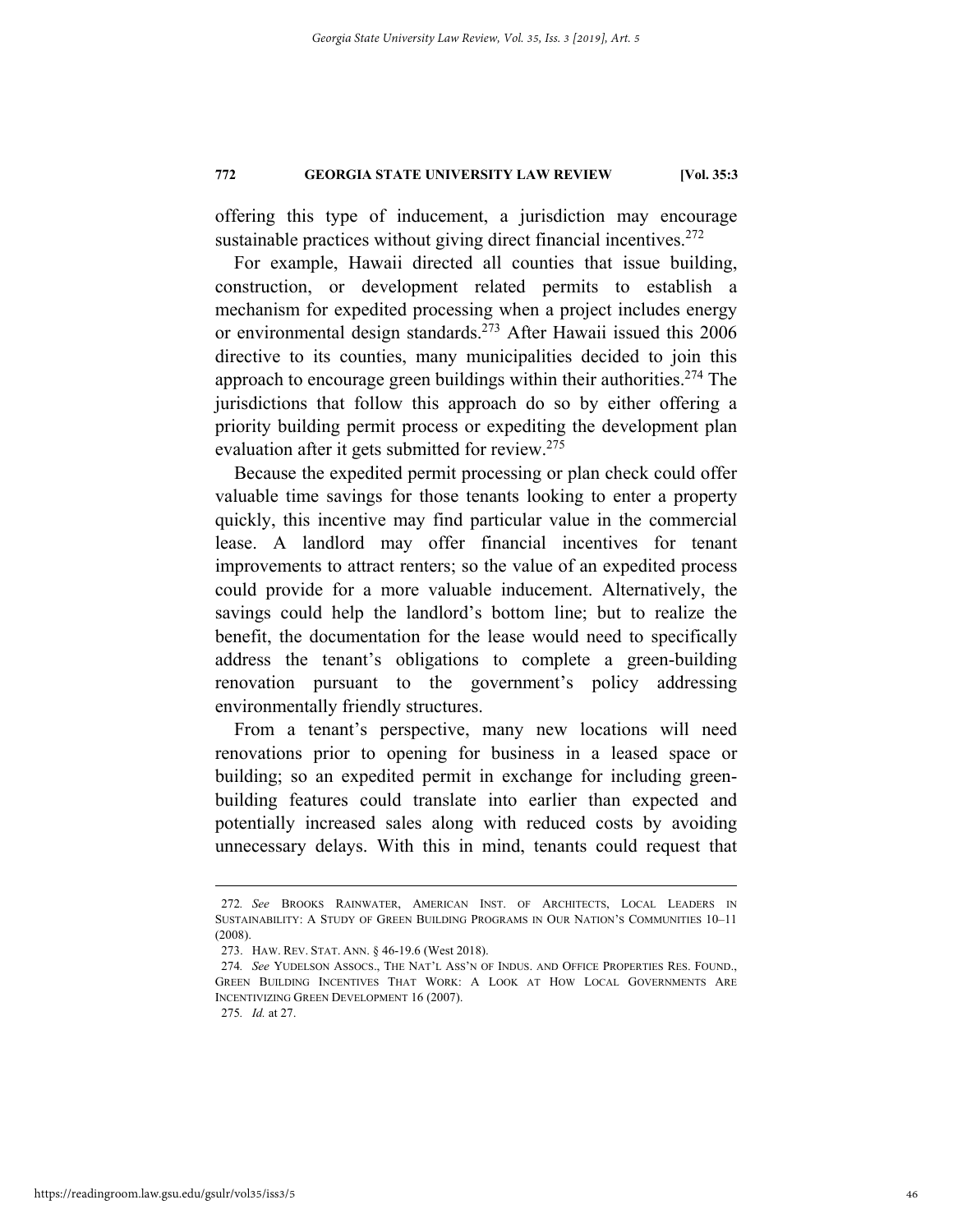landlords complete their shares of underlying green-building improvements and use the leasing agreement as the legal mechanism for compliance and possible financing of the upgrades.

Utilizing another nonfinancial tool, density bonus programs for developers that voluntarily institute sustainable construction practices occur in other jurisdictions.276 Many local governments choose to establish zoning requirements based on height or density; so an easing of those constraints as a tradeoff for other environmentally friendly undertakings offers a good compromise for both sides.<sup>277</sup> Consequently, a landowner may gain significant extra square footage and additional structures on a given parcel of land, which provides for additional income through leases by assisting the local government in accomplishing its environmental policy goals through green-building practices.

By taking advantage of density bonus programs, a landlord may need to require all tenants to complete green-building renovations in order to fulfill any obligations with the government. The commercial lease provides the mechanism to require tenants to follow greenbuilding practices for any improvements they intend to complete. More importantly, it provides landlords tangible proof that they are keeping their commitment to the government.

Therefore, nonfinancial incentives can impact landlord and tenant decisions to include green-building requirements in their leasing documents. The nonfinancial incentives coupled with the financial ones create various opportunities for landowners, landlords, tenants, and all of the parties to unilaterally, as well as bilaterally, seek the inclusion of green-building standards within a commercial-property lease. As a result, the governmental, nongovernmental, and media stakeholders play a role in shaping the market forces as influencers, which make a commercial-property lease fits squarely within the private environmental-governance model.

 <sup>276</sup>*. See* RAINWATER, *supra* note 272, at 19.

<sup>277</sup>*. Id.*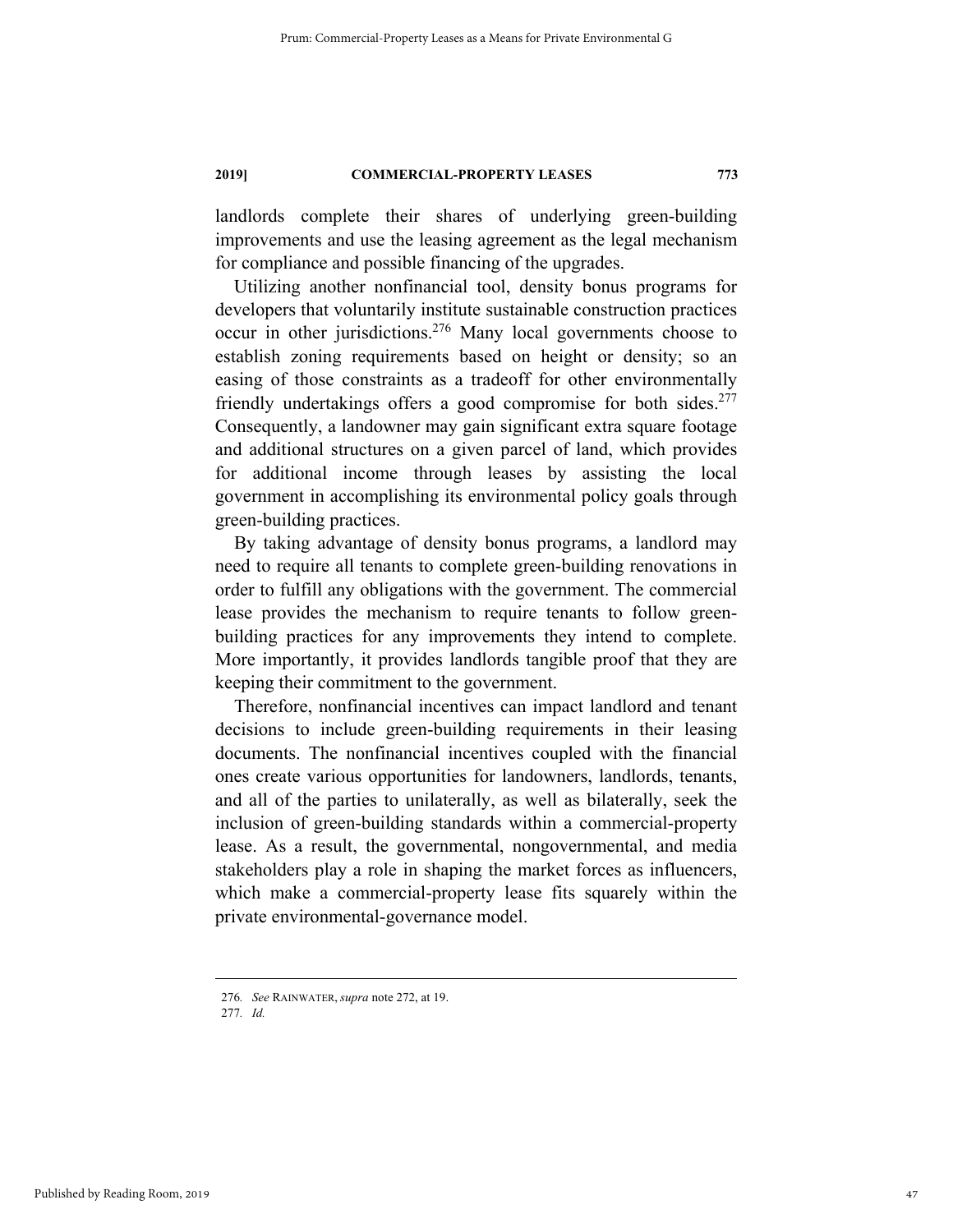#### **CONCLUSION**

Upon applying both the analytic and synthetic approaches to understanding how a green-building lease supports the private environmental-governance model, the landlord-tenant arrangement appears to back the notion that many regulatory advancements are occurring outside of the positive law and policy structure of yesterday. The emergence of this new model gained momentum due to the prior dominance of positive law that created groundbreaking legislation in conjunction with external parties that began holding property owners responsible for a tenant's environmental transgressions on the land.<sup>278</sup>

Historically, the precedent attached to leases followed property law due to its roots back to medieval England. Along the way, however, contract law became an important aspect of the mechanism used to create a leasehold estate due to the various assurances included in the agreement.<sup>279</sup> However, commercial leases still follow property law precedent, whereas residential leases receive a more progressive treatment, which now includes many additional protections that emanate out of contract doctrine.<sup>280</sup> Blending the two doctrines together creates an enforceable instrument with timelimited obligations and duties imposed upon both landlords and tenants.281

In considering the scholarly definitions used to describe the private environmental-governance approach, the commercial-property lease, along with the provisions to compel certification from a third-party organization for a green building, falls well within the model.<sup>282</sup> This occurs because crucial factors, such as the support for green buildings from market participants on both the landlord and tenant sides of the transaction, along with the dominance of meaningful

 <sup>278</sup>*. See supra* Introduction.

<sup>279</sup>*. See* discussion *supra* Part I.

<sup>280</sup>*. See* discussion *supra* Section I.B.

<sup>281</sup>*. See* discussion *supra* Part I.

<sup>282</sup>*. See* discussion *supra* Section III.A.